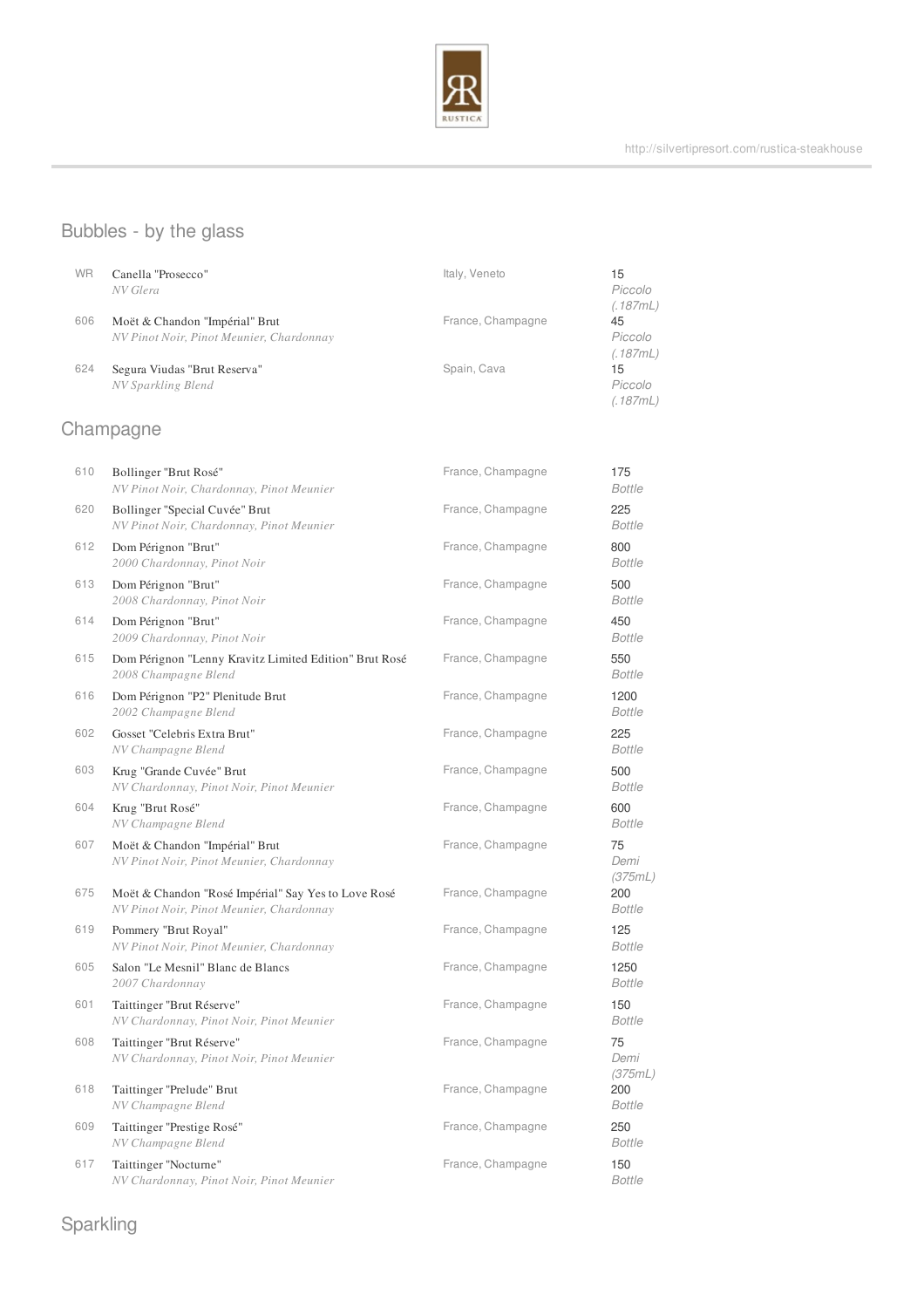| 622 | Canella "Prosecco"<br>NV Glera                     | Italy, Veneto | 55<br><b>Bottle</b> |
|-----|----------------------------------------------------|---------------|---------------------|
| 627 | Canella "Lido" Prosecco<br>NV Glera, Pinot Noir    | Italy         | 55<br><b>Bottle</b> |
| 625 | Masottina "Brut Reserva"<br>NV Prosecco            | Italy, Veneto | 55<br>Bottle        |
| 625 | Segura Viudas "Brut Reserva"<br>NV Sparkling Blend | Spain, Cava   | 55<br><b>Bottle</b> |
|     | Italy Sparkling Rosé                               |               |                     |
| 625 | Segura Viudas "Brut" Cava                          | Spain, Cava   | 50                  |

**Whites** 

# White Wine - by the glass

*NV Macabeo-Xarel-lo-Parellada Blend*

|         | Babich "Black Label"<br>2020 Sauvignon Blanc  | New Zealand, Marlborough                  | 13 to<br>19<br>Multiple<br>Sizes                                   |
|---------|-----------------------------------------------|-------------------------------------------|--------------------------------------------------------------------|
|         | Cannonball<br>- Chardonnay                    | California, Sonoma County                 | 13 <sub>to</sub><br>19<br><b>Multiple</b><br><b>Sizes</b>          |
|         | Charles Smith "Kung Fu Girl"<br>2020 Riesling | Washington, Columbia Valley               | 13 <sub>to</sub><br>19<br><b>Multiple</b><br><b>Sizes</b>          |
|         | Santa Margherita<br>2020 Pinot Grigio         | Italy, Trentino-Alto Adige, Alto<br>Adige | 13 <sub>to</sub><br>19<br><b>Multiple</b><br>Sizes                 |
|         | Willm<br>2019 Gewurztraminer                  | Alsace                                    | 13 <sub>to</sub><br>19<br>Multiple<br>Sizes<br>Canada - Chardonnay |
| $725 -$ | CedarCreek                                    | Canada, British Columbia,                 | 50                                                                 |
| B       | 2019 Chardonnay                               | Okanagan Valley                           | <b>Bottle</b>                                                      |
| $740-$  | Checkmate "Attack"                            | Canada, Okanagan Valley                   | 150                                                                |
| B       | 2014 Chardonnay                               |                                           | <b>Bottle</b>                                                      |
| $740-$  | Checkmate "Fool's Mate"                       | Canada, British Columbia,                 | 150                                                                |
| A       | 2014 Chardonnay                               | Okanagan Valley                           | <b>Bottle</b>                                                      |
| $740-$  | Checkmate "Little Pawn"                       | Canada, Okanagan Valley                   | 150                                                                |
| С       | 2015 Chardonnay                               |                                           | <b>Bottle</b>                                                      |
| $740-$  | Checkmate "Queen Taken"                       | Canada, Okanagan Valley                   | 150                                                                |
| В       | 2014 Chardonnay                               |                                           | <b>Bottle</b>                                                      |
| 733-    | Hidden Bench "Beamsville Bench"               | Canada, Ontario, Niagara                  | 75                                                                 |
| A       | 2017 Chardonnay                               | Peninsula                                 | <b>Bottle</b>                                                      |
| 736-    | Little Farm "Mulberry Tree Vineyard"          | Canada, British Columbia,                 | 90                                                                 |
| B       | 2015 Chardonnay                               | Similkameen Valley                        | <b>Bottle</b>                                                      |
| 732-    | Mission Hill "Perpetua"                       | Canada, Okanagan Valley                   | 125                                                                |
| B       | 2018 Chardonnay                               |                                           | <b>Bottle</b>                                                      |

Canada, Okanagan Valley

*Bottle* 50

*Bottle*

Canada - Gewurztraminer

*2018 Chardonnay*

720- Quails' Gate

A

| В | 741- Dirty Laundry "Woo Woo Vines"<br>2016 Gewurtztraminer | Okanagan Valley | 50<br><b>Bottle</b> |
|---|------------------------------------------------------------|-----------------|---------------------|
|   | 262- Fielding Estate<br>2016 Gewurztraminer                | Canada, Ontario | 45<br><b>Bottle</b> |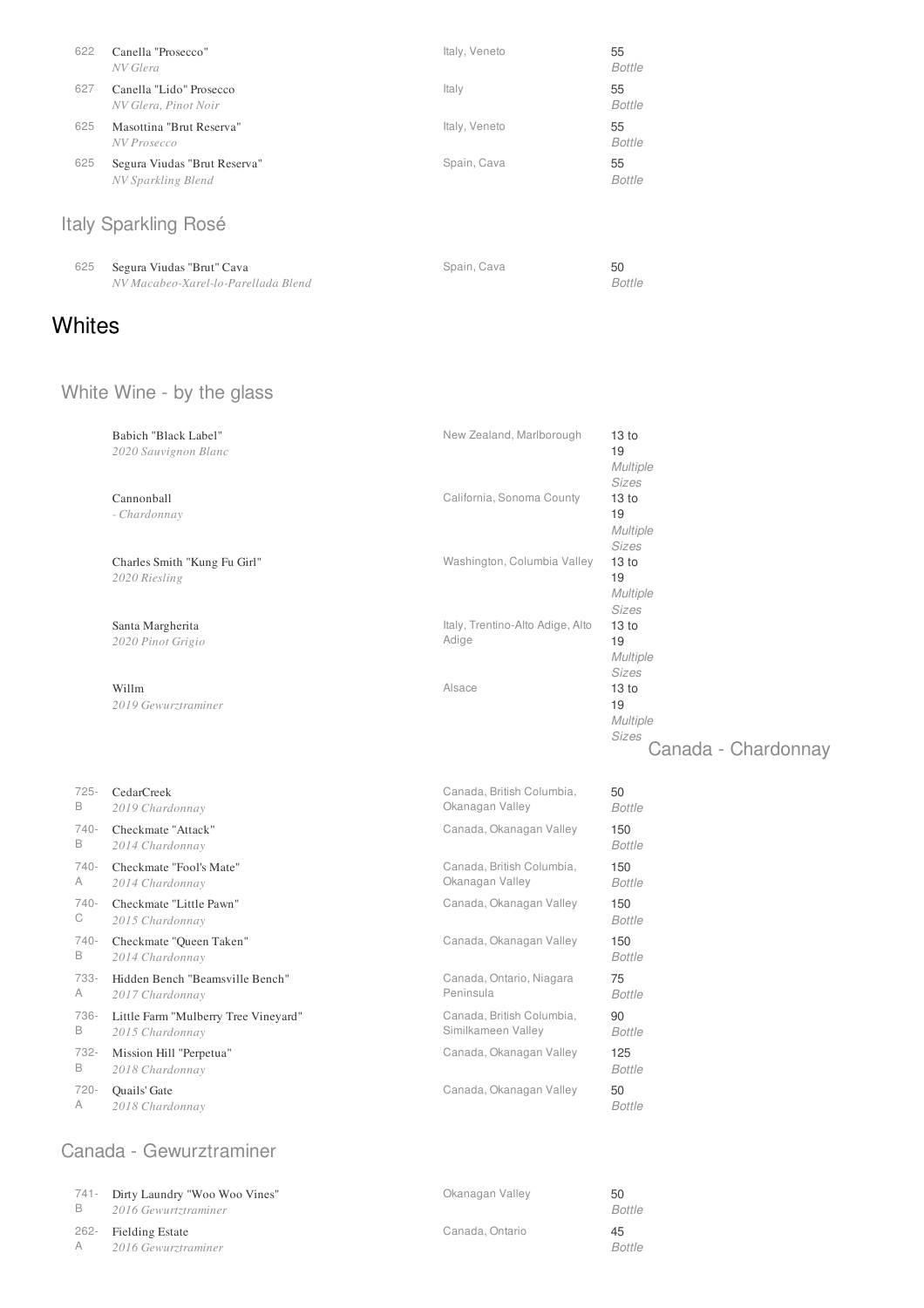| 743- | <b>Ouails' Gate</b>                   | Canada, British Columbia, | 45                  |
|------|---------------------------------------|---------------------------|---------------------|
|      | A 2018 Gewürztraminer                 | Okanagan Valley           | Bottle              |
| 716- | Vibrant Vine<br>A 2015 Gewürztraminer | Canada, Okanagan Valley   | 50<br><b>Bottle</b> |

# Canada - Pinot Gris

| 728C      | Cave Spring<br>2020 Pinot Gris                          | Canada, Ontario                              | 55<br><b>Bottle</b> |
|-----------|---------------------------------------------------------|----------------------------------------------|---------------------|
| 738-<br>A | Ex Nihilo<br>2020 Pinot Gris                            | Canada, British Columbia,<br>Okanagan Valley | 75<br><b>Bottle</b> |
| 728B      | Foxtrot "Foxly"<br>2021 Pinot Gris                      | Canada, Okanagan Valley                      | 65<br><b>Bottle</b> |
| 733C      | Gray Monk<br>2020 Pinot Gris                            | Canada, Okanagan Valley                      | 50<br><b>Bottle</b> |
| 733D      | Lake Breeze<br>2019 Pinot Gris                          | Canada, Okanagan Valley                      | 55<br><b>Bottle</b> |
| 731C      | Quails' Gate<br>2021 Chasselas, Pinot Blanc, Pinot Gris | Canada, Okanagan Valley                      | 55<br>Bottle        |

# Canada - Riesling

| $718 -$ | Ex Nihilo                | Canada, British Columbia,  | 60     |
|---------|--------------------------|----------------------------|--------|
| D       | 2020 Riesling            | Okanagan Valley            | Bottle |
| $717-$  | Moraine Estate           | Canada, Okanagan Valley    | 45     |
| B       | 2016 Riesling            |                            | Bottle |
| 716-    | Orofino "Scout Vineyard" | Canada, Similkameen Valley | 60     |
| D       | 2017 Riesling            |                            | Bottle |
| 743-    | Tantalus                 | Canada, British Columbia,  | 60     |
| С       | 2018 Riesling            | Okanagan Valley            | Bottle |

# Canada - Viognier

| 731D Misconduct "Suspect Series" Cabana Estate Vineyard<br>2018 Viognier | Canada, Okanagan Valley | 70<br>Bottle |
|--------------------------------------------------------------------------|-------------------------|--------------|
| 718- TH Wines<br>2018 Viognier                                           | Canada, Okanagan Valley | 50<br>Bottle |

# United States - Chardonnay

| 742-    | Barnett "Sangiacomo Vineyard"       | California, Napa Valley,     | 80            |
|---------|-------------------------------------|------------------------------|---------------|
| A       | 2017 Chardonnay                     | Carneros                     | <b>Bottle</b> |
| $745 -$ | Cakebread Cellars                   | California, Napa Valley      | 135           |
| A       | 2015 Chardonnay                     |                              | <b>Bottle</b> |
| $742 -$ | Freemark Abbey                      | California, Napa Valley      | 90            |
| B       | 2018 Chardonnay                     |                              | <b>Bottle</b> |
| 739-    | Kosta Browne "One Sixteen"          | California, Russian River    | 200           |
| B       | 2016 Chardonnay                     | Valley                       | <b>Bottle</b> |
| $741 -$ | La Crema "Sonoma Coast"             | California, Sonoma Coast     | 60            |
| A       | 2016 Chardonnay                     |                              | <b>Bottle</b> |
| $723-$  | The Prisoner                        | California, Napa Valley,     | 90            |
| A       | 2019 Chardonnay                     | Carneros                     | <b>Bottle</b> |
| $744 -$ | Rombauer                            | California, Napa Valley,     | 100           |
| A       | 2016 Chardonnay                     | Carneros                     | <b>Bottle</b> |
| $737-$  | Shed Horn Cellars                   | California, Lake County      | 75            |
| A       | 2015 Chardonnay                     |                              | <b>Bottle</b> |
| $737-$  | The Hilt                            | California, Santa Barbara    | 125           |
| B       | 2018 Chardonnay                     | County                       | <b>Bottle</b> |
| $724 -$ | Three Sticks "Durell Vineyard"      | California, Sonoma Valley    | 150           |
| D       | 2018 Chardonnay                     |                              | Bottle        |
| $725 -$ | Three Sticks "Gap's Crown Vineyard" | California, Sonoma Coast     | 125           |
| С       | 2018 Chardonnay                     |                              | <b>Bottle</b> |
| 736-    | Wente "Morning Fog"                 | California, Livermore Valley | 50            |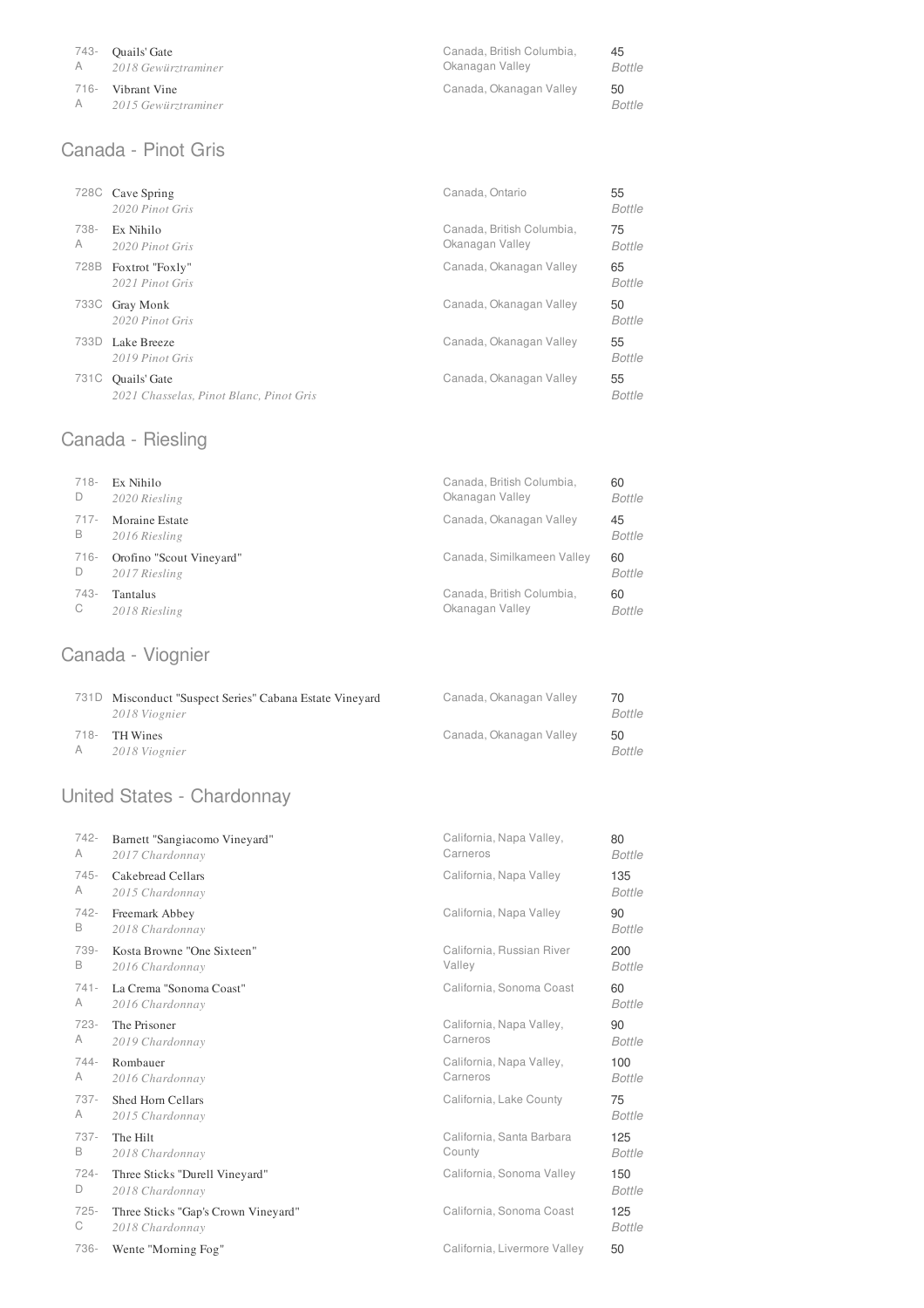#### United States - Pinot Gris

| 729A      | Elk Cove<br>2021 Pinot Gris                    | Oregon, Willamette Valley | 70<br><b>Bottle</b> |
|-----------|------------------------------------------------|---------------------------|---------------------|
| 729B      | Erath<br>2020 Pinot Gris                       | Oregon, Willamette Valley | 60<br><b>Bottle</b> |
| 734-<br>B | The Four Graces<br>2017 Pinot Gris             | Oregon, Willamette Valley | 70<br><b>Bottle</b> |
|           |                                                |                           |                     |
| 727D      | Iris Vineyards<br>2019 Pinot Gris              | Oregon                    | 55<br><b>Bottle</b> |
|           | 734C Maloof "No Clos Radio"<br>2020 Pinot Gris | Oregon, Willamette Valley | 65<br><b>Bottle</b> |

#### United States - Riesling

| 731-<br>B | Forge Cellars "Classique"<br>2017 Riesling           | New York, Finger Lakes      | 90<br><b>Bottle</b> |
|-----------|------------------------------------------------------|-----------------------------|---------------------|
|           | Cellar Charles Smith "Kung Fu Girl"<br>2020 Riesling | Washington, Columbia Valley | 55<br><b>Bottle</b> |
| 734D      | Poet's Leap<br>2014 Riesling                         | Washington, Columbia Valley | 70<br><b>Bottle</b> |

### United States - Sauvignon Blanc

| 735D    | Aquilini                                                    | Washington, Columbia Valley, | 100                 |
|---------|-------------------------------------------------------------|------------------------------|---------------------|
|         | 2020 Sauvignon Blanc                                        | Red Mountain                 | Bottle              |
| 736D    | Cuvaison                                                    | California, Napa Valley,     | 60                  |
|         | 2019 Sauvignon Blanc                                        | Carneros                     | Bottle              |
| 728B    | Dogwood & Thistle "Mariah Vineyard"<br>2020 Sauvignon Blanc | California, Mendocino Ridge  | 80<br><b>Bottle</b> |
| $722 -$ | Spottswoode                                                 | California, Napa Valley      | 110                 |
| A       | 2019 Sauvignon Blanc                                        |                              | <b>Bottle</b>       |
| 730B    | 11th Hour Cellars<br>2020 Sauvignon Blanc                   | California                   | 45<br>Bottle        |

### France - Chablis

| -726 | Alain Geoffroy "Vau Lignau" Chablis 1 er Cru<br>2019 Chardonnay | France, Burgundy, Chablis | 75<br><b>Bottle</b> |
|------|-----------------------------------------------------------------|---------------------------|---------------------|
| 738D | Domaine Ellevin "Vosgros" Chablis 1 er Cru<br>2018 Chardonnay   | France, Burgundy, Chablis | 125<br>Bottle       |
| -726 | Jean-Paul & Benoît Droin "Chablis"<br>2019 Chardonnay           | France, Burgundy, Chablis | 95<br>Bottle        |

### France - Chardonnay

|         | 730A Arthur Barolet "Clos St Jean" Chassagne-Montrachet | France, Burgundy, Côte de   | 250           |
|---------|---------------------------------------------------------|-----------------------------|---------------|
|         | 2017 Chardonnay                                         | Beaune                      | <b>Bottle</b> |
| 728A    | Arthur Barolet "Corton-Charlemagne" Grand Cru           | France, Burgundy, Côte de   | 500           |
|         | 2019 Chardonnay                                         | Beaune                      | Bottle        |
|         | 728C Arthur Barolet "Meursault"                         | France, Burgundy, Côte de   | 200           |
|         | 2018 Chardonnay                                         | Beaune                      | Bottle        |
| 729D    | Arthur Barolet "Les Champlots" Saint-Aubin 1 er Cru     | France, Burgundy, Côte de   | 175           |
|         | 2018 Chardonnay                                         | Beaune                      | <b>Bottle</b> |
| $718 -$ | Bouchard Père et Fils                                   | France, Burgundy, Bourgogne | 65            |
| С       | 2015 Chardonnay                                         |                             | <b>Bottle</b> |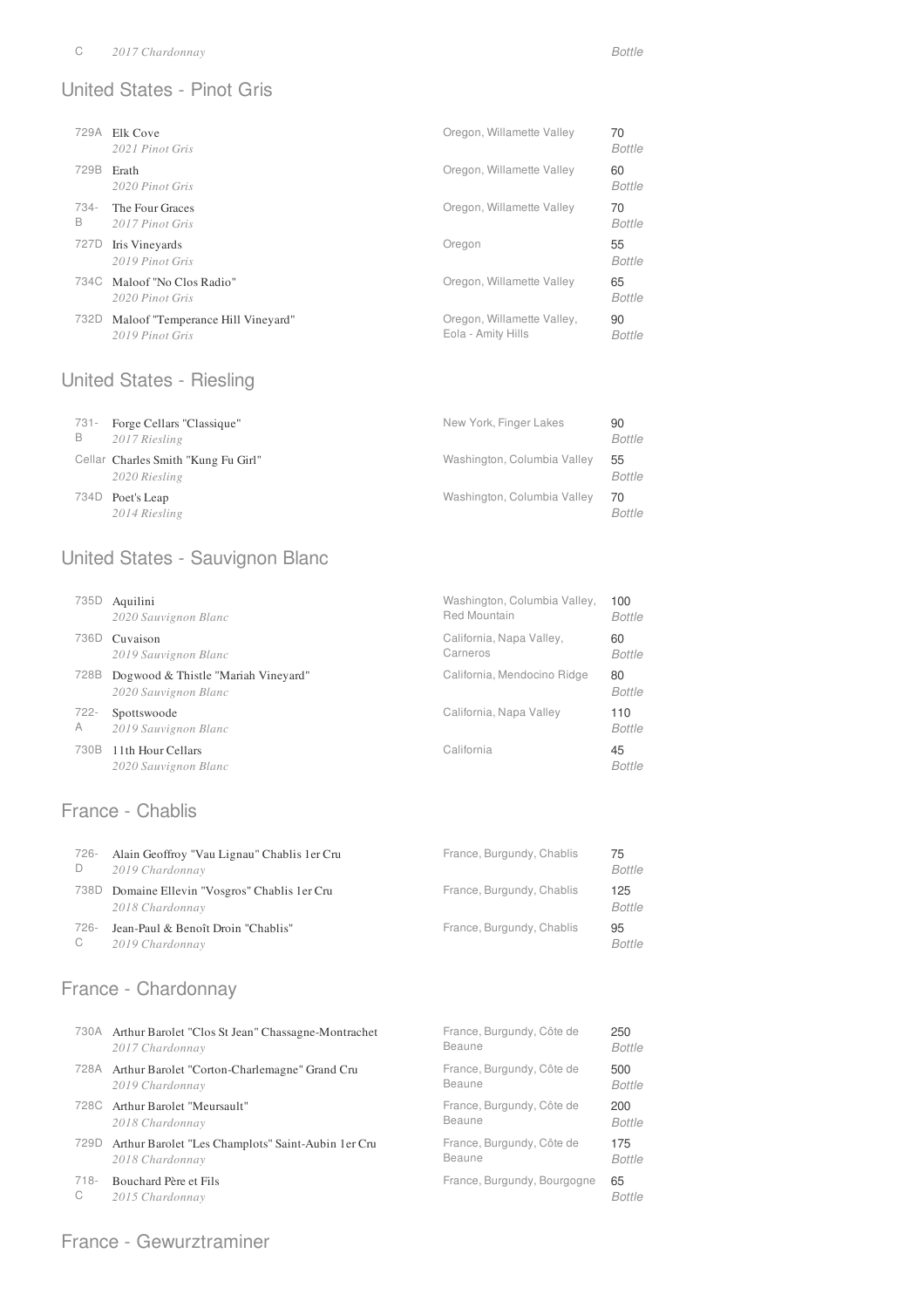|           | 717A Bott-Geyl "Sonnenglanz"<br>2004 Gewürztraminer | France, Alsace | 60<br><b>Bottle</b> |
|-----------|-----------------------------------------------------|----------------|---------------------|
| 716-<br>B | Eugène Meyer<br>2015 Gewürztraminer                 | France, Alsace | 60<br><b>Bottle</b> |
|           | Cellar Willm<br>2019 Gewurztraminer                 | Alsace         | 55<br><b>Bottle</b> |

### France - Pinot Gris

| 735- | Pierre Sparr "Grande Réserve"      | France, Alsace | 50     |
|------|------------------------------------|----------------|--------|
| В    | 2017 Pinot Gris                    |                | Bottle |
| 735- | Willm "Reserve"                    | France, Alsace | 50     |
| A    | 2017 Pinot Gris                    |                | Bottle |
| 718- | Wolfberger "Pfersigberg" Grand Cru | France, Alsace | 75     |
| в    | 2015 Pinot Gris                    |                | Bottle |

# Germany - Riesling

| $720 -$ | Dr. Bürklin-Wolf "Ruppertsberger Gaisböhl" Trocken | Germany, Pfalz                 | 115           |
|---------|----------------------------------------------------|--------------------------------|---------------|
| D       | 2002 Riesling                                      |                                | Bottle        |
| $721 -$ | Loosen Bros. "Dr. L"                               | Germany, Mosel                 | 115           |
| A       | 2017 Riesling                                      |                                | Bottle        |
| $721 -$ | Dr. Zenzen "1636 Hochgewächs"                      | Germany, Mosel                 | 50            |
| C.      | 2018 Riesling                                      |                                | Bottle        |
| $719 -$ | D'reiklang "Spätlese"                              | Germany, Mosel                 | 100           |
| В       | 2018 Riesling                                      |                                | Bottle        |
| $719-$  | Frey                                               | Germany                        | 75            |
| С       | 2018 Riesling                                      |                                | Bottle        |
| $719-$  | Hessische Staatsweingüter Kloster Eberbach         | Germany, Rheingau              | 60            |
| D       | 2020 Riesling                                      |                                | Bottle        |
| 720-    | Loosen Barry "Wolta Wolta"                         | Australia, Mount Lofty Ranges, | 90            |
| в       | 2016 Riesling                                      | Clare Valley                   | Bottle        |
| $722 -$ | St. Urbans-Hof "Piesporter Goldtröpfchen" Spätlese | Germany, Mosel                 | 50            |
| В       | 2020 Riesling                                      |                                | Bottle        |
|         | 719A Von Winning "Ungeheuer"<br>2016 Riesling      | Germany, Pfalz                 | 100<br>Bottle |
| $724 -$ | Wittmann "Morstein" Grosses Gewächs                | Germany, Rheinhessen           | 175           |
| В       | 2019 Riesling                                      |                                | Bottle        |

# Italy - Pinot Grigio

| 733-    | Livio Felluga "Collio"     | Italy, Friuli-Venezia Giulia,    | 90            |
|---------|----------------------------|----------------------------------|---------------|
| B       | 2017 Pinot Grigio          | Collio                           | Bottle        |
| 724-    | Mezzacorona                | Italy, Trentino-Alto Adige, Alto | 45            |
| A       | 2020 Pinot Grigio          | Adige                            | Bottle        |
| $721 -$ | Schiopetto "Collio"        | Italy, Friuli-Venezia Giulia,    | 75            |
| D       | 2019 Pinot Grigio          | Collio                           | Bottle        |
| $345 -$ | Cantina Terlan "Tradition" | Italy, Trentino-Alto Adige, Alto | 65            |
| A       | 2017 Pinot Grigio          | Adige                            | Bottle        |
| 734-    | Tommasi "Le Rosse"         | Italy, Veneto                    | 50            |
| A       | 2019 Pinot Grigio          |                                  | <b>Bottle</b> |

# Italy - Soave Classico

| 731- | Pieropan "Calvarino"                        | Italy, Veneto, Soave Classico | 75           |
|------|---------------------------------------------|-------------------------------|--------------|
| A    | 2017 Garganega                              |                               | Bottle       |
| -726 | Pieropan "La Rocca"                         | Italy, Veneto, Soave Classico | 75           |
| A    | 2016 Garganega                              |                               | Bottle       |
| 725D | Pieropan "Soave Pieropan"<br>2016 Garganega | Italy, Veneto                 | 50<br>Bottle |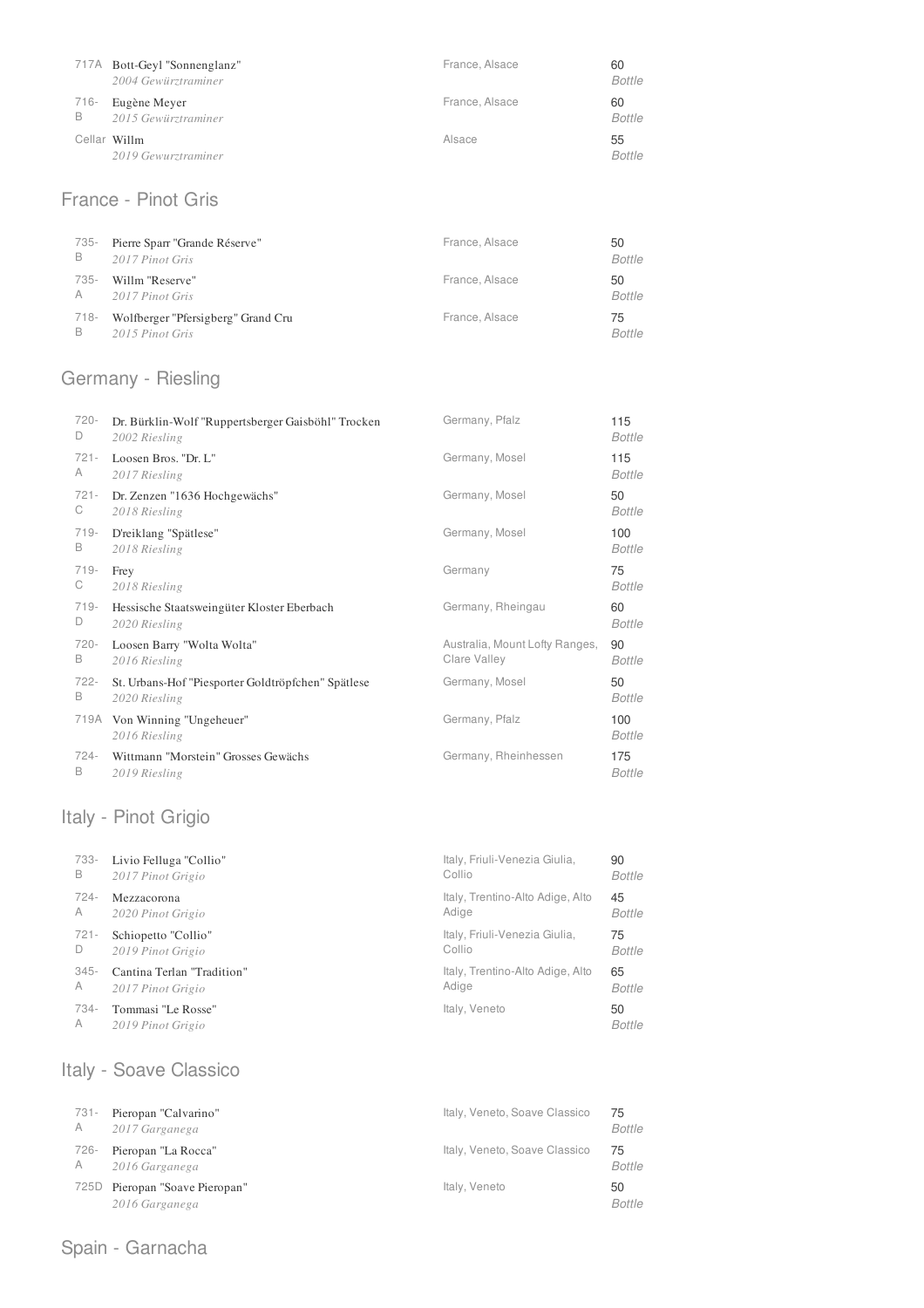|           | 727A Edetària "Via Edetana Blanco"<br>2019 Garnacha Blanca, Viognier | Spain, Catalunya, Tarragona              | 60<br><b>Bottle</b> |
|-----------|----------------------------------------------------------------------|------------------------------------------|---------------------|
|           | 727B Edetària "Via Terra Bianco"<br>2019 Garnacha Blanca             | Spain, Catalunya, Tarragona              | 45<br><b>Bottle</b> |
|           | Argentina - Chardonnay                                               |                                          |                     |
|           |                                                                      |                                          |                     |
| 722-<br>D | Finca La Linda "Unoaked"<br>2020 Chardonnay                          | Argentina, Mendoza, Lujan de<br>Cuyo     | 40<br><b>Bottle</b> |
|           | Australia - Chardonnay                                               |                                          |                     |
| 739-<br>A | Nugan Estate "Drover's Hut"<br>2016 Chardonnay                       | Australia, New South Wales               | 50<br><b>Bottle</b> |
| 732-<br>A | Vasse Felix "Filius"<br>2017 Chardonnay                              | Australia, Margaret River                | 60<br><b>Bottle</b> |
|           | Australia - Riesling                                                 |                                          |                     |
| 717-<br>C | Harcourt Valley<br>2013 Riesling                                     | Australia, Victoria                      | 45<br><b>Bottle</b> |
|           | New Zealand - Pinot Gris                                             |                                          |                     |
| 736-<br>A | Cable Bay<br>2017 Pinot Gris                                         | New Zealand, Auckland,<br>Waiheke Island | 55<br><b>Bottle</b> |
|           | New Zealand - Riesling                                               |                                          |                     |
| 738-<br>B | Pegasus Bay<br>2015 Riesling                                         | New Zealand, Canterbury,<br>Waipara      | 50<br><b>Bottle</b> |
|           | New Zealand - Sauvignon Blanc                                        |                                          |                     |
|           | Cellar Babich "Black Label"<br>2020 Sauvignon Blanc                  | New Zealand, Marlborough                 | 55<br><b>Bottle</b> |
| 724-<br>С | Cable Bay<br>2019 Sauvignon Blanc                                    | New Zealand, Marlborough                 | 55<br>Bottle        |
|           | Cellar Villa Maria "Private Bin"<br>2019 Sauvignon Blanc             | New Zealand, Marlborough                 | 55<br><b>Bottle</b> |
| Rosés     |                                                                      |                                          |                     |

# Rosé - by the Glass

|           | Angels & Cowboys "Rosé"<br>- Pinot Noir                           | California, Sonoma County                  | 13 <sub>to</sub><br>19<br><b>Multiple</b><br>Sizes                  |
|-----------|-------------------------------------------------------------------|--------------------------------------------|---------------------------------------------------------------------|
| <b>WR</b> | Gérard Bertrand "Cote des Roses"<br>2019 Grenache, Cinsaut, Syrah | France, Languedoc Roussillon,<br>Languedoc | 13 <sub>to</sub><br>19<br><b>Multiple</b><br>Sizes<br>Canada - Rosé |
| 723D      | Ex Nihilo "Vampata"<br>2021 Rosé Blend                            | Canada, Okanagan Valley                    | 75<br><b>Bottle</b>                                                 |
| 723-<br>C | Five Vineyards "Rosé"<br>2020 Rosé Blend                          | Canada, British Columbia                   | 45<br><b>Bottle</b>                                                 |
| $268 -$   | Quails Gate Rosé                                                  | Okanagan Valley BC Canada                  | 50                                                                  |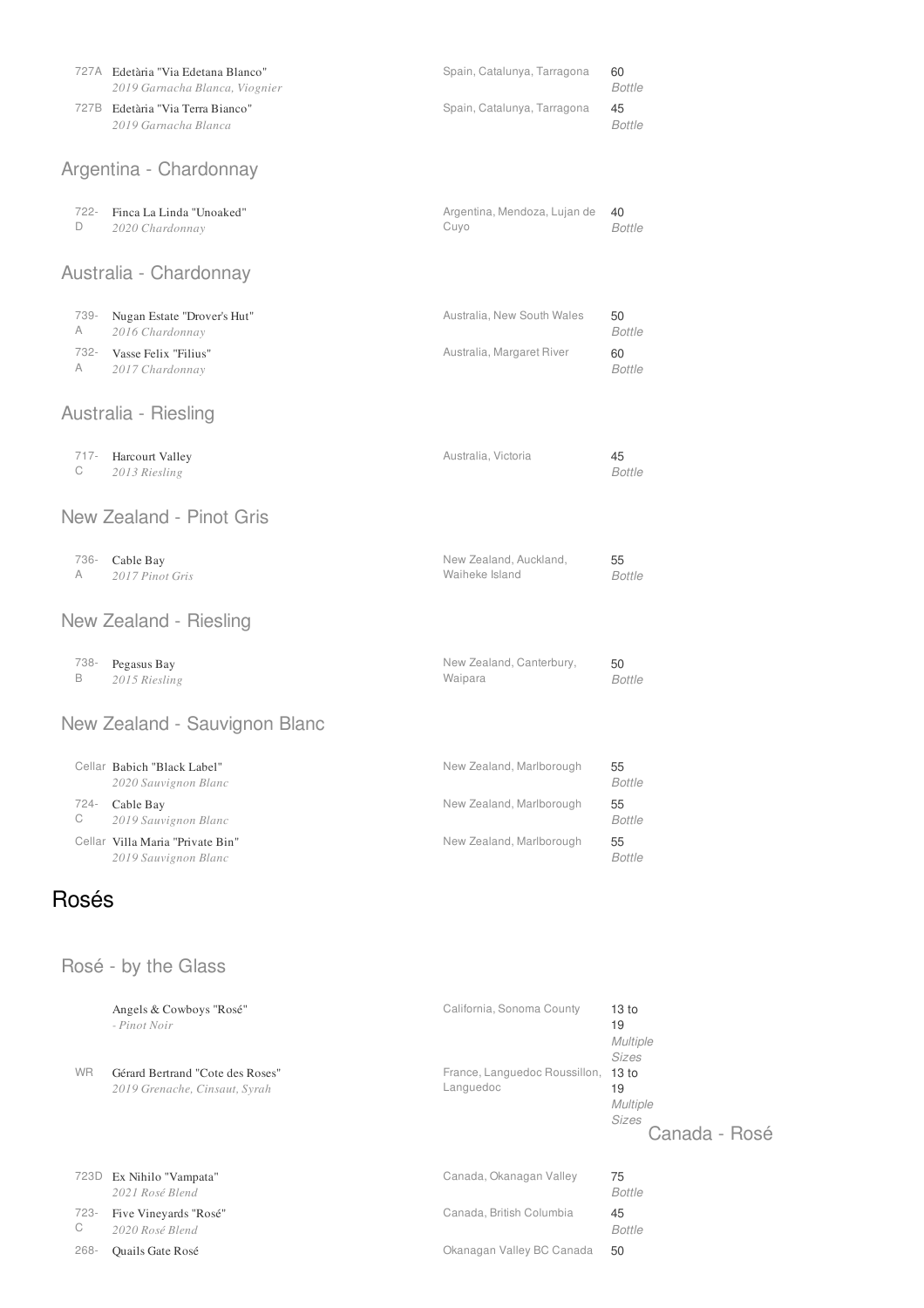| A    | 2021 Gamay, Pinot Noir and Pinot Meunier |                         | Bottle |
|------|------------------------------------------|-------------------------|--------|
| 720- | Red Rooster "Rosé"                       | Canada                  | 60     |
|      | C 2019 Rosé Blend                        |                         | Bottle |
|      | 721 - Alive "Rosé"                       | Canada, Okanagan Valley | 50     |
| B.   | 2020 Pinot Noir                          |                         | Bottle |

### France - Rosé

|         | 737C L'Ostal Cazes "Rosé"<br>2019 Syrah, Grenache     | France, Languedoc Roussillon  | 40<br>Bottle  |
|---------|-------------------------------------------------------|-------------------------------|---------------|
| $741 -$ | Château des Sarrins "Côtes de Provence" Rosé          | France, Provence              | 65            |
| C       | 2020 Cinsault, Syrah, Grenache, Mourvèdre, Rolle      |                               | Bottle        |
| 735-    | Château Peyrassol "Côtes de Provence" Rosé            | France, Provence, Côtes de    | 90            |
| C       | 2020 Syrah, Cinsault, Grenache, Trebbiano, Vermentino | Provence                      | <b>Bottle</b> |
| 726-    | Clos Cibonne "Rosé Cuvée Spéciale des Vignettes"      | France, Provence, Côtes de    | 90            |
| B       | 2019 Tibouren                                         | Provence                      | <b>Bottle</b> |
|         | Cellar Gérard Bertrand "Cote des Roses"               | France, Languedoc Roussillon, | 55            |
|         | 2019 Grenache, Cinsaut, Syrah                         | Languedoc                     | Bottle        |
| 744-    | Paul Jaboulet Aîné "Parallèle 45 Rosé" Côtes du Rhône | France, Rhône, Southern       | 45            |
| C       | 2018 Grenache, Cinsault, Syrah                        | Rhône                         | <b>Bottle</b> |

### Italy - Rosé

| 723- Sun Goddess "Ramato" | Italy, Friuli-Venezia Giulia, |        |
|---------------------------|-------------------------------|--------|
| 2019 Pinot Grigio         | Friuli                        | Bottle |

# Spain - Rosé

|    | 739C El Picoteo                | Almansa, Spain              | 40            |
|----|--------------------------------|-----------------------------|---------------|
|    | 2019 Syrah, Tempranillo        |                             | Bottle        |
|    | 742- Edetària "Via Terra" Rosé | Spain, Catalunya, Tarragona | 40            |
| C. | 2020 Grenache                  |                             | <i>Bottle</i> |

#### United States - Rosé

|         | Cellar Angels & Cowboys "Rosé"<br>- Pinot Noir | California, Sonoma County  | 55<br>Bottle  |
|---------|------------------------------------------------|----------------------------|---------------|
| $716 -$ | Daou "Rosé"                                    | California, Paso Robles    | 60            |
| C       | 2020 Grenache                                  |                            | Bottle        |
| 738C    | La Crema "Rosé"                                | California/Central Coast / | 55            |
|         | 2019 Mourvedre                                 | Monterey County / Monterey | <b>Bottle</b> |
| $725 -$ | J. Lohr "Gean Vineyard"                        | California, Paso Robles    | 60            |
| A       | 2019 Grenache                                  |                            | Bottle        |
| $722 -$ | St. Supéry "Rosé"                              | California, Napa Valley    | 60            |
| B       | 2019 Rosé Blend                                |                            | <b>Bottle</b> |

# Reds

# Red Wine - by the glass

| Cellar Argento                                       | Argentina, Mendoza      | 13 <sub>to</sub> |
|------------------------------------------------------|-------------------------|------------------|
| 2019 Malbec                                          |                         | 19               |
|                                                      |                         | <b>Multiple</b>  |
|                                                      |                         | Sizes            |
| Cannonball                                           | California              | 13 <sub>to</sub> |
| 2018 Cabernet Sauvignon                              |                         | 19               |
|                                                      |                         | <b>Multiple</b>  |
|                                                      |                         | <b>Sizes</b>     |
| Cellar Cellier des Dauphins "Reserve" Côtes du Rhône | France, Rhône, Southern | 13 <sub>to</sub> |
| 2018 Grenache, Syrah                                 | Rhône                   | 19               |
|                                                      |                         | <b>Multiple</b>  |
|                                                      |                         | <b>Sizes</b>     |
| Emilio Moro                                          | Spain, Ribera del Duero | 13 <sub>to</sub> |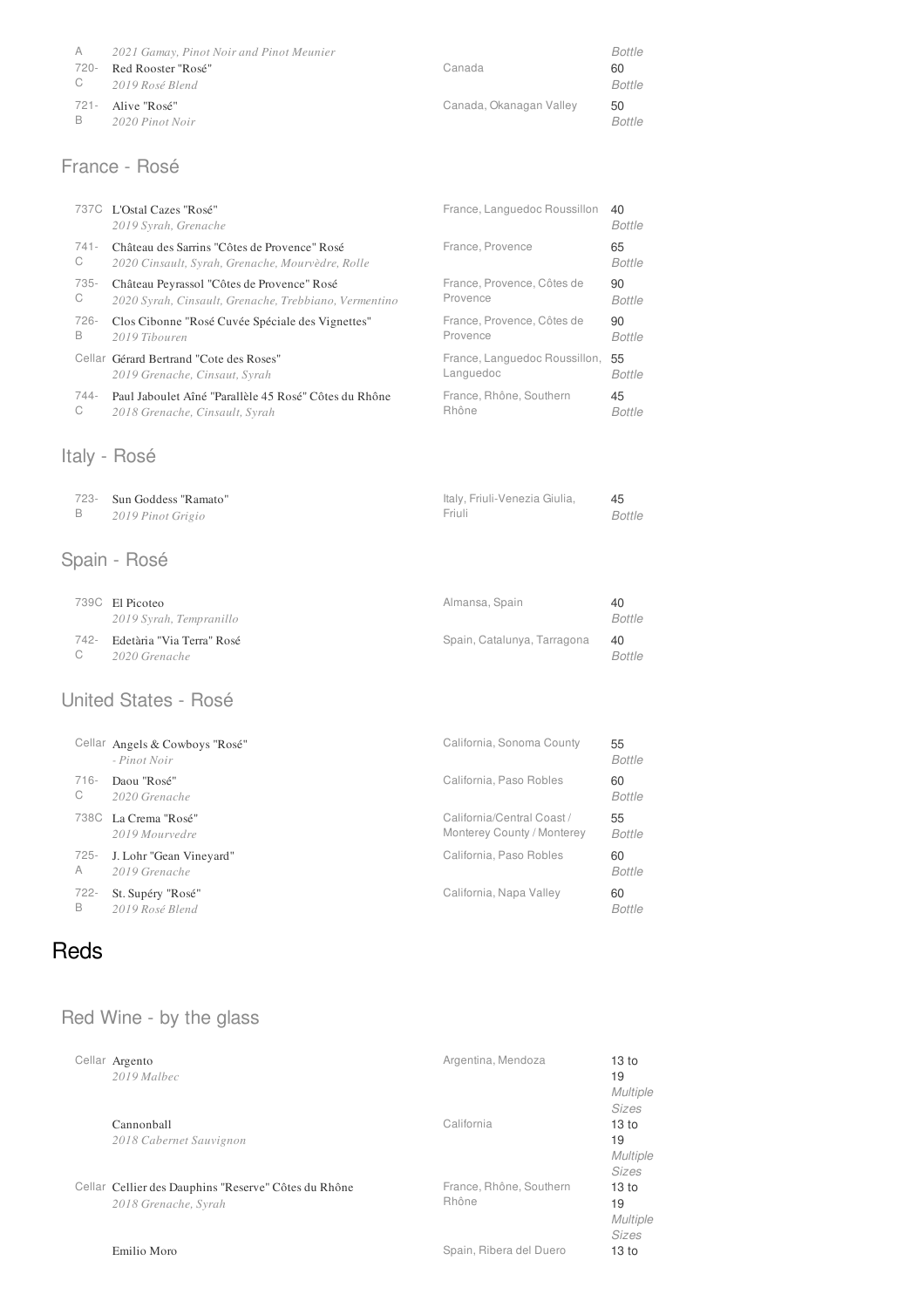|           | 2016 Tempranillo<br>Cellar Mission Hill "Estate Series"<br>2019 Cabernet Sauvignon, Merlot | Canada, Okanagan Valley        | 19<br><b>Multiple</b><br>Sizes<br>13 to<br>19<br><b>Multiple</b>     |
|-----------|--------------------------------------------------------------------------------------------|--------------------------------|----------------------------------------------------------------------|
|           | Cellar Nk'mip<br>2019 Merlot                                                               | Canada, Okanagan Valley        | <b>Sizes</b><br>13 <sub>to</sub><br>19<br><b>Multiple</b><br>Sizes   |
|           | 11th Hour Cellars<br>- Pinot Noir                                                          | California                     | 13 <sub>to</sub><br>19<br>Multiple<br>Sizes<br>Premium Red Wine - by |
| the glass |                                                                                            |                                |                                                                      |
| 184       | Freemark Abbey<br>2016 Cabernet Sauvignon                                                  | California, Napa Valley        | 29.5 to<br>50<br>Multiple<br>Sizes                                   |
|           | Belle Glos "Las Alturas Vineyard"<br>2018 Pinot Noir                                       | California, Santa Maria Valley | $25$ to<br>40<br><b>Multiple</b><br>Sizes                            |
|           | Painted Rock "Estate Grown"<br>2018 Syrah                                                  | Canada, Okanagan Valley        | $20$ to<br>35                                                        |

*Multiple*

*Sizes* Canada Bordeaux Style

| 292-          | Blasted Church Nectar of the Gods                                                                               | Canada, Okanagan          | 135                     |
|---------------|-----------------------------------------------------------------------------------------------------------------|---------------------------|-------------------------|
| B             | 2017 Cabernet Sauvignon                                                                                         |                           | <b>Bottle</b>           |
| $281 -$       | Culmina "Hypothesis"                                                                                            | Canada, Okanagan Valley   | 120                     |
| A             | 2014 Merlot, Cabernet Sauvignon, Cabernet Franc                                                                 |                           | <b>Bottle</b>           |
| $252 -$       | Ex Nihilo "Night"                                                                                               | Canada, British Columbia, | 125                     |
| B             | 2018 Cabernet Sauvignon, Cabernet Franc, Merlot                                                                 | Okanagan Valley           | <b>Bottle</b>           |
|               | 252C Ex Nihilo "Midnight"<br>2020 Red Blend                                                                     | Canada                    | 200<br><b>Bottle</b>    |
| $318 -$       | Hester Creek "The Judge"                                                                                        | Canada, Okanagan Valley   | 135                     |
| A             | 2015 Cabernet Franc, Merlot, Cabernet Sauvignon                                                                 |                           | <b>Bottle</b>           |
| $324 -$<br>B  | Laughing Stock "Blind Trust"<br>2017 Merlot, Cabernet Sauvignon, Syrah, Malbec, Cabernet<br>Franc, Petit Verdot | Canada, Okanagan Valley   | 90<br><b>Bottle</b>     |
| $327 -$       | Laughing Stock "Portfolio"                                                                                      | Canada, Okanagan Valley   | 115                     |
| A             | 2018 Red Bordeaux Blend                                                                                         |                           | <b>Bottle</b>           |
| $257 -$       | Liquidity "Dividend"                                                                                            | Canada, Okanagan Valley   | 75                      |
| С             | 2018 Cabernet Sauvignon, Cabernet Franc, Merlot                                                                 |                           | <b>Bottle</b>           |
| $275 -$       | Mission Hill "Quatrain"                                                                                         | Canada, Okanagan Valley   | 180                     |
| B             | 2013 Merlot, Syrah, Cabernet Franc, Cabernet Sauvignon                                                          |                           | <b>Bottle</b>           |
| 275B          | Mission Hill "Quatrain"<br>2014 Merlot, Syrah, Cabernet Franc, Cabernet Sauvignon                               | Canada, Okanagan Valley   | 180<br><b>Bottle</b>    |
| $281 -$       | Nk"Mip Mer'riym                                                                                                 | Canada, Okanagan          | 150                     |
| В             | 2014 Rare Red                                                                                                   |                           | <b>Bottle</b>           |
| $260 -$       | Osoyoos Larose "Le Grand Vin"                                                                                   | Canada, Okanagan Valley   | 115                     |
| B             | 2014 Red Blend                                                                                                  |                           | <b>Bottle</b>           |
| $260 -$       | Osoyoos Larose "Le Grand Vin"                                                                                   | Canada, Okanagan Valley   | 115                     |
| С             | 2017 Red Blend                                                                                                  |                           | <b>Bottle</b>           |
| $330 -$<br>AA | Osoyoos Larose "Le Grand Vin"<br>2013 Red Blend                                                                 | Canada, Okanagan Valley   | 225<br>Magnum<br>(1.5L) |
| $328 -$<br>A  | Osoyoos Larose "Pétales d'Osoyoos"<br>2016 Merlot, Cabernet Sauvignon, Malbec, Cabernet Franc,<br>Petit Verdot  | Canada, Okanagan Valley   | 70<br><b>Bottle</b>     |
| $328 -$       | Osoyoos Larose "Pétales d'Osoyoos"                                                                              | Canada, Okanagan Valley   | 70                      |
| B             | 2018 Merlot                                                                                                     |                           | <b>Bottle</b>           |
| $264 -$       | Painted Rock "Red Icon"                                                                                         | Canada, Okanagan Valley   | 150                     |
| С             | 2017 Red Bordeaux Blend                                                                                         |                           | <b>Bottle</b>           |
| $265 -$       | Painted Rock "Red Icon"                                                                                         | Canada, Okanagan Valley   | 150                     |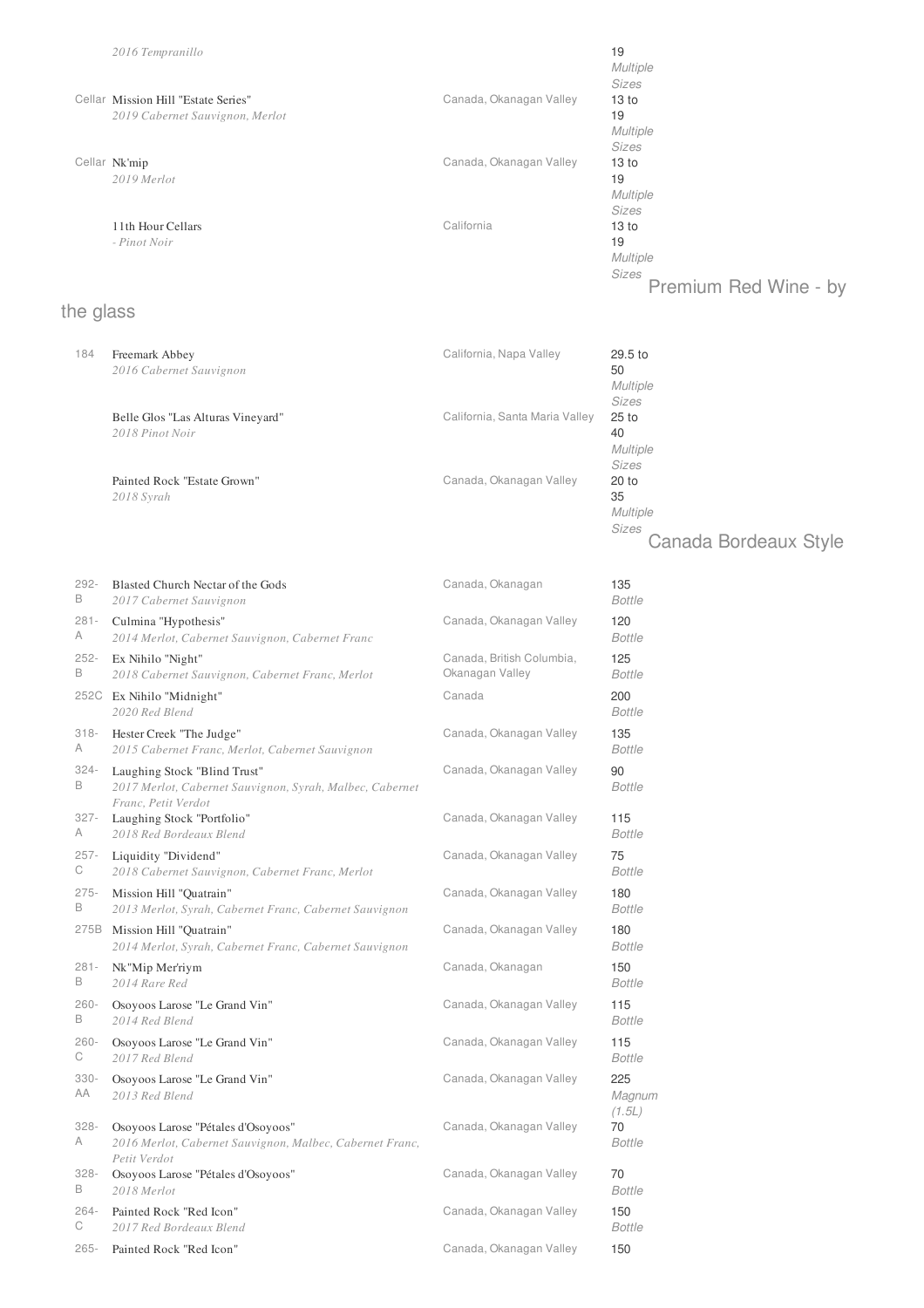| B    | 2018 Red Bordeaux Blend            | Canada, Okanagan | Bottle               |
|------|------------------------------------|------------------|----------------------|
| 293- | Poplar Grove Legacy                |                  | 175                  |
| A    | 2015 Cabernet Sauvignon            |                  | <b>Bottle</b>        |
| 292- | Tinhorn The Creek<br>2014 Rare Red | Canada, Okanagan | 150<br><b>Bottle</b> |

# Canada - Cabernet Franc

|         | 300A Black Sage Vineyard<br>2018 Cabernet Franc | Canada, Okanagan Valley | 60<br>Bottle  |
|---------|-------------------------------------------------|-------------------------|---------------|
| $324 -$ | Lock & Worth "Square One"                       | Canada, Okanagan Valley | 85            |
| A       | 2017 Cabernet Franc                             |                         | <b>Bottle</b> |
| $333 -$ | Poplar Grove                                    | Canada, Okanagan        | 90            |
| B       | 2017 Cab Franc                                  |                         | Bottle        |
| $334 -$ | <b>TH</b> Wines                                 | Canada                  | 75            |
| B       | 2017 Cabernet Franc                             |                         | Bottle        |
| $276 -$ | Tinhorn Creek                                   | Canada, Okanagan        | 60            |
| A       | 2018 Cab Franc                                  |                         | <b>Bottle</b> |

### Canada - Malbec

| 278- Culmina "Golden Mile Bench" | Canada, British Columbia. | 100    |
|----------------------------------|---------------------------|--------|
| 2016 Malbec                      | Okanagan Valley           | Bottle |

### Canada - Cabernet Merlot

| $279 -$ | <b>Blasted Church</b>                                                  | Canada, Okanagan          | 75            |
|---------|------------------------------------------------------------------------|---------------------------|---------------|
| A       | 2017 Cabernet, Merlot                                                  |                           | Bottle        |
| $278 -$ | Cedar Creek                                                            | Canada, Okanagan          | 55            |
| A       | 2018 Cabernet, Merlot                                                  |                           | Bottle        |
| $288 -$ | Henry of Pelham                                                        | Canada, Niagara Peninsula | 50            |
| A       | 2019 Cabernet Sauvignon, Merlot                                        |                           | Bottle        |
| $319 -$ | Hester Creek "Estate Series"                                           | Canada, Okanagan Valley   | 55            |
| A       | 2019 Cabernet Sauvignon, Merlot                                        |                           | Bottle        |
|         | Cellar Mission Hill "Estate Series"<br>2019 Cabernet Sauvignon, Merlot | Canada, Okanagan Valley   | 55<br>Bottle  |
| $296 -$ | Red Rooster                                                            | Canada, Okanagan          | 50            |
| A       | 2017 Cabernet, Merlot                                                  |                           | Bottle        |
| $277 -$ | Sandhill                                                               | Canada, Okanagan          | 55            |
| A       | 2019 Cabernet, Merlot                                                  |                           | Bottle        |
| $313 -$ | Vineland Estates                                                       | Canada                    | 45            |
| A       | 2016 Cabernet Sauvignon, Merlot                                        |                           | <b>Bottle</b> |

# Canada - Cabernet Sauvignon

| $306 -$ | <b>Black Sage Vineyard</b>            | Canada, Okanagan Valley    | 60            |
|---------|---------------------------------------|----------------------------|---------------|
| A       | 2018 Cabernet Sauvignon               |                            | Bottle        |
| $299 -$ | Culmina "Golden Mile Bench"           | Canada, Okanagan Valley    | 135           |
| A       | 2015 Cabernet Sauvignon               |                            | Bottle        |
| $269 -$ | Gray Monk Odyssey                     | Canada, Okanagan           | 70            |
| B       | 2018 Cabernet Sauvignon               |                            | <b>Bottle</b> |
| $294 -$ | Kettle Valley "Barber Naramata Bench" | Canada, Okanagan Valley    | 105           |
| A       | 2015 Cabernet Sauvignon               |                            | <b>Bottle</b> |
| $287 -$ | Mission Hill "Reserve"                | Canada, Okanagan Valley    | 65            |
| A       | 2017 Cabernet Sauvignon               |                            | <b>Bottle</b> |
| $271 -$ | Orofino "Passion Pit"                 | Canada, Similkameen Valley | 95            |
| С       | 2016 Cabernet Sauvignon               |                            | <b>Bottle</b> |
| $284 -$ | Vineland Estates Elevation            | Canada, Okanagan           | 65            |
| A       | 2016 Cabernet Sauvignon               |                            | <b>Bottle</b> |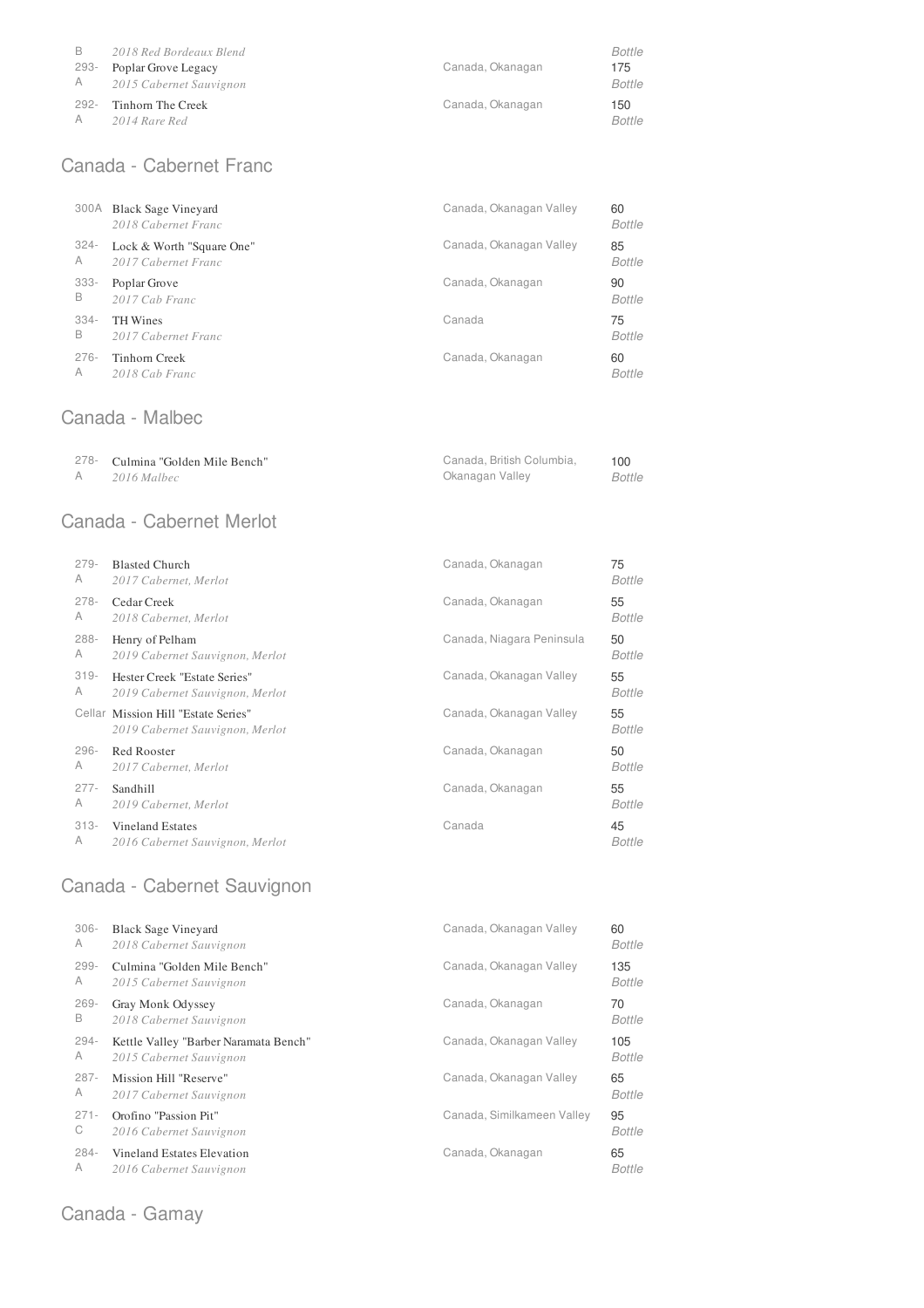| 315-                    | Orofino                      | Canada, Similkameen Valley | 60            |
|-------------------------|------------------------------|----------------------------|---------------|
| $\overline{\mathsf{A}}$ | 2019 Gamay                   |                            | <b>Bottle</b> |
| 326-                    | Okanagan Crush Pad "Haywire" | Canada, British Columbia.  | 65            |
| в                       | 2018 Gamay Noir              | Okanagan Valley            | Bottle        |

### Canada - Merlot

| $310 -$ | <b>Black Sage Vineyard</b>    | Canada, British Columbia, | 60            |
|---------|-------------------------------|---------------------------|---------------|
| A       | 2018 Merlot                   | Okanagan Valley           | <b>Bottle</b> |
| $254 -$ | Checkmate "Black Rook"        | Canada, Okanagan Valley   | 175           |
| A       | 2014 Merlot                   |                           | <b>Bottle</b> |
| $254 -$ | Checkmate "End Game"          | Canada, Okanagan Valley   | 175           |
| B       | 2014 Merlot                   |                           | <b>Bottle</b> |
| $254 -$ | Checkmate "Opening Gambit"    | Canada, Okanagan Valley   | 175           |
| С       | 2014 Merlot                   |                           | <b>Bottle</b> |
| $254 -$ | Checkmate "Silent Bishop"     | Canada, Okanagan Valley   | 175           |
| D       | 2014 Merlot                   |                           | <b>Bottle</b> |
| $305 -$ | Ex Nihilo                     | Canada, British Columbia, | 115           |
| A       | 2018 Merlot                   | Okanagan Valley           | <b>Bottle</b> |
| $302 -$ | Grey Monk "Odyssey"           | Canada, Okanagan          | 60            |
| B       | 2018 Merlot                   |                           | <b>Bottle</b> |
| $275 -$ | <b>Hester Creek</b>           | Canada, Okanagan Valley   | 55            |
| A       | 2017 Merlot                   |                           | <b>Bottle</b> |
| $320 -$ | Liquidity                     | Canada, Okanagan Valley   | 100           |
| A       | 2017 Merlot                   |                           | <b>Bottle</b> |
| $277 -$ | Lock & Worth "Naramata Bench" | Canada, Okanagan Valley   | 65            |
| B       | 2018 Merlot                   |                           | <b>Bottle</b> |
| $304 -$ | Mission Hill "Reserve"        | Canada, Okanagan Valley   | 60            |
| A       | 2019 Merlot                   |                           | <b>Bottle</b> |
| $312 -$ | Painted Rock                  | Canada, Okanagan Valley   | 100           |
| A       | 2018 Merlot                   |                           | <b>Bottle</b> |
| $282 -$ | Poplar Grove                  | Canada, Okanagan Valley   | 75            |
| A       | 2018 Merlot                   |                           | <b>Bottle</b> |
| 289-    | Quails Gate                   | Canada, Okanagan          | 65            |
| A       | 2019 Merlot                   |                           | <b>Bottle</b> |
| $314 -$ | Red Rooster                   | Canada, Okanagan          | 65            |
| A       | 2016 Merlot                   |                           | <b>Bottle</b> |
| $321 -$ | Scorched Earth                | Canada, British Columbia, | 95            |
| A       | 2017 Merlot                   | Okanagan Valley           | <b>Bottle</b> |
| $290 -$ | <b>Tinhorn Creek</b>          | Canada, Okanagan          | 60            |
| А       | 2019 Merlot                   |                           | <b>Bottle</b> |
| $321 -$ | Township 7                    | Canada, Okanagan Valley   | 60            |
| A       | 2015 Merlot                   |                           | <b>Bottle</b> |

### Canada - Pinot Noir

| $291 -$ | Cedar Creek Estate Winery                             | Canada, Okanagan Valley   | 60                   |
|---------|-------------------------------------------------------|---------------------------|----------------------|
| A       | 2019 Pinot Noir                                       |                           | <b>Bottle</b>        |
| $255 -$ | Ex Nihilo                                             | Canada, British Columbia, | 100                  |
| B       | 2019 Pinot Noir                                       | Okanagan Valley           | <b>Bottle</b>        |
| 254E    | Foxtrot "Limited Edition"<br>2019 Pinot Noir          | Canada                    | 250<br><b>Bottle</b> |
|         | 301A Foxtrot "Le Côteron Vineyard"<br>2019 Pinot Noir | Canada                    | 185<br>Bottle        |
| 297A    | Foxtrot "The Waltz"                                   | Canada, British Columbia, | 135                  |
|         | 2019 Pinot Noir                                       | Okanagan Valley           | <b>Bottle</b>        |
| $316 -$ | Hidden Bench Pinot Noir                               | Niagara Canada            | 80                   |
| B       | 2017 Pinot Noir                                       |                           | <b>Bottle</b>        |
| 315B    | <b>Kettle Valley</b><br>2017 Pinot Noir               | Canada, Okanagan Valley   | 85<br><b>Bottle</b>  |
| $332 -$ | Laughing Stock "Pinot Noir"                           | Canada, Okanagan          | 100                  |
| A       | 2017 Pinot Noir                                       |                           | <b>Bottle</b>        |
| $311 -$ | Little Engine "Gold"                                  | Canada, British Columbia, | 185                  |
| A       | 2018 Pinot Noir                                       | Okanagan Valley           | Bottle               |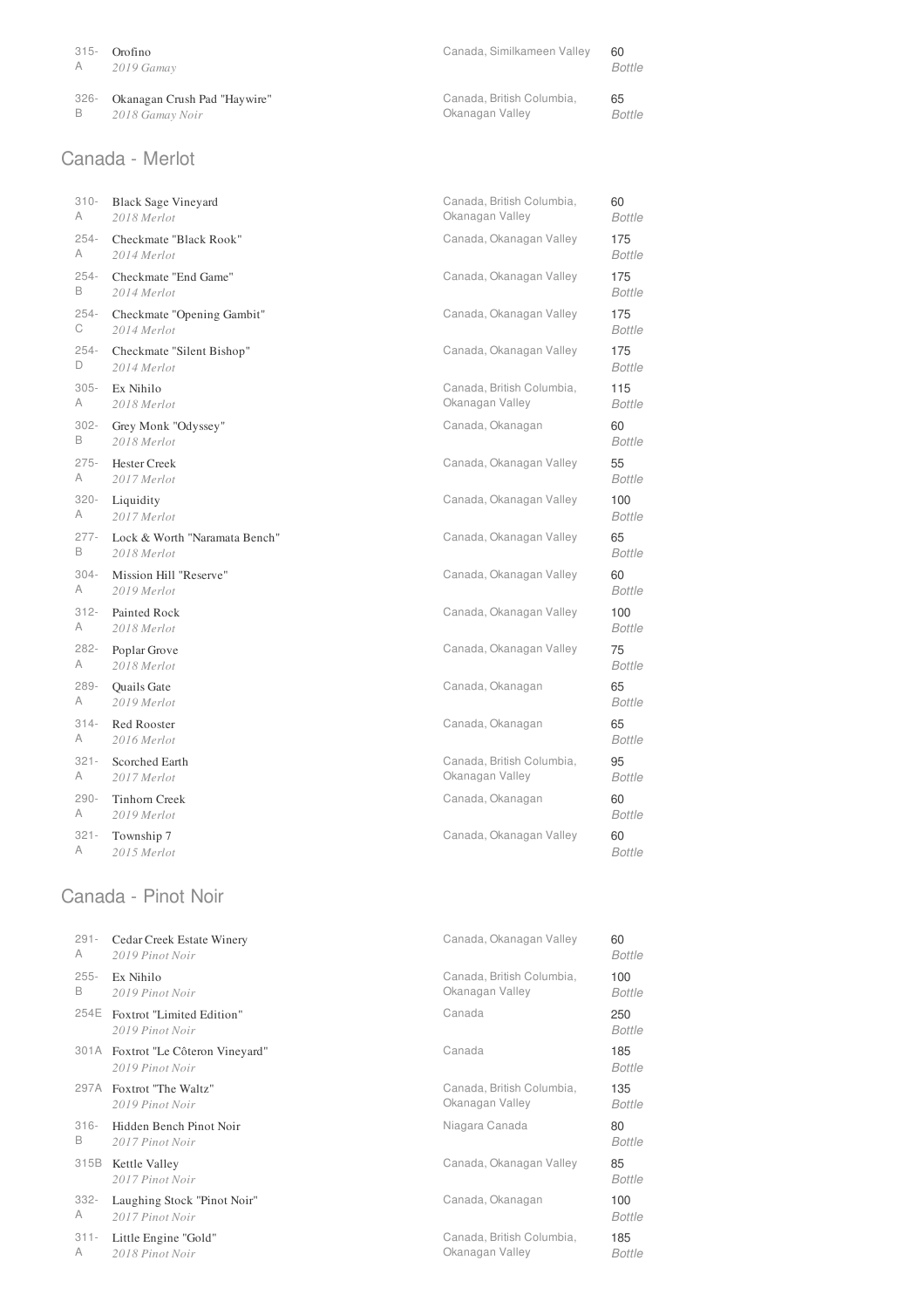| $295 -$ | Little Engine "Silver"             | Canada, British Columbia,  | 125           |
|---------|------------------------------------|----------------------------|---------------|
| A       | 2019 Pinot Noir                    | Okanagan Valley            | <b>Bottle</b> |
| $307 -$ | Liquidity "Estate"                 | Canada, Okanagan Valley    | 90            |
| С       | 2018 Pinot Noir                    |                            | <b>Bottle</b> |
| $326 -$ | Liquidity "Reserve"                | Canada, Okanagan Valley    | 165           |
| A       | 2014 Pinot Noir                    |                            | Bottle        |
| $289 -$ | Martin's Lane Dehart               | Canada, Okanagan           | 225           |
| BB      | 2015 Pinot Noir                    |                            | <b>Bottle</b> |
| $323 -$ | Martin's Lane "Inaugural Vintage"  | Canada, Okanagan Valley    | 225           |
| A       | 2014 Pinot Noir                    |                            | <b>Bottle</b> |
| $301 -$ | Martin's Lane "Simes Vineyard"     | Canada, Okanagan Valley    | 225           |
| AA      | 2015 Pinot Noir                    |                            | <b>Bottle</b> |
| $320 -$ | Martin's Lane "Fritzi's Vineyard"  | Canada, Okanagan Valley    | 250           |
| BB      | 2015 Pinot Noir                    |                            | <b>Bottle</b> |
| $317 -$ | Maverick "Single Vineyard"         | Canada, Okanagan Valley    | 75            |
| A       | 2019 Pinot Noir                    |                            | <b>Bottle</b> |
| $285 -$ | Nk'Mip "Qwam Qwmt"                 | Canada, Okanagan           | 70            |
| A       | 2019 Pinot Noir                    |                            | <b>Bottle</b> |
| $272 -$ | Noble Ridge "Reserve"              | Canada, Okanagan Valley    | 90            |
| A       | 2017 Pinot Noir                    |                            | <b>Bottle</b> |
| $317 -$ | Orofino "Home Vineyard"            | Canada, Similkameen Valley | 85            |
| В       | 2016 Pinot Noir                    |                            | <b>Bottle</b> |
| $256 -$ | Scorched Earth "Organic Small Lot" | Canada, British Columbia,  | 100           |
| A       | 2016 Pinot Noir                    | Okanagan Valley            | <b>Bottle</b> |

# Canada - Syrah

| $332 -$ | <b>Blasted Church</b>          | Canada, Okanagan        | 75            |
|---------|--------------------------------|-------------------------|---------------|
| B       | 2017 Syrah                     |                         | Bottle        |
| $322 -$ | Laughing Stock                 | Canada, Okanagan Valley | 105           |
| B       | 2016 Syrah                     |                         | <b>Bottle</b> |
| $280 -$ | Mission Hill "Reserve"         | Canada, Okanagan        | 60            |
| A       | 2018 Syrah                     |                         | <b>Bottle</b> |
| $309 -$ | Nk'Mip                         | Canada, Okanagan        | 75            |
| A       | 2018 Syrah                     |                         | Bottle        |
| $298 -$ | Painted Rock "Estate Grown"    | Canada, Okanagan Valley | 105           |
| A       | 2018 Syrah                     |                         | Bottle        |
| 325A    | Sandhill "VOA"<br>2019 Syrah   | Canada                  | 60<br>Bottle  |
| $325 -$ | Sandhill "22 Barrel Small Lot" | Canada, Okanagan Valley | 75            |
| B       | 2017 Syrah                     |                         | Bottle        |

# United States - Bordeaux Style

| $226 -$      | Vérité "La Joie"                                                                                   | California, Sonoma County       | 800                  |
|--------------|----------------------------------------------------------------------------------------------------|---------------------------------|----------------------|
| CC           | 2017 Cabernet Sauvignon, Merlot, Cabernet Franc, Malbec                                            |                                 | <b>Bottle</b>        |
| $174 -$      | Vérité "La Muse"                                                                                   | California, Sonoma County       | 900                  |
| BB           | 2016 Merlot, Cabernet Franc, Cabernet Sauvignon                                                    |                                 | <b>Bottle</b>        |
| $198 -$      | Vérité "Le Désir"                                                                                  | California, Sonoma County       | 650                  |
| BB           | 2014 Merlot, Cabernet Franc, Cabernet Sauvignon, Malbec                                            |                                 | <b>Bottle</b>        |
| $221 -$<br>B | Cannonball "High Dive"<br>2017 Cabernet Sauvignon, Merlot, Cabernet Franc, Malbec,<br>Petit Verdot | California, Napa Valley         | 250<br><b>Bottle</b> |
| $173-$       | Dominus "Estate"                                                                                   | California, Napa Valley         | 350                  |
| A            | 1996 Red Bordeaux Blend                                                                            |                                 | <b>Bottle</b>        |
| $173-$       | Dominus "Estate"                                                                                   | California, Napa Valley         | 950                  |
| BB           | 2016 Red Bordeaux Blend                                                                            |                                 | <b>Bottle</b>        |
| $168 -$      | Duckhorn "Howell Mountain"                                                                         | California, Napa Valley, Howell | 250                  |
| A            | 2012 Red Bordeaux Blend                                                                            | Mountain                        | Bottle               |
| $195 -$      | Duckhorn "The Discussion"                                                                          | California, Napa Valley         | 275                  |
| B            | 2016 Red Bordeaux Blend                                                                            |                                 | <b>Bottle</b>        |
| $209 -$      | Jonata "Todos"                                                                                     | California, Santa Ynez Valley   | 135                  |
| B            | 2017 Red Bordeaux Blend                                                                            |                                 | <b>Bottle</b>        |
| $169 -$      | Joseph Phelps "Insignia"                                                                           | California, Napa Valley         | 550                  |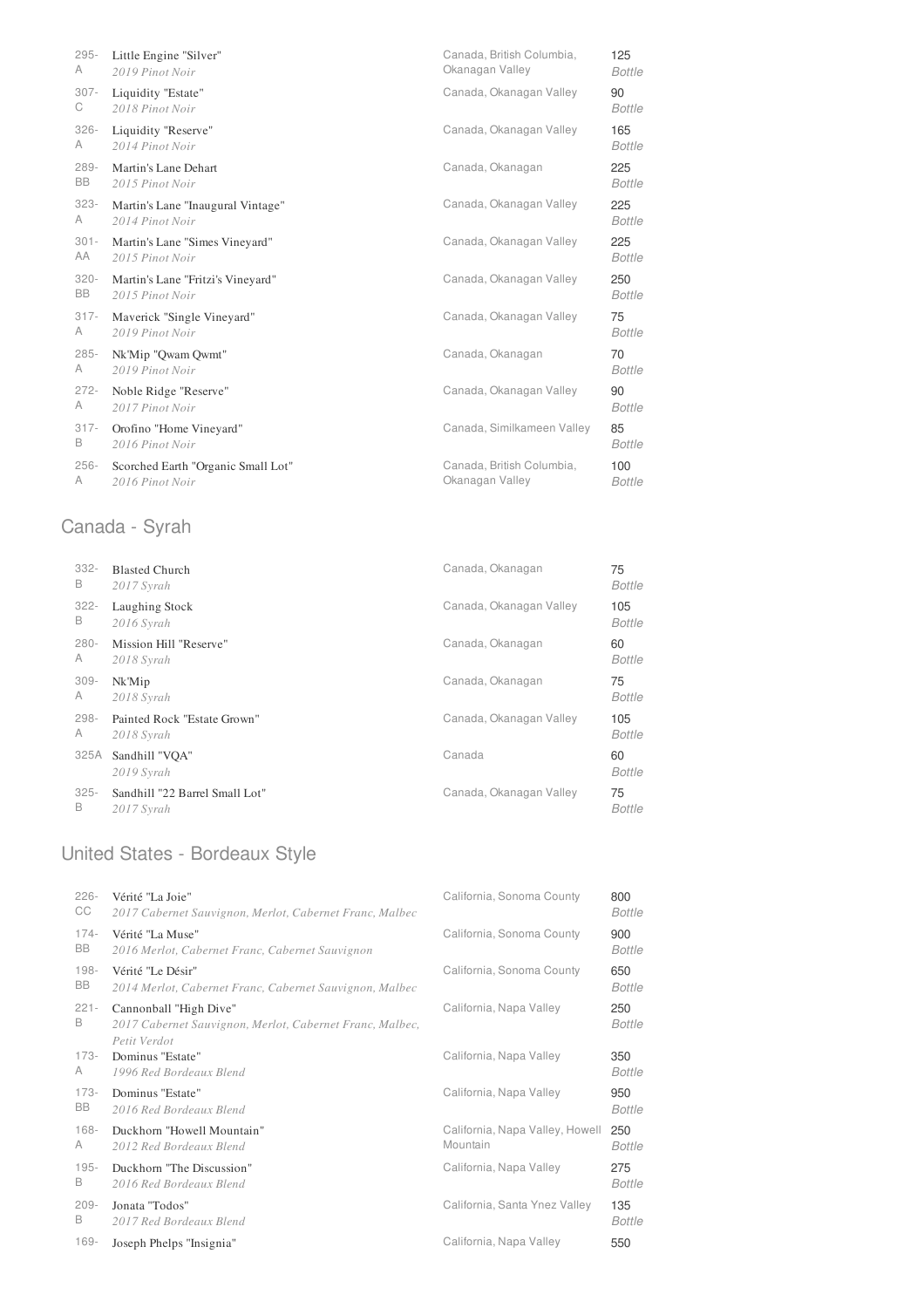| CC<br>$165 -$<br>A | 2010 Red Bordeaux Blend<br>Justin "Isosceles"<br>2018 Red Bordeaux Blend                          | California, Paso Robles              | Bottle<br>175<br><b>Bottle</b> |
|--------------------|---------------------------------------------------------------------------------------------------|--------------------------------------|--------------------------------|
| 212D               | Long Shadows "Chester Kidder"<br>2017 Cabernet Sauvignon, Syrah, Petit Verdot                     | Washington, Columbia Valley          | 175<br><b>Bottle</b>           |
| 198D               | Long Shadows "Pirouette"<br>2017 Cabernet Sauvignon, Merlot, Petit Verdot, Malbec                 | Washington, Columbia Valley          | 200<br><b>Bottle</b>           |
| $175 -$<br>AA      | Opus One<br>2009 Cabernet Sauvignon, Petit Verdot, Merlot, Cabernet<br>Franc, Malbec              | California, Napa Valley,<br>Oakville | 1500<br><b>Bottle</b>          |
| $175 -$<br>BB      | Opus One<br>2012 Cabernet Sauvignon, Petit Verdot, Merlot, Cabernet<br>Franc, Malbec              | California, Napa Valley,<br>Oakville | 1500<br><b>Bottle</b>          |
| $175 -$<br>СC      | Opus One<br>2015 Cabernet Sauvignon, Petit Verdot, Merlot, Cabernet<br>Franc, Malbec              | California, Napa Valley,<br>Oakville | 1500<br><b>Bottle</b>          |
| $175 -$<br>DD      | Opus One<br>2016 Cabernet Sauvignon, Petit Verdot, Merlot, Cabernet<br>Franc, Malbec              | California, Napa Valley,<br>Oakville | 1000<br><b>Bottle</b>          |
| $166 -$<br>B       | Orin Swift "Papillon"<br>2017 Cabernet Sauvignon, Merlot, Petit Verdot, Malbec,<br>Cabernet Franc | California, Napa Valley              | 175<br><b>Bottle</b>           |
| $168 -$<br>DD      | Ovid "Red Wine"<br>2018 Red Bordeaux Blend                                                        | California, Napa Valley              | 750<br><b>Bottle</b>           |
| $203 -$<br>A       | The Prisoner<br>2018 Zinfandel, Cabernet Sauvignon, Petite Sirah, Syrah,<br>Charbono              | California, Napa Valley              | 125<br><b>Bottle</b>           |
| $211 -$<br>A       | Shafer "TD-9"<br>2017 Merlot, Cabernet Sauvignon, Malbec                                          | California, Napa Valley              | 225<br><b>Bottle</b>           |
| $228 -$<br>A       | Somerston "Stornoway"<br>2013 Red Bordeaux Blend                                                  | California, Napa Valley              | 200<br><b>Bottle</b>           |
| $209 -$<br>A       | St. Supéry "Élu"<br>2015 Red Bordeaux Blend                                                       | California, Napa Valley              | 175<br><b>Bottle</b>           |
| 236-<br>BB         | Pym Rae<br>2016 Cabernet Sauvignon, Merlot, Cabernet Franc                                        | California, Napa Valley              | 1000<br><b>Bottle</b>          |

# United States - Cabernet Franc

| 163-    | Kenefick Ranch            | California, Napa Valley  | 100           |
|---------|---------------------------|--------------------------|---------------|
| A       | 2016 Cabernet Franc       |                          | <b>Bottle</b> |
| $211 -$ | Lang & Reed               | California, North Coast  | 75            |
| B       | 2013 Cabernet Franc       |                          | <b>Bottle</b> |
| 190-    | Michael David "Inkblot"   | California, Lodi         | 75            |
| B       | 2018 Cabernet Franc       |                          | <b>Bottle</b> |
| $165 -$ | Robert Mondavi "Oakville" | California, Napa Valley, | 150           |
| A       | 2015 Cabernet Franc       | Oakville                 | Bottle        |

# United States, Central Coast - Cabernet Sauvignon

| $204 -$      | Austin Hope                                      | California, Paso Robles       | 165                     |
|--------------|--------------------------------------------------|-------------------------------|-------------------------|
| A            | 2019 Cabernet Sauvignon                          |                               | <b>Bottle</b>           |
| $210 -$<br>B | Austin Hope<br>2019 Cabernet Sauvignon           | California, Paso Robles       | 275<br>Magnum<br>(1.5L) |
| 211B         | Austin Hope "Reserve"<br>2018 Cabernet Sauvignon | California, Paso Robles       | 250<br><b>Bottle</b>    |
| $210 -$      | Daou "Reserve"                                   | California, Paso Robles       | 135                     |
| A            | 2018 Cabernet Sauvignon                          |                               | <b>Bottle</b>           |
| $210 -$      | Duckhorn "Postmark"                              | California, Napa Valley       | 85                      |
| B            | 2018 Cabernet Sauvignon                          |                               | <b>Bottle</b>           |
| $189 -$      | Jonata "El Desafio de Jonata"                    | California, Santa Ynez Valley | 400                     |
| В            | 2017 Cabernet Sauvignon                          |                               | <b>Bottle</b>           |
| $243-$       | Michael David "Freakshow"                        | California, Lodi              | 75                      |
| A            | 2018 Cabernet Sauvignon                          |                               | <b>Bottle</b>           |
| $207 -$      | Ridge "Santa Cruz Mountains Estate"              | California, Santa Cruz        | 225                     |
| A            | 2018 Red Bordeaux Blend                          | <b>Mountains</b>              | <b>Bottle</b>           |
| $225 -$<br>D | Treana                                           | California, Paso Robles       | 90                      |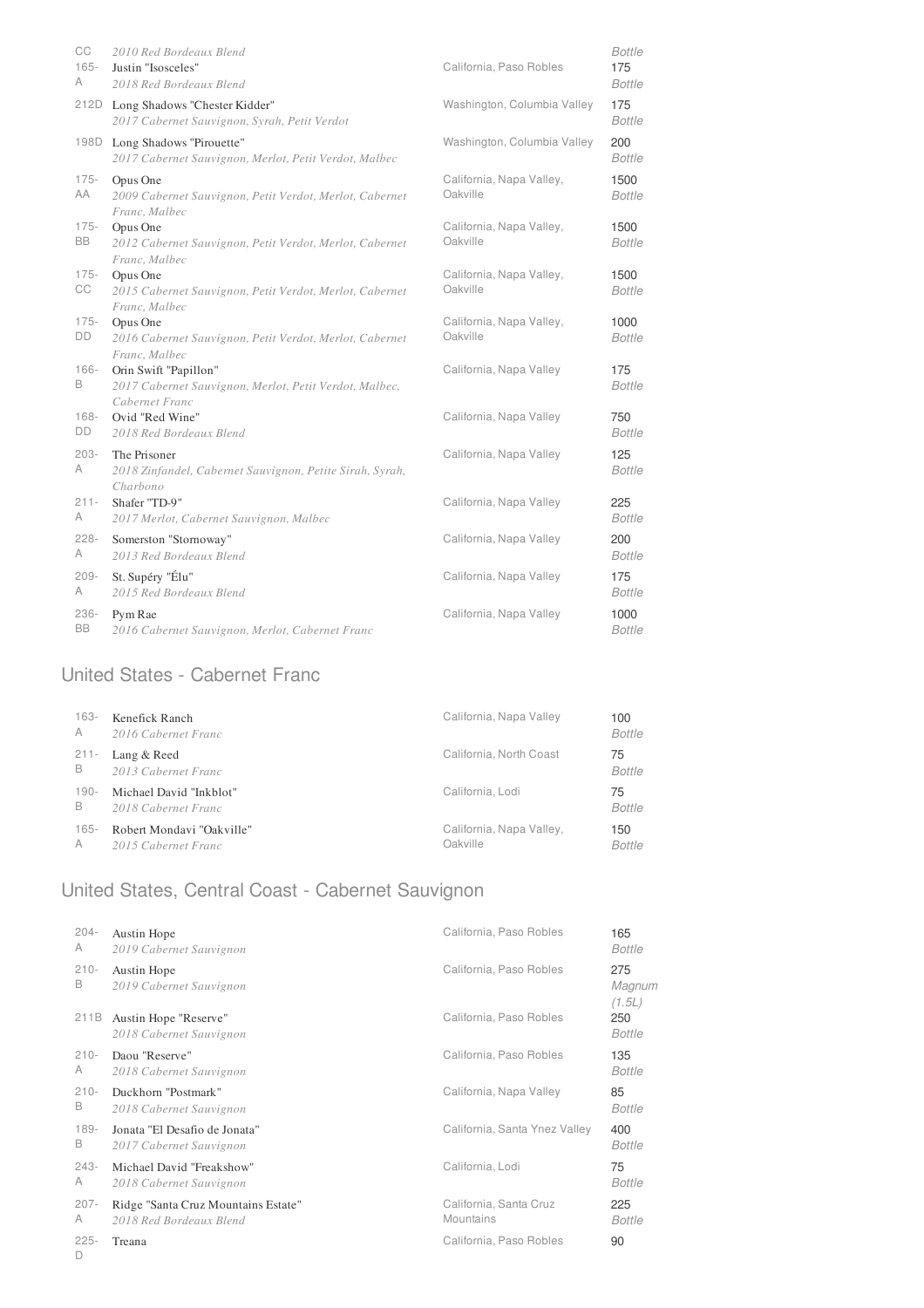# United States, Napa Valley - Cabernet Sauvignon

| $216 -$       | Barnett "Spring Mountain"                             | California, Napa Valley, Spring | 150                            |
|---------------|-------------------------------------------------------|---------------------------------|--------------------------------|
| B             | 2017 Cabernet Sauvignon                               | Mountain District               | <b>Bottle</b>                  |
| $220 -$       | BV "Napa Valley"                                      | California, Napa Valley         | 65                             |
| B             | 2017 Cabernet Sauvignon                               |                                 | <b>Bottle</b>                  |
| $225 -$       | BV "Georges de Latour" Private Reserve                | California, Napa Valley         | 225                            |
| B             | 2017 Cabernet Sauvignon                               |                                 | <b>Bottle</b>                  |
| $186 -$       | Beringer "Knights Valley Reserve"                     | California, Sonoma County,      | 95                             |
| В             | 2018 Cabernet Sauvignon                               | Knights Valley                  | <b>Bottle</b>                  |
| $224 -$       | Beringer "Napa Valley"                                | California, Napa Valley         | 85                             |
| В             | 2017 Cabernet Sauvignon                               |                                 | <b>Bottle</b>                  |
| $249 -$       | Beringer "Private Reserve"                            | California, Napa Valley         | 250                            |
| A             | 2016 Cabernet Sauvignon                               |                                 | <b>Bottle</b>                  |
| $245 -$       | Beringer "Private Reserve"                            | California, Napa Valley         | 250                            |
| В             | 2017 Cabernet Sauvignon                               |                                 | <b>Bottle</b>                  |
| $213 -$       | <b>Black Stallion</b>                                 | California, Napa Valley         | 90                             |
| A             | 2017 Cabernet Sauvignon                               |                                 | <b>Bottle</b>                  |
| $174 -$       | Bond "Melbury"                                        | California, Napa Valley,        | 1750                           |
| DD            | 2016 Red Bordeaux Blend                               | Oakville                        | <b>Bottle</b>                  |
| $170 -$       | Bond "Quella"                                         | California, Napa Valley,        | 1750                           |
| СC            | 2016 Red Bordeaux Blend                               | Oakville                        | <b>Bottle</b>                  |
| $200 -$       | Bond "Quella"                                         | California, Napa Valley,        | 1750                           |
| BB            | 2017 Red Bordeaux Blend                               | Oakville                        | <b>Bottle</b>                  |
| $198 -$       | Bond "St. Eden"                                       | California, Napa Valley,        | 1750                           |
| СC            | 2016 Red Bordeaux Blend                               | Oakville                        | <b>Bottle</b>                  |
| $206 -$       | Bond "St. Eden"                                       | California, Napa Valley,        | 1750                           |
| CС            | 2017 Red Bordeaux Blend                               | Oakville                        | Bottle                         |
| $227 -$       | Bond "Vecina"                                         | California, Napa Valley,        | 1750                           |
| CС            | 2016 Red Bordeaux Blend                               | Oakville                        | Bottle                         |
| $175 -$       | Bond "Vecina"                                         | California, Napa Valley,        | 1750                           |
| EE.           | 2017 Red Bordeaux Blend                               | Oakville                        | <b>Bottle</b>                  |
| $244 -$       | <b>Buehler Vineyards</b>                              | California, Napa Valley         | 90                             |
| В             | 2014 Cabernet Sauvignon                               |                                 | <b>Bottle</b>                  |
| $183 -$       | Cakebread Cellars                                     | California, Napa Valley         | 225                            |
| A             | 2014 Cabernet Sauvignon                               |                                 | <b>Bottle</b>                  |
| $226 -$       | Cakebread Cellars "Premiere Vaca Range"               | California, Napa Valley         | 500                            |
| DD            | 2010 Cabernet Sauvignon, Cabernet Franc               |                                 | <b>Bottle</b>                  |
| $169 -$       | Cardinale                                             | California, Napa Valley         | 850                            |
| BB            | 2006 Cabernet Sauvignon, Merlot                       |                                 | <b>Bottle</b>                  |
| $227 -$       | Cardinale                                             | California, Napa Valley         | 650                            |
| BB            | 2010 Cabernet Sauvignon, Merlot                       |                                 | <b>Bottle</b>                  |
| $199 -$       | Cardinale                                             | California, Napa Valley         | 750                            |
| CС            | 2017 Cabernet Sauvignon, Merlot                       |                                 | <b>Bottle</b>                  |
| $231 -$       | Cardinale                                             | California, Napa Valley         | 700                            |
| CС            | 2018 Cabernet Sauvignon, Merlot                       |                                 | <b>Bottle</b>                  |
| $172 -$       | Caymus                                                | California, Napa Valley         | 225                            |
| A             | 2019 Cabernet Sauvignon                               |                                 | <b>Bottle</b>                  |
| $172 -$       | Caymus                                                | California, Napa Valley         | 350                            |
| BB            | 2018 Cabernet Sauvignon                               |                                 | Magnum                         |
| $196 -$<br>BB | Caymus "Special Selection"<br>2017 Cabernet Sauvignon | California, Napa Valley         | (1.5L)<br>325<br><b>Bottle</b> |
| $230 -$       | Chateau Montelena                                     | California, Napa Valley         | 150                            |
| С             | 2017 Cabernet Sauvignon                               |                                 | <b>Bottle</b>                  |
| 196C          | Chateau Montelena "The Montelena Estate"              | California, Napa Valley,        | 400                            |
|               | 2017 Cabernet Sauvignon                               | Calistoga                       | <b>Bottle</b>                  |
| 234-          | Diamond Creek "Gravelly Meadow"                       | California, Napa Valley,        | 700                            |
| BB            | 2018 Cabernet Sauvignon                               | Diamond Mountain                | <b>Bottle</b>                  |
| 234-          | Diamond Creek "Red Rock Terrace"                      | California, Napa Valley,        | 700                            |
| CС            | 2018 Cabernet Sauvignon                               | Diamond Mountain                | <b>Bottle</b>                  |
| 234-          | Diamond Creek "Volcanic Hill"                         | California, Napa Valley,        | 700                            |
| DD            | 2018 Cabernet Sauvignon                               | Diamond Mountain                | <b>Bottle</b>                  |
| $203 -$       | Eisele Vineyard                                       | California, Napa Valley,        | 1250                           |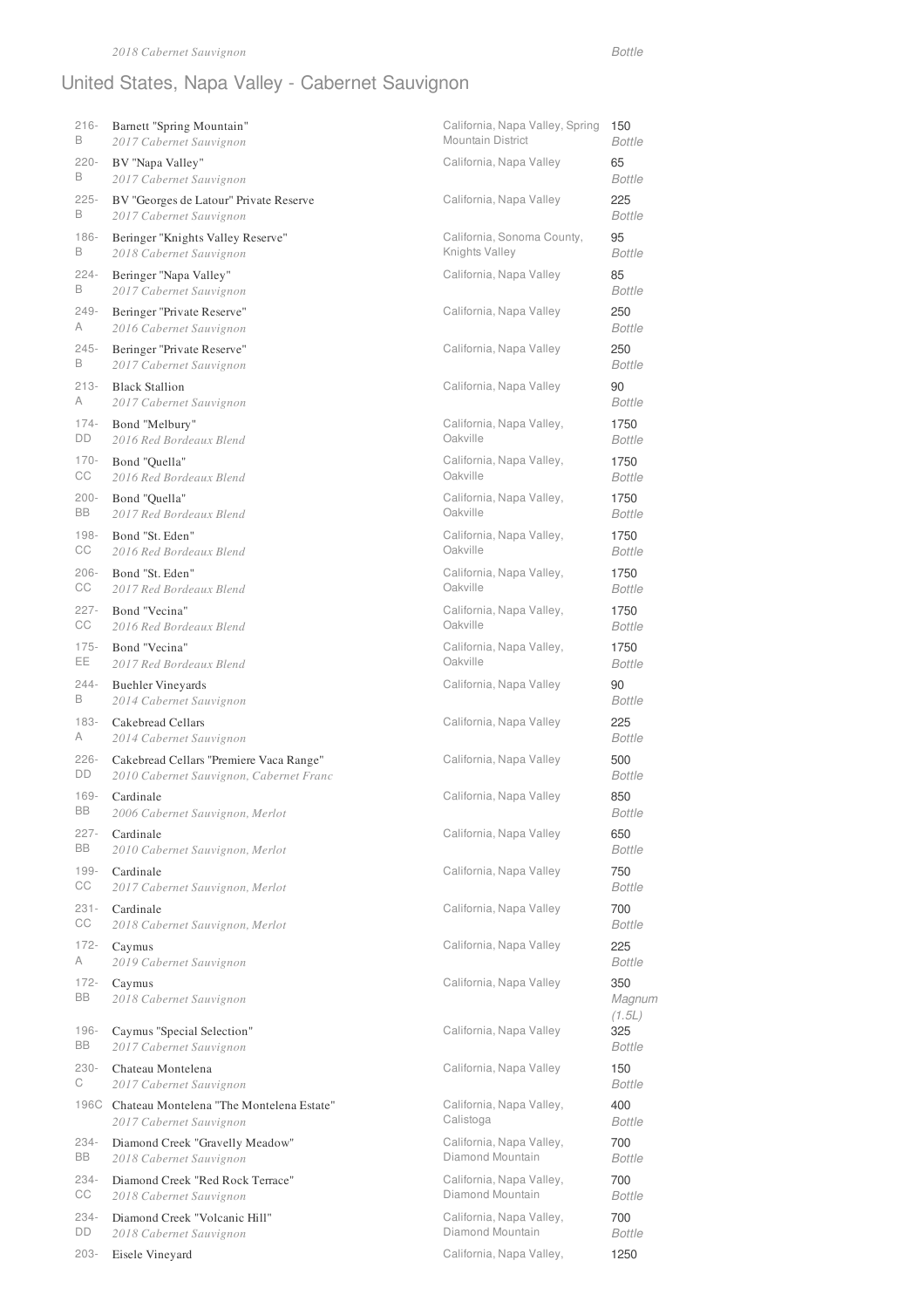| BB            | 2018 Cabernet Sauvignon                                   | Calistoga                             | Bottle                   |
|---------------|-----------------------------------------------------------|---------------------------------------|--------------------------|
| $210 -$<br>CС | Eisele Vineyard<br>2018 Cabernet Sauvignon                | California, Napa Valley,<br>Calistoga | 3000<br>Magnum<br>(1.5L) |
| 184-          | Freemark Abbey                                            | California, Napa Valley               | 135                      |
| A             | 2016 Cabernet Sauvignon                                   |                                       | Bottle                   |
| 197-          | Freemark Abbey "Cabernet Bosché"                          | California, Napa Valley,              | 200                      |
| A             | 2010 Cabernet Sauvignon                                   | Rutherford                            | Bottle                   |
| $225 -$       | Freemark Abbey "Cabernet Bosché"                          | California, Napa Valley,              | 200                      |
| С             | 2015 Cabernet Sauvignon                                   | Rutherford                            | Bottle                   |
| $235 -$       | Freemark Abbey "Premiere Napa Valley" Vanz Vineyard       | California, Napa Valley, St.          | 850                      |
| CС            | 2016 Cabernet Sauvignon                                   | Helena                                | Bottle                   |
| $235 -$       | Freemark Abbey "Premiere Napa Valley" York Creek Vineyard | California, Napa Valley, Spring       | 450                      |
| АA            | 2012 Cabernet Sauvignon                                   | <b>Mountain District</b>              | Bottle                   |
| $235 -$       | Freemark Abbey "Premiere Napa Valley" York Creek Vineyard | California, Napa Valley, Spring       | 600                      |
| BB            | 2014 Cabernet Sauvignon                                   | <b>Mountain District</b>              | Bottle                   |
| 236-          | Freemark Abbey "Rutherford"                               | California, Napa Valley,              | 100                      |
| A             | 2016 Cabernet Sauvignon                                   | Rutherford                            | Bottle                   |
| $200 -$       | Freemark Abbey "Sycamore Vineyard"                        | California, Napa Valley               | 200                      |
| С             | 2011 Cabernet Sauvignon                                   |                                       | Bottle                   |
| $180 -$       | Freemark Abbey "Sycamore Vineyard"                        | California, Napa Valley               | 200                      |
| B             | 2016 Cabernet Sauvignon                                   |                                       | Bottle                   |
| 239-          | Freemark Abbey "Sycamore Vineyard"                        | California, Napa Valley               | 250                      |
| B             | 2017 Cabernet Sauvignon                                   |                                       | Bottle                   |
| $183 -$       | Frias "Lady of The Dead"                                  | California, Napa Valley               | 185                      |
| B             | 2018 Red Blend                                            |                                       | Bottle                   |
| 234-          | Frias "SMD"                                               | California, Napa Valley, Spring       | 225                      |
| A             | 2016 Cabernet Sauvignon                                   | <b>Mountain District</b>              | Bottle                   |
| 194-          | Grgich Hills                                              | California, Napa Valley               | 175                      |
| A             | 2016 Cabernet Sauvignon                                   |                                       | Bottle                   |
| 242-          | Groth                                                     | California, Napa Valley,              | 150                      |
| A             | 2014 Cabernet Sauvignon                                   | Oakville                              | Bottle                   |
| $244 -$       | Heitz Cellar                                              | California, Napa Valley               | 225                      |
| D             | 2016 Cabernet Sauvignon                                   |                                       | Bottle                   |
| $167 -$       | Hewitt                                                    | California, Napa Valley,              | 200                      |
| С             | 2016 Cabernet Sauvignon                                   | Rutherford                            | Bottle                   |
|               | 186B La Pelle<br>2019 Cabernet Sauvignon                  | California, Napa Valley               | 215<br><b>Bottle</b>     |
|               | 185B La Pelle "Ceniza"                                    | California, Napa Valley,              | 300                      |
|               | 2018 Cabernet Sauvignon                                   | Coombsville                           | <b>Bottle</b>            |
| 230-          | La Pelle "Reserve"                                        | California, Napa Valley               | 400                      |
| DD            | 2018 Cabernet Sauvignon                                   |                                       | Bottle                   |
| $208 -$       | J. Lohr "Carol's Vineyard"                                | California, Napa Valley               | 200                      |
| А             | 2017 Cabernet Sauvignon                                   |                                       | Bottle                   |
| $199 -$       | J. Lohr "Signature"                                       | California, Paso Robles               | 250                      |
| D             | 2017 Cabernet Sauvignon                                   |                                       | Bottle                   |
| $206 -$       | Lokoya "Mount Veeder"                                     | California, Napa Valley, Mount        | 800                      |
| BB            | 2009 Cabernet Sauvignon                                   | Veeder                                | Bottle                   |
| $200 -$       | Miner "Stagecoach Vineyard"                               | California, Napa Valley               | 175                      |
| A             | 2015 Cabernet Sauvignon                                   |                                       | Bottle                   |
| $226 -$       | Mayacamas "Mount Veeder"                                  | California, Napa Valley, Mt.          | 325                      |
| B             | 2015 Cabernet Sauvignon                                   | Veeder                                | Bottle                   |
| $224 -$       | Mayacamas "Mount Veeder" Library Edition                  | California, Napa Valley, Mt.          | 325                      |
| CС            | 2005 Cabernet Sauvignon                                   | Veeder                                | Bottle                   |
| $183 -$       | Mayacamas "Mount Veeder" Library Edition                  | California, Napa Valley, Mt.          | 525                      |
| СC            | 2006 Cabernet Sauvignon                                   | Veeder                                | Bottle                   |
| 236-          | Mayacamas "Mount Veeder" Library Edition                  | California, Napa Valley, Mt.          | 475                      |
| CС            | 2007 Cabernet Sauvignon                                   | Veeder                                | Bottle                   |
| $212 -$       | Oakville Winery                                           | California, Napa Valley,              | 165                      |
| А             | 2014 Cabernet Sauvignon                                   | Oakville                              | Bottle                   |
| $244 -$       | Odette "Reserve"                                          | California, Napa Valley, Stags        | 1250                     |
| CС            | 2016 Cabernet Sauvignon                                   | Leap District                         | Bottle                   |
| $167 -$       | Orin Swift "Palermo"                                      | California, Napa Valley               | 125                      |
| В             | 2018 Cabernet Sauvignon, Merlot, Malbec                   |                                       | Bottle                   |
| $225 -$       | Paradigm                                                  | California, Napa Valley,              | 200                      |
| А             | 2015 Cabernet Sauvignon                                   | Oakville                              | <b>Bottle</b>            |
|               |                                                           |                                       |                          |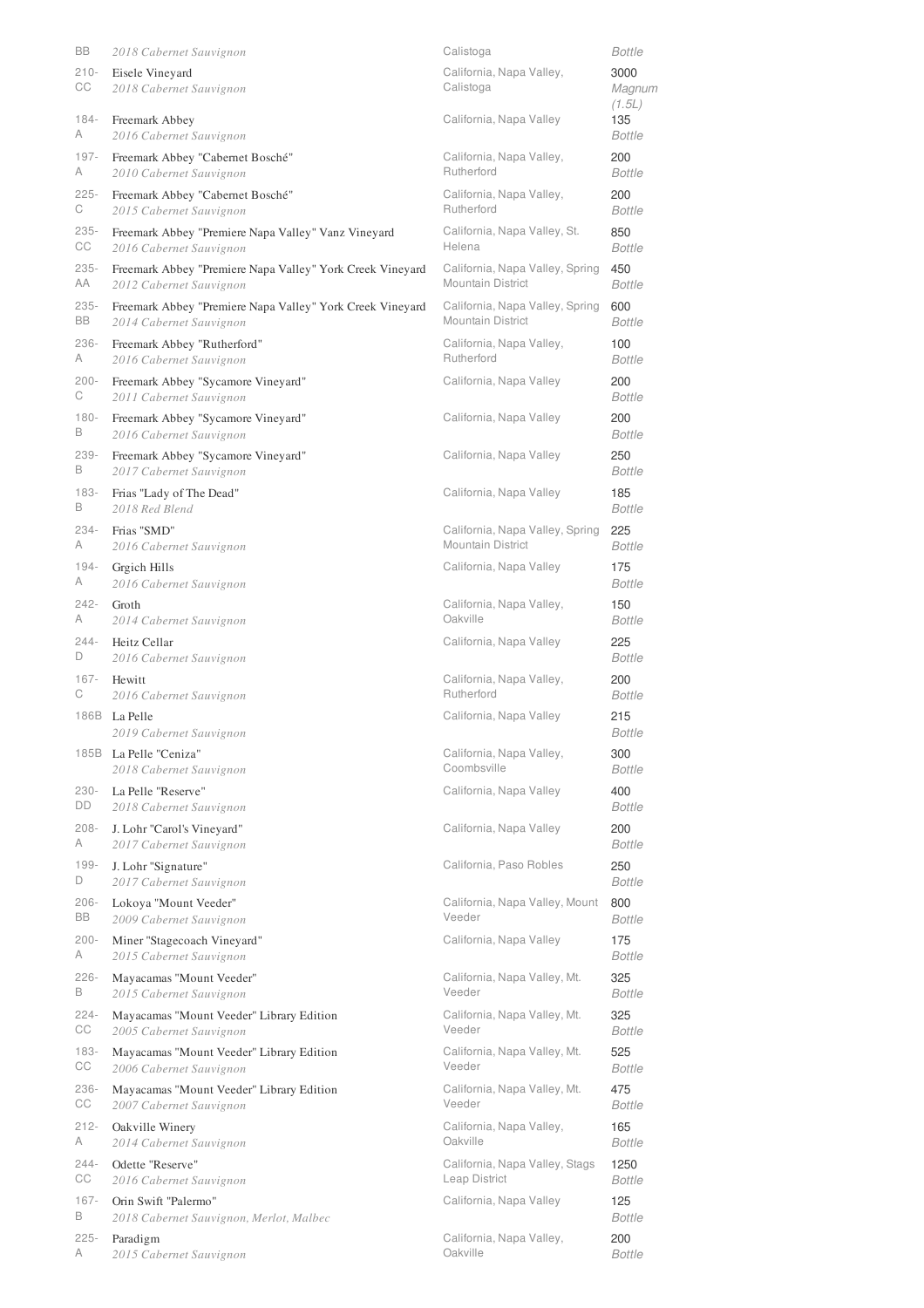| 248-    | Paul Hobbs                                                 | California, Napa Valley        | 250                  |
|---------|------------------------------------------------------------|--------------------------------|----------------------|
| С       | 2017 Cabernet Sauvignon                                    |                                | <b>Bottle</b>        |
| $207 -$ | Paul Hobbs CrossBarn "Napa Valley"                         | California, Napa Valley        | 125                  |
| D       | 2018 Cabernet Sauvignon                                    |                                | <b>Bottle</b>        |
| 194D    | Peju "Reserve"                                             | California, Napa Valley,       | 350                  |
|         | 2015 Cabernet Sauvignon                                    | Rutherford                     | <b>Bottle</b>        |
| $182 -$ | Penfolds "Bin 704" First Year Release                      | California, Napa Valley        | 200                  |
| A       | 2018 Cabernet Sauvignon                                    |                                | <b>Bottle</b>        |
| $188 -$ | Penfolds "Bin 149" First Year Release                      | California, Napa Valley        | 450                  |
| CС      | 2018 Cabernet Sauvignon                                    |                                | <b>Bottle</b>        |
|         | 181A Pine Ridge "Stags Leap District"                      | California, Napa Valley, Stags | 125                  |
|         | 2014 Cabernet Sauvignon                                    | Leap District                  | Bottle               |
| $212 -$ | Prisoner "Cuttings"                                        | California, Napa Valley        | 150                  |
| С       | 2018 Cabernet Sauvignon, Petite Sirah, Syrah, Zinfandel    |                                | Bottle               |
| 238-    | Prisoner "Unshackled"                                      | California                     | 60                   |
| B       | 2019 Cabernet Sauvignon                                    |                                | Bottle               |
| $170 -$ | Promontory                                                 | California, Napa Valley        | 2500                 |
| AA      | 2013 Cabernet Sauvignon                                    |                                | <b>Bottle</b>        |
| $245 -$ | Purlieu "Beckstoffer Missouri Hopper Vineyard"             | California, Napa Valley,       | 400                  |
| CС      | 2018 Cabernet Sauvignon                                    | Oakville                       | <b>Bottle</b>        |
| $249 -$ | Purlieu "Beckstoffer Georges III Vineyard"                 | California, Napa Valley,       | 500                  |
| BB      | 2018 Cabernet Sauvignon                                    | Rutherford                     | <b>Bottle</b>        |
|         | 173D Purlieu "Teucer Vineyard"                             | California, Napa Valley,       | 500                  |
|         | 2018 Cabernet Sauvignon                                    | Coombsville                    | <b>Bottle</b>        |
|         | 187C Quilt "9 Region Vineyards"<br>2018 Cabernet Sauvignon | California, Napa Valley        | 120<br><b>Bottle</b> |
| $205 -$ | Screaming Eagle                                            | California, Napa Valley,       | 7500                 |
| D       | 2006 Cabernet Sauvignon                                    | Oakville                       | <b>Bottle</b>        |
| $217 -$ | Screaming Eagle                                            | California, Napa Valley,       | 10000                |
| B       | 2007 Cabernet Sauvignon                                    | Oakville                       | <b>Bottle</b>        |
| $228 -$ | Screaming Eagle                                            | California, Napa Valley,       | 7000                 |
| В       | 2008 Cabernet Sauvignon                                    | Oakville                       | <b>Bottle</b>        |
| $235 -$ | Screaming Eagle                                            | California, Napa Valley,       | 7000                 |
| D       | 2009 Cabernet Sauvignon                                    | Oakville                       | <b>Bottle</b>        |
| $177 -$ | Secret Door "Vineyard X"                                   | California, Napa Valley        | 425                  |
| BB      | 2014 Cabernet Sauvignon                                    |                                | <b>Bottle</b>        |
| $201 -$ | SENS3S                                                     | California, Napa Valley,       | 600                  |
| С       | 2018 Cabernet Sauvignon                                    | Oakville                       | Bottle               |
| $182 -$ | Sequoia Grove                                              | California, Napa Valley        | 150                  |
| B       | 2013 Cabernet Sauvignon                                    |                                | <b>Bottle</b>        |
| $171 -$ | Shafer "One Point Five"                                    | California, Napa Valley, Stags | 250                  |
| A       | 2018 Cabernet Sauvignon                                    | Leap District                  | <b>Bottle</b>        |
| $206 -$ | Shafer "Hillside Select"                                   | California, Napa Valley, Stags | 650                  |
| AA      | 2004 Cabernet Sauvignon                                    | Leap District                  | <b>Bottle</b>        |
| $199 -$ | Shafer "Hillside Select"                                   | California, Napa Valley, Stags | 700                  |
| BB      | 2016 Cabernet Sauvignon                                    | Leap District                  | <b>Bottle</b>        |
| $166 -$ | Somerston                                                  | California, Napa Valley        | 200                  |
| A       | 2011 Cabernet Sauvignon                                    |                                | <b>Bottle</b>        |
| $163 -$ | Spottswoode "Lyndenhurst"                                  | California, Napa Valley, St.   | 375                  |
| BB      | 2017 Cabernet Sauvignon                                    | Helena                         | <b>Bottle</b>        |
| $213 -$ | Spring Mountain Vineyard                                   | California, Napa Valley        | 200                  |
| С       | 2016 Cabernet Sauvignon                                    |                                | <b>Bottle</b>        |
| $188 -$ | St. Supéry                                                 | California, Napa Valley        | 135                  |
| B       | 2017 Cabernet Sauvignon                                    |                                | <b>Bottle</b>        |
| $241 -$ | St. Supéry "Dollarhide"                                    | California, Napa Valley        | 175                  |
| B       | 2015 Cabernet Sauvignon                                    |                                | <b>Bottle</b>        |
| $217 -$ | St. Supéry "Premiere Napa Valley"                          | California, Napa Valley,       | 250                  |
| A       | 2011 Cabernet Sauvignon                                    | Rutherford                     | <b>Bottle</b>        |
| $247 -$ | Stag's Leap Wine Cellars "Artemis"                         | California, Napa Valley        | 200                  |
| B       | 2018 Cabernet Sauvignon                                    |                                | <b>Bottle</b>        |
| $223 -$ | Stag's Leap Wine Cellars "Fay"                             | California, Napa Valley        | 325                  |
| В       | 2014 Cabernet Sauvignon                                    |                                | <b>Bottle</b>        |
| $194 -$ | Titus "Reserve"                                            | California, Napa Valley        | 125                  |
| В       | 2004 Cabernet Sauvignon                                    |                                | <b>Bottle</b>        |
| $214 -$ | <b>TOR</b>                                                 | California, Napa Valley        | 250                  |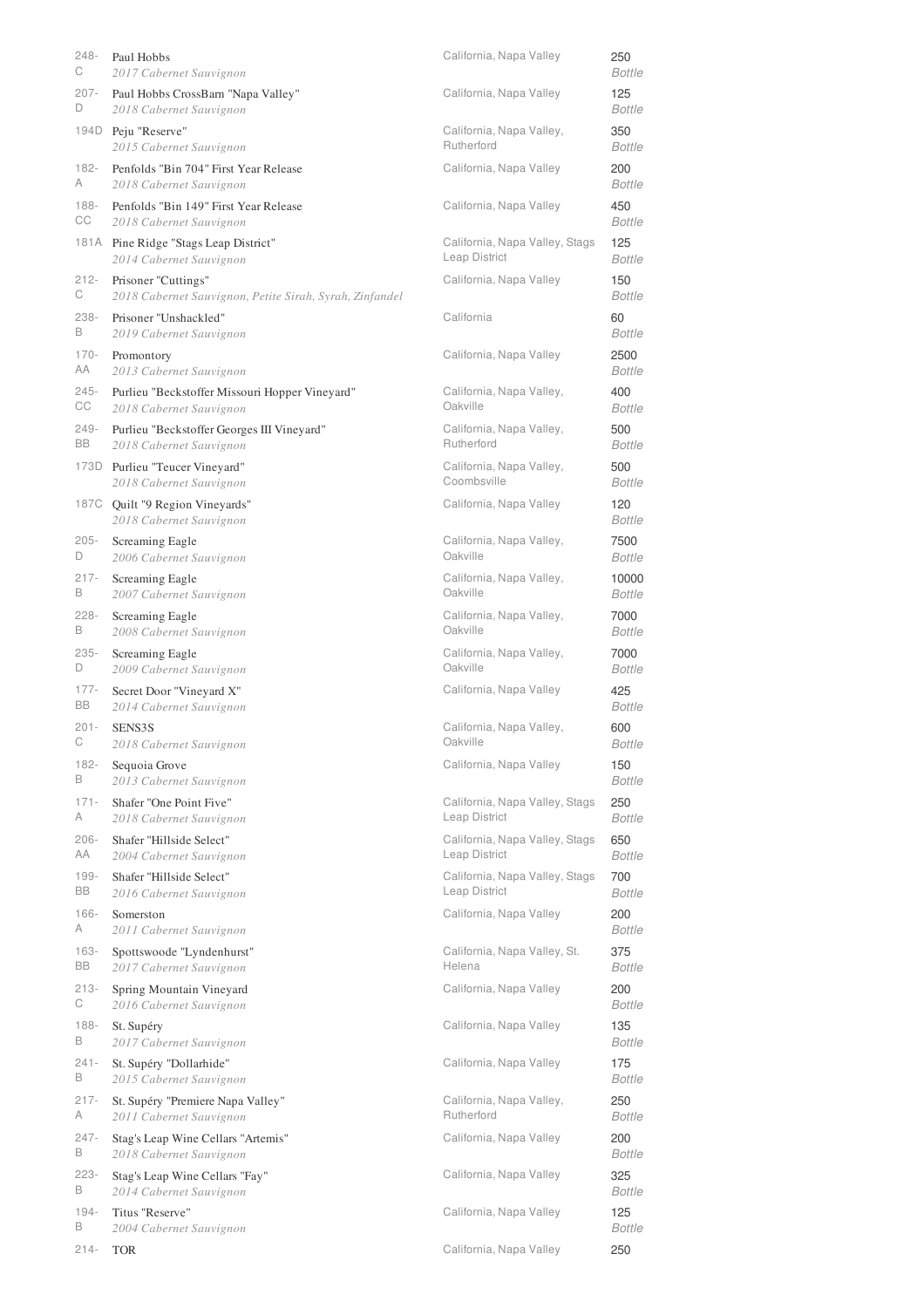| C<br>$233 -$<br>B | 2016 Cabernet Sauvignon<br>TOR "Tierra Roja Vineyard"<br>2016 Cabernet Sauvignon | California, Napa Valley,<br>Oakville | Bottle<br>300<br>Bottle |
|-------------------|----------------------------------------------------------------------------------|--------------------------------------|-------------------------|
| $199 -$           | Turnbull                                                                         | California, Napa Valley,             | 125                     |
| A                 | 2018 Cabernet Sauvignon                                                          | Oakville                             | Bottle                  |
| $246 -$           | Turnbull "Reserve"                                                               | California, Napa Valley,             | 250                     |
| C                 | 2019 Cabernet Sauvignon                                                          | Oakville                             | Bottle                  |
| $202 -$           | Wagner "Bonanza"                                                                 | California                           | 50                      |
| A                 | 2020 Cabernet Sauvignon                                                          |                                      | Bottle                  |
| $224 -$           | William Hill "Central Coast"                                                     | California, Central Coast            | 40                      |
| A                 | 2018 Cabernet Sauvignon                                                          |                                      | Bottle                  |

# United States, Sonoma Valley - Cabernet Sauvignon

| 246B    | Beringer "Knights Valley"                        | California, Sonoma County,   | 95                  |
|---------|--------------------------------------------------|------------------------------|---------------------|
|         | 2018 Cabernet Sauvignon                          | Knights Valley               | <b>Bottle</b>       |
| 219B    | Decoy "Sonoma County"<br>2018 Cabernet Sauvignon | California, Sonoma County    | 75<br><b>Bottle</b> |
| $221 -$ | Edge                                             | California, Napa Valley      | 75                  |
| A       | 2018 Cabernet Sauvignon                          |                              | Bottle              |
| $218 -$ | Ravenswood "Vintners Blend"                      | California, Sonoma County    | 45                  |
| D       | 2018 Cabernet Sauvignon                          |                              | <b>Bottle</b>       |
| 188-    | Rodney Strong "Alexander Valley"                 | California, Alexander Valley | 85                  |
| A       | 2016 Cabernet Sauvignon                          |                              | <b>Bottle</b>       |
| $241 -$ | Rodney Strong "Brothers"                         | California, Alexander Valley | 150                 |
| A       | 2013 Cabernet Sauvignon                          |                              | Bottle              |
| $219 -$ | Rodney Strong "Alexander's Crown"                | California, Alexander Valley | 150                 |
| A       | 2014 Cabernet Sauvignon                          |                              | <b>Bottle</b>       |
| $176 -$ | Roth                                             | California, Alexander Valley | 110                 |
| A       | 2016 Cabernet Sauvignon                          |                              | Bottle              |
| $178 -$ | Shed Horn Lake                                   | <b>United States</b>         | 70                  |
| A       | 2019 Cabernet Sauvignon                          |                              | <b>Bottle</b>       |
| 199E    | 11th Hour Cellars<br>2021 Cabernet Sauvignon     | California                   | 55<br><b>Bottle</b> |

# United States, Washington State - Cabernet Sauvignon

| $166 -$   | Aquilini                                          | Washington, Columbia Valley, | 250                  |
|-----------|---------------------------------------------------|------------------------------|----------------------|
| <b>DD</b> | 2017 Cabernet Sauvignon                           | <b>Red Mountain</b>          | Bottle               |
| $218 -$   | Canvasback                                        | Washington, Columbia Valley, | 120                  |
| A         | 2015 Cabernet Sauvignon                           | <b>Red Mountain</b>          | Bottle               |
| $165 -$   | Double Canyon                                     | Washington, Columbia Valley, | 150                  |
| B         | 2017 Cabernet Sauvignon                           | Horse Heaven Hills           | <b>Bottle</b>        |
| 179B      | Long Shadows "Feather"<br>2017 Cabernet Sauvignon | Washington, Columbia Valley  | 200<br><b>Bottle</b> |
| $235 -$   | Trust                                             | Washington, Columbia Valley  | 100                  |
| E.        | 2013 Cabernet Sauvignon                           |                              | <b>Bottle</b>        |

# United States - Grenache

| $220 -$ | Austin Hope "Hope Family Vineyard"                     | California, Paso Robles   | 135                  |
|---------|--------------------------------------------------------|---------------------------|----------------------|
| A       | 2014 Grenache                                          |                           | <b>Bottle</b>        |
|         | Birichino "Besson Vineyard" Old Vines<br>2018 Grenache | California, Central Coast | 100<br><b>Bottle</b> |
| $215 -$ | Hahn "GSM"                                             | California, Central Coast | 50                   |
| B       | 2017 Grenache, Syrah, Mourvèdre                        |                           | <b>Bottle</b>        |
| $216 -$ | TOR "Palisades Vineyard"                               | California, Napa Valley   | 150                  |
| A       | 2015 Grenache                                          |                           | <b>Bottle</b>        |

### United States, Napa Valley - Merlot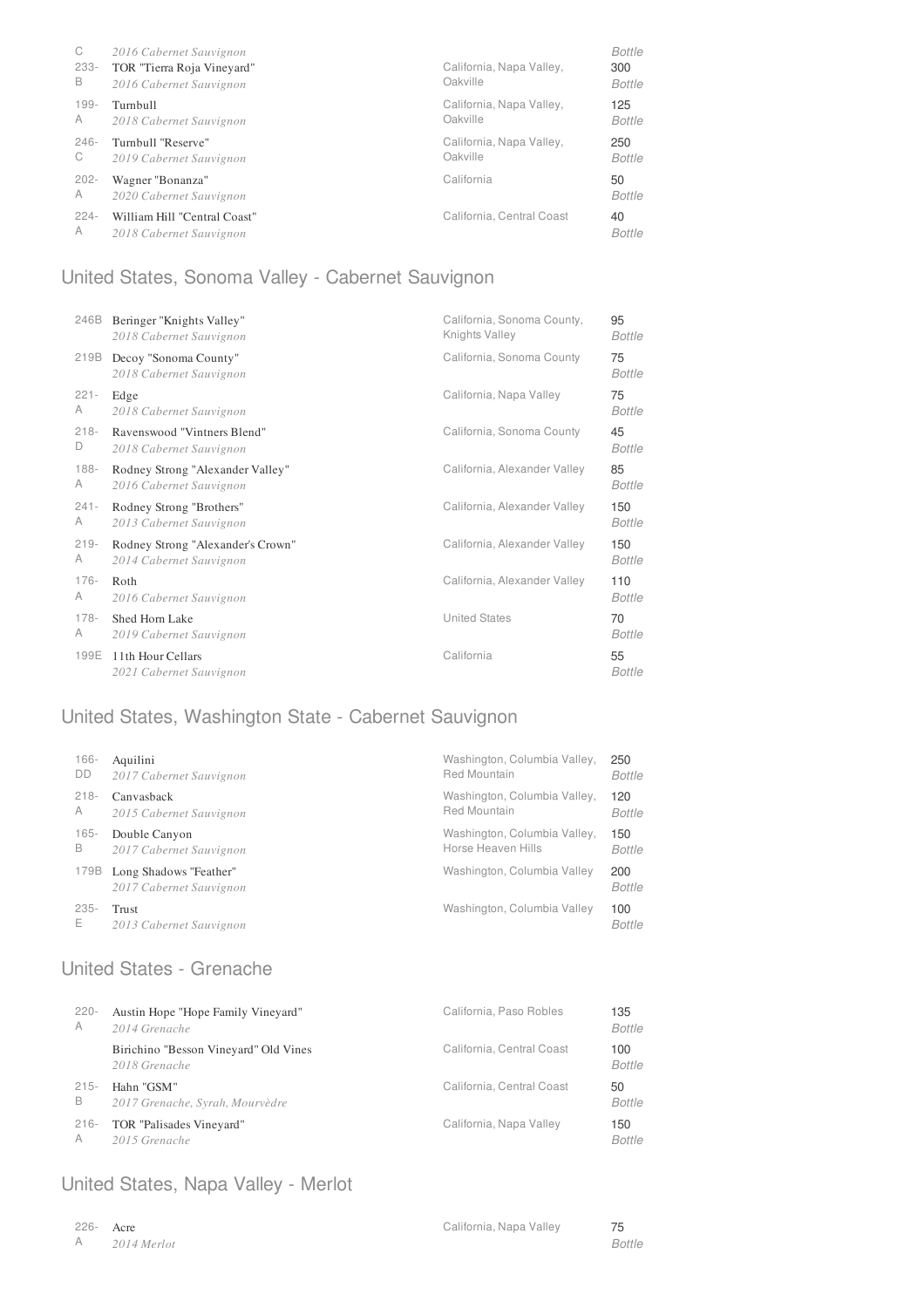| 232-    | Beringer "Bancroft Ranch Vineyard"          | California, Napa Valley, Howell 150 | <b>Bottle</b>        |
|---------|---------------------------------------------|-------------------------------------|----------------------|
| A       | 2012 Merlot                                 | Mountain                            |                      |
| $195 -$ | Clos Du Val                                 | California, Napa Valley             | 100                  |
| A       | 2016 Merlot                                 |                                     | <b>Bottle</b>        |
| $168 -$ | Darioush "Signature"                        | California, Napa Valley             | 200                  |
| С       | 2014 Merlot                                 |                                     | <b>Bottle</b>        |
| 197B    | Dogwood & Thistle                           | California, Napa Valley,            | 135                  |
|         | 2019 Merlot                                 | Coombsville                         | <b>Bottle</b>        |
| $172 -$ | Duckhorn "Three Palms Vineyard"             | California, Napa Valley             | 225                  |
| С       | 2016 Merlot                                 |                                     | <b>Bottle</b>        |
| $219 -$ | Decoy "Sonoma County"                       | California, Sonoma County           | 75                   |
| С       | 2018 Merlot                                 |                                     | <b>Bottle</b>        |
| 233-    | Freemark Abbey                              | California, Napa Valley             | 80                   |
| А       | 2014 Merlot                                 |                                     | <b>Bottle</b>        |
| $212 -$ | La Jota "Howell Mountain"                   | California, Napa Valley, Howell     | 250                  |
| B       | 2016 Merlot                                 | Mountain                            | <b>Bottle</b>        |
|         | 228C Long Shadows "Pedestal"<br>2017 Merlot | Washington, Columbia Valley         | 200<br><b>Bottle</b> |
| $217 -$ | Merryvale "Signature"                       | California, Napa Valley             | 125                  |
| С       | 2016 Merlot                                 |                                     | <b>Bottle</b>        |
| $231 -$ | Prisoner "Thorn"                            | California                          | 115                  |
| A       | 2018 Merlot                                 |                                     | <b>Bottle</b>        |
| $198 -$ | St. Supéry "Rutherford"                     | California, Napa Valley,            | 100                  |
| A       | 2016 Merlot                                 | Rutherford                          | <b>Bottle</b>        |
| 164-    | Stags' Leap                                 | California, Napa Valley             | 100                  |
| A       | 2014 Merlot                                 |                                     | <b>Bottle</b>        |

# United States, Central Coast - Pinot Noir

| $237 -$ | Barnett "Tina Marie Vineyard"                        | California, Russian River      | 100                     |
|---------|------------------------------------------------------|--------------------------------|-------------------------|
| A       | 2014 Pinot Noir                                      | Valley                         | Bottle                  |
| 173-    | Bien Nacido Estate "The Captain Reserve"             | California, Santa Maria Valley | 200                     |
| С       | 2018 Pinot Noir                                      |                                | <b>Bottle</b>           |
| $218 -$ | Belle Glos "Clark & Telephone Vineyard"              | California, Santa Maria Valley | 100                     |
| С       | 2013 Pinot Noir                                      |                                | Bottle                  |
| $180 -$ | Belle Glos "Dairyman"                                | California, Russian River      | 100                     |
| A       | 2019 Pinot Noir                                      | Valley                         | Bottle                  |
| $251 -$ | Belle Glos "Las Alturas Vineyard"                    | California, Santa Maria Valley | 125                     |
| C       | 2018 Pinot Noir                                      |                                | Bottle                  |
| 424A    | Belle Glos "Las Alturas Vineyard"<br>2018 Pinot Noir | California, Santa Maria Valley | 215<br>Magnum<br>(1.5L) |
| $193 -$ | Meiomi "3 County Blend"                              | California, Sonoma Coast       | 60                      |
| A       | 2017 Pinot Noir                                      |                                | Bottle                  |
| $229 -$ | The Hilt                                             | California, Santa Barbara      | 125                     |
| A       | 2017 Pinot Noir                                      | County                         | Bottle                  |

# United States, Napa Valley - Pinot Noir

| 238-        | Belle Glos "Eulenloch"           | California, Napa Valley  | 100           |
|-------------|----------------------------------|--------------------------|---------------|
| A           | 2017 Pinot Noir                  |                          | <b>Bottle</b> |
|             | 214B Etude "Grace Benoist Ranch" | California, Napa Valley, | 125           |
|             | 2016 Pinot Noir                  | Carneros                 | <b>Bottle</b> |
| 241-        | Orin Swift "Slander"             | California               | 175           |
| $\mathbb C$ | 2018 Pinot Noir                  |                          | <b>Bottle</b> |

### United States, North Coast - Pinot Noir

|         | 224D Dogwood & Thistle "Oppenlander"<br>2019 Pinot Noir | California, Mendocino       | 125<br><b>Bottle</b> |
|---------|---------------------------------------------------------|-----------------------------|----------------------|
| $205 -$ | Duckhorn Goldeneye "Gowan Creek Vineyard"               | California, Anderson Valley | 125                  |
| C       | 2016 Pinot Noir                                         |                             | <b>Bottle</b>        |
| 240-    | Maggy Hawk "Afleet"                                     | California, Anderson Valley | 200                  |
| B       | 2018 Pinot Noir                                         |                             | <b>Bottle</b>        |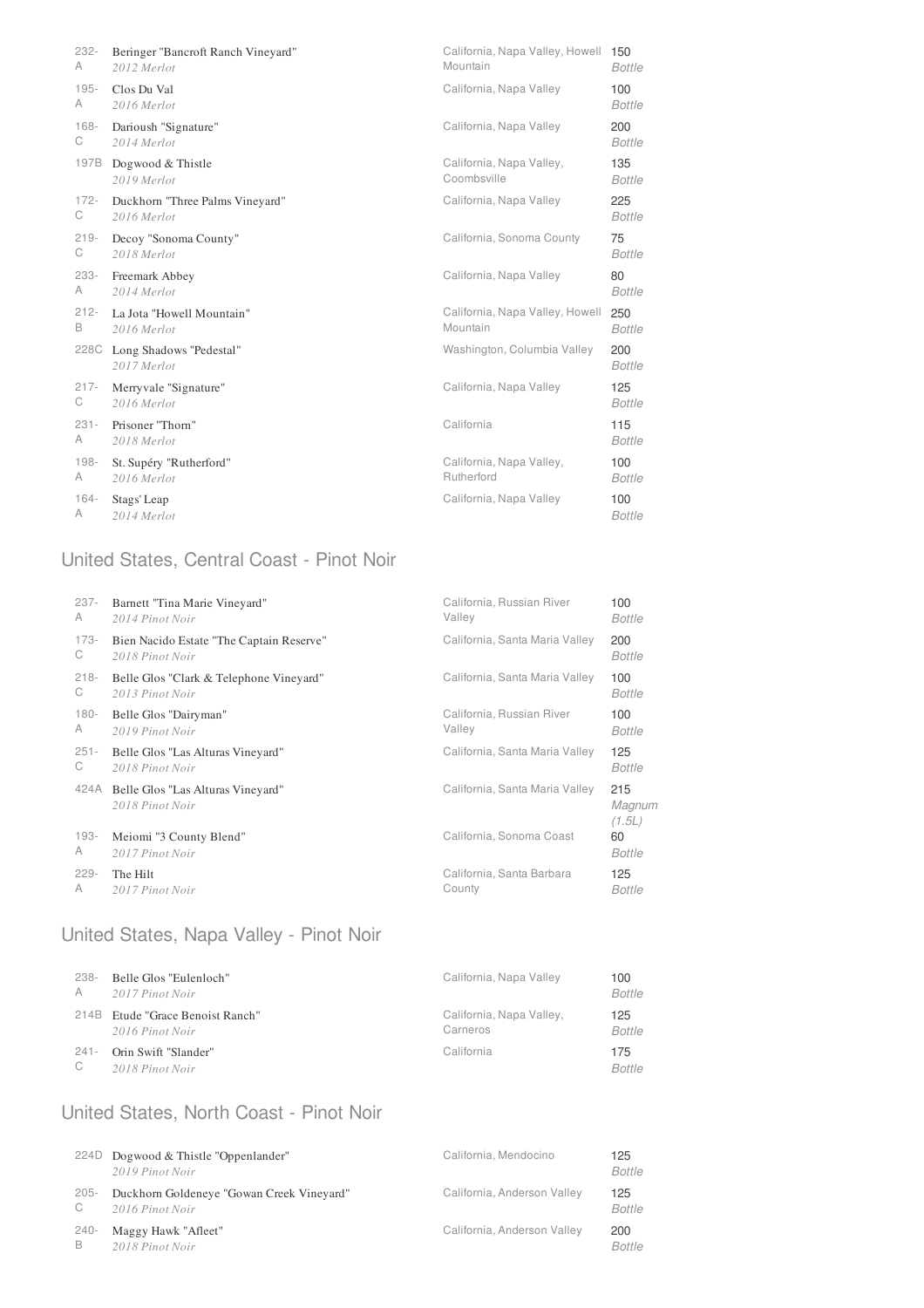| 239-  | Maggy Hawk Unforgetable    | <b>United States</b>      | 225           |
|-------|----------------------------|---------------------------|---------------|
| A     | 2018 Pinot Noir            |                           | Bottle        |
| -207- | McFadden Farm "Blue Quail" | California, Potter Valley | 60            |
| B     | 2013 Pinot Noir            |                           | <i>Bottle</i> |

# United States, Sonoma Valley - Pinot Noir

| $165 -$   | Emeritus "Hallberg Ranch"                              | California, Russian River | 150                  |
|-----------|--------------------------------------------------------|---------------------------|----------------------|
| <b>DD</b> | 2017 Pinot Noir                                        | Valley                    | <b>Bottle</b>        |
| $243-$    | Kosta Browne "Bootlegger's Hill"                       | California, Russian River | 500                  |
| A         | 2017 Pinot Noir                                        | Valley                    | <b>Bottle</b>        |
| 219D      | Kosta Browne "Gap's Crown Vineyard"<br>2017 Pinot Noir | California, Sonoma Coast  | 400<br><b>Bottle</b> |
| $208 -$   | Kosta Browne "Keefer Ranch"                            | California, Russian River | 350                  |
| B         | 2016 Pinot Noir                                        | Valley                    | Bottle               |
| $174 -$   | Kosta Browne "Russian River Valley"                    | California, Russian River | 250                  |
| C         | 2016 Pinot Noir                                        | Valley                    | Bottle               |
|           | 190C Kosta Browne "Sonoma Coast"<br>2017 Pinot Noir    | California, Sonoma Coast  | 300<br><b>Bottle</b> |
| $248 -$   | Kosta Browne "Treehouse Vineyard"                      | California, Russian River | 400                  |
| D         | 2017 Pinot Noir                                        | Valley                    | <b>Bottle</b>        |
| $186 -$   | La Crema "Russian River Valley"                        | California, Russian River | 80                   |
| A         | 2019 Pinot Noir                                        | Valley                    | <b>Bottle</b>        |
| $193 -$   | Paul Hobbs CrossBarn "Sonoma Coast"                    | California, Sonoma Coast  | 100                  |
| B         | 2018 Pinot Noir                                        |                           | <b>Bottle</b>        |
| $170-$    | Radio-Coteau "La Neblina"                              | California, Sonoma Coast  | 175                  |
| B         | 2017 Pinot Noir                                        |                           | Bottle               |
| $167 -$   | Rochioli                                               | California, Russian River | 150                  |
| A         | 2014 Pinot Noir                                        | Valley                    | Bottle               |
| $171 -$   | Three Sticks "Gap's Crown Vineyard"                    | California, Sonoma Coast  | 200                  |
| CC        | 2018 Pinot Noir                                        |                           | Bottle               |
| $185 -$   | Three Sticks "PFV Estate"                              | California, Sonoma Coast  | 150                  |
| AA        | 2020 Pinot Noir                                        |                           | Bottle               |

# United States, Oregon - Pinot Noir

| 242C    | Adelsheim "Breaking Ground"                     | Oregon, Willamette Valley, | 150                  |
|---------|-------------------------------------------------|----------------------------|----------------------|
|         | 2016 Pinot Noir                                 | <b>Chehalem Mountains</b>  | <b>Bottle</b>        |
| 241D    | Beaux Frères "Belles Soeurs"<br>2018 Pinot Noir | Oregon, Willamette Valley  | 350<br><b>Bottle</b> |
| $201 -$ | Bergström "Shea Vineyard"                       | Oregon, Willamette Valley, | 200                  |
| D       | 2018 Pinot Noir                                 | Yamhill-Carlton            | <b>Bottle</b>        |
| 182C    | Cristom "Eileen Vineyard"                       | Oregon, Willamette Valley, | 225                  |
|         | 2019 Pinot Noir                                 | Eola-Amity Hills           | <b>Bottle</b>        |
| 225E    | Elk Cove<br>2019 Pinot Noir                     | Oregon, Willamette Valley  | 100<br><b>Bottle</b> |
| 206D    | Elk Cove "La Bohème"                            | Oregon, Willamette Valley, | 125                  |
|         | 2019 Pinot Noir                                 | Yamhill-Carlton            | <b>Bottle</b>        |
| 169E    | Elk Cove "Mount Richmond"<br>2019 Pinot Noir    | Oregon, Willamette Valley  | 135<br><b>Bottle</b> |
| 181D    | Evesham Wood "Eola-Amity Hills"                 | Oregon, Willamette Valley, | 100                  |
|         | 2019 Pinot Noir                                 | Eola - Amity Hills         | <b>Bottle</b>        |
| $247 -$ | Nicolas Jay                                     | Oregon, Willamette Valley  | 150                  |
| C       | 2015 Pinot Noir                                 |                            | <b>Bottle</b>        |
| 243D    | Ponzi "Reserve"<br>2016 Pinot Noir              | Oregon, Willamette Valley  | 175<br><b>Bottle</b> |
| 168E    | St. Innocent "Momtazi Vineyard"                 | Oregon, Willamette Valley, | 125                  |
|         | 2017 Pinot Noir                                 | McMinnville                | <b>Bottle</b>        |
| $232 -$ | Zena Crown "Slope"                              | Oregon, Willamette Valley, | 200                  |
| D       | 2017 Pinot Noir                                 | Eola - Amity Hills         | <b>Bottle</b>        |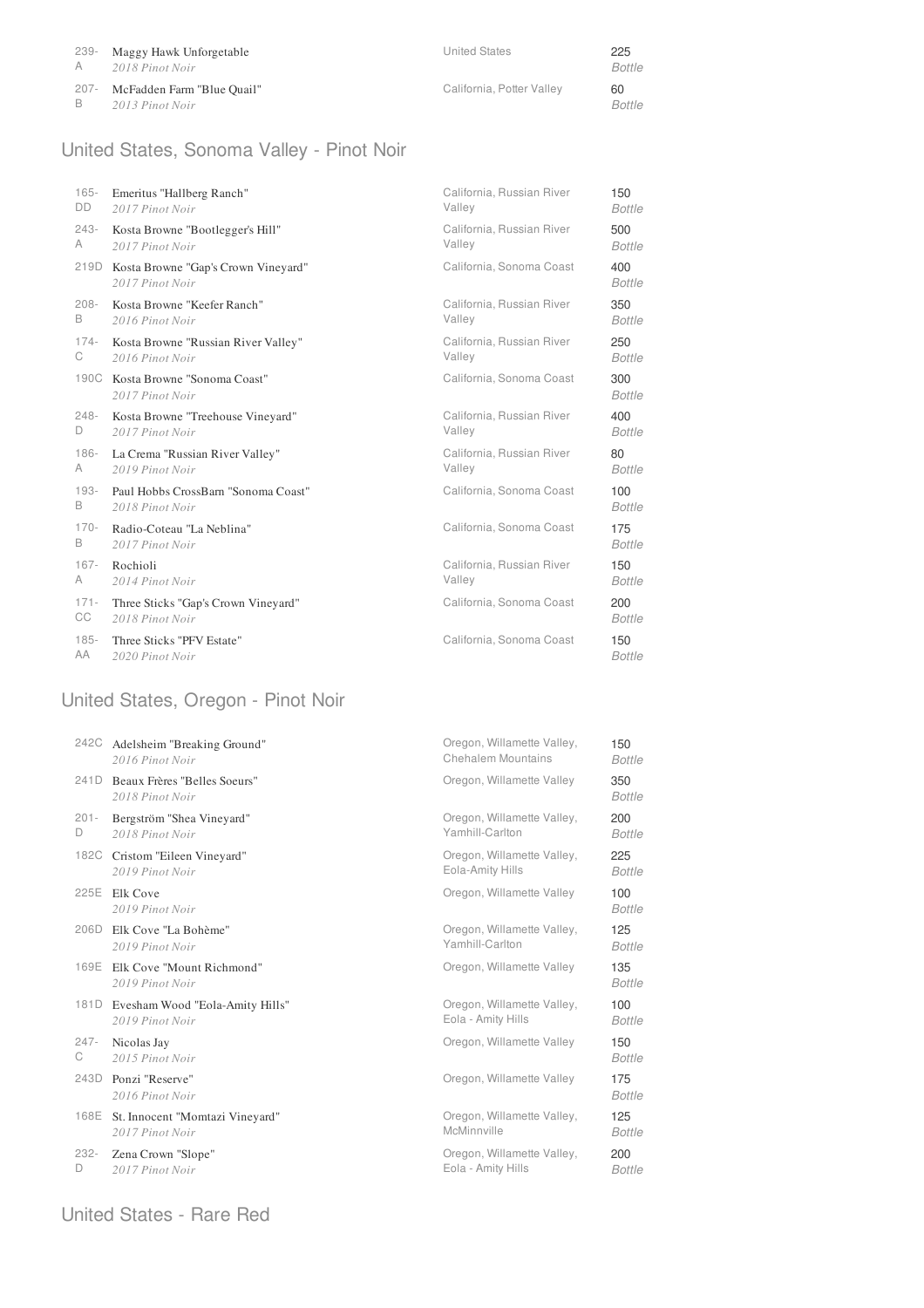| $177 -$      | Bedrock "The Bedrock Heritage Red"                                                               | California, Sonoma Valley              | 100                  |
|--------------|--------------------------------------------------------------------------------------------------|----------------------------------------|----------------------|
| A            | 2017 Zinfandel Blend                                                                             |                                        | <b>Bottle</b>        |
| 234-         | Birichino "Bechthold Vineyard" Old Vines                                                         | California, Lodi                       | 110                  |
| E            | 2019 Cinsault                                                                                    |                                        | <b>Bottle</b>        |
| $215 -$<br>A | Freemark Abbey "Ted's Blend"<br>2018 Cabernet Sauvignon, Merlot, Petit Verdot, Cabernet<br>Franc | California, Napa Valley,<br>Rutherford | 150<br><b>Bottle</b> |
| 235F         | Long Shadows "Saggi"<br>2017 Sangiovese, Cabernet Sauvignon, Syrah                               | Washington, Columbia Valley            | 200<br><b>Bottle</b> |
| $187 -$      | Rodney Strong Upshot                                                                             | California, Sonoma County              | 75                   |
| A            | 2018 Zinfandel, Merlot, Malbec, Petite Verdot, Riesling                                          |                                        | <b>Bottle</b>        |
| $201 -$      | Orin Swift "Abstract"                                                                            | California, Sonoma County              | 100                  |
| A            | 2018 Grenache, Petite Sirah, Syrah                                                               |                                        | <b>Bottle</b>        |
| $168 -$      | Orin Swift "8 Years in the Desert"                                                               | California                             | 125                  |
| B            | 2018 Zinfandel, Petite Sirah, Syrah                                                              |                                        | <b>Bottle</b>        |
| $177 -$      | Orin Swift "Machete"                                                                             | California, North Coast                | 150                  |
| С            | 2016 Petite Sirah, Syrah, Grenache                                                               |                                        | <b>Bottle</b>        |
| 213D         | Silver Oak "Timeless"<br>2018 Red Blend                                                          | California, Napa Valley                | 400<br><b>Bottle</b> |
| $179 -$      | Stags' Leap "The Investor"                                                                       | California, Napa Valley                | 150                  |
| A            | 2014 Petite Sirah, Merlot, Cabernet Sauvignon, Malbec                                            |                                        | <b>Bottle</b>        |
| $205 -$      | Stag's Leap Wine Cellars "Hands of Time"                                                         | California, Napa Valley                | 90                   |
| A            | 2017 Cabernet Sauvignon, Merlot                                                                  |                                        | <b>Bottle</b>        |
| 189-         | The Paring                                                                                       | California, Napa Valley                | 75                   |
| A            | 2016 Red Blend                                                                                   |                                        | <b>Bottle</b>        |

#### United States - Sangiovese

| 194- Amador Foothill | California, Sierra Foothills |        |
|----------------------|------------------------------|--------|
| 2001 Sangiovese      |                              | Bottle |

### United States - Syrah

| $227 -$<br>A  | Austin Hope "Templeton Gap"<br>2017 Syrah           | California, Paso Robles        | 110<br><b>Bottle</b> |
|---------------|-----------------------------------------------------|--------------------------------|----------------------|
| 244F          | <b>Bien Nacido Estate</b><br>2018 Syrah             | California, Santa Maria Valley | 135<br>Bottle        |
| 200E          | Caymus-Suisun "Grand Durif"<br>2018 Petite Sirah    | California, North Coast        | 150<br><b>Bottle</b> |
| $202 -$<br>A  | Chronic Cellars "Suite Petite"<br>2017 Petite Sirah | California, Paso Robles        | 45<br>Bottle         |
| $201 -$<br>BB | Colgin "IX Estate"<br>$2013$ Syrah                  | California, Napa Valley        | 950<br>Bottle        |
| 189C          | K Vintners "Milbrandt"<br>$2016$ Syrah              | Washington, Columbia Valley    | 125<br>Bottle        |
| 230E          | L'Ecole No. 41<br>2018 Syrah                        | Washington, Columbia Valley    | 95<br><b>Bottle</b>  |
| 180C          | Long Shadows "Sequel"<br>2017 Syrah                 | Washington, Columbia Valley    | 175<br><b>Bottle</b> |
| 205E          | 11th Hour Cellars<br>2021 Shiraz                    | California, Lodi               | 55<br>Bottle         |

# United States - Zinfandel

| $218 -$ | Ballard Lane                        | California, Paso Robles   | 45            |
|---------|-------------------------------------|---------------------------|---------------|
| В       | 2017 Zinfandel                      |                           | Bottle        |
| $191 -$ | Bedrock "Old Vine"                  | California                | 75            |
| A       | 2017 Zinfandel                      |                           | Bottle        |
| $208 -$ | Birichino "Saint Georges" Old Vines | California, Central Coast | 110           |
| C       | 2018 Zinfandel                      |                           | <b>Bottle</b> |
| $223 -$ | Bogle "Old Vine"                    | California                | 45            |
| A       | 2017 Zinfandel                      |                           | <b>Bottle</b> |
| $230 -$ | Caymus                              | California, Napa Valley   | 125           |
| A       | 2018 Zinfandel                      |                           | <b>Bottle</b> |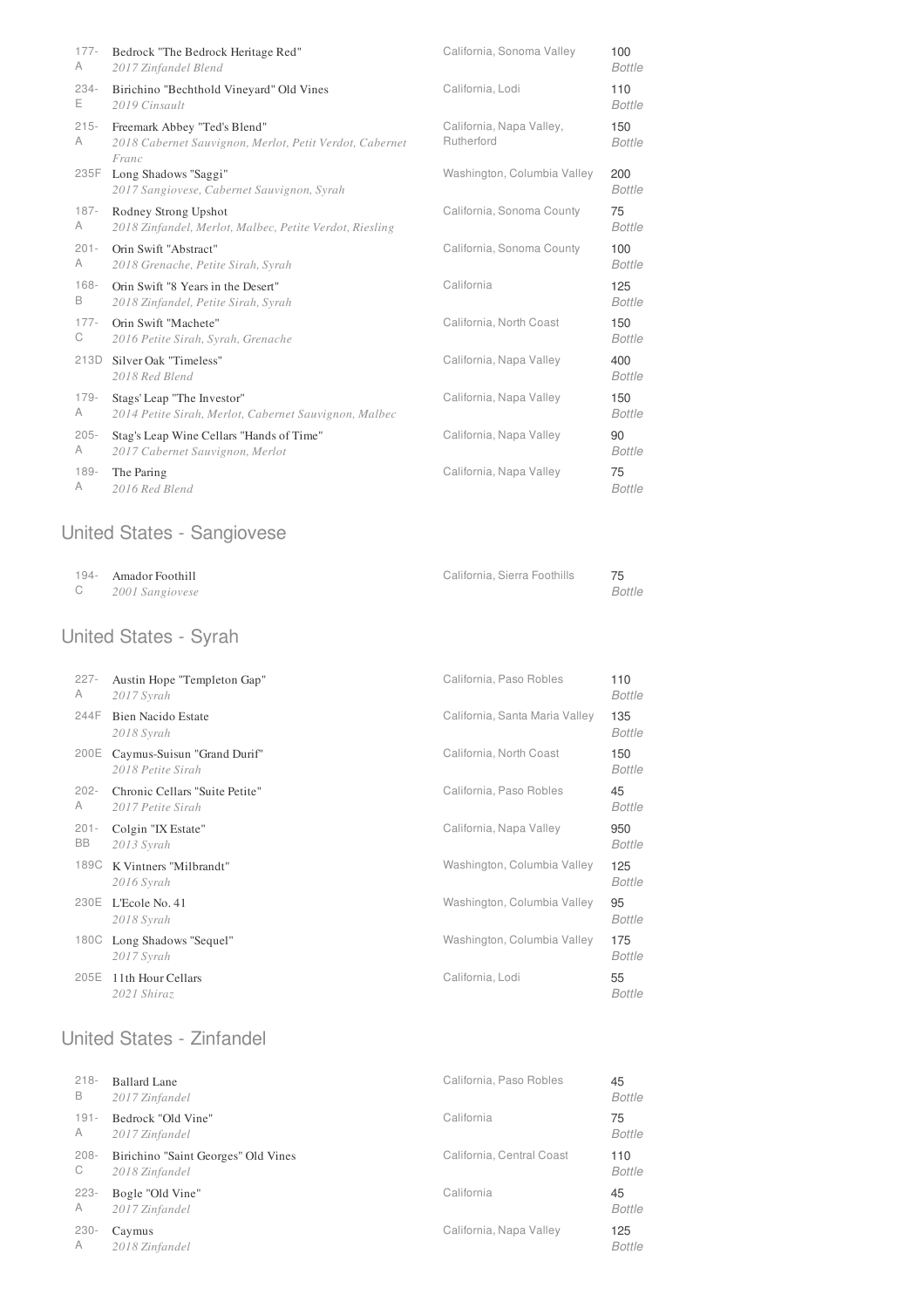| 196-    | Gnarly Head "Old Vine Zin"                                           | California, Lodi             | 45                   |
|---------|----------------------------------------------------------------------|------------------------------|----------------------|
| A       | 2019 Zinfandel                                                       |                              | <b>Bottle</b>        |
| 232-    | Heitz Cellar "Ink Grade Vineyard"                                    | California, Napa Valley      | 75                   |
| С       | 2013 Zinfandel                                                       |                              | <b>Bottle</b>        |
| 207-    | Klinker Brick "Old Ghost" Old Vine                                   | California, Lodi             | 100                  |
| С       | 2017 Zinfandel                                                       |                              | Bottle               |
| 192-    | Klinker Brick "Old Vine"                                             | California, Lodi             | 60                   |
| С       | 2015 Zinfandel                                                       |                              | <b>Bottle</b>        |
| 192-    | Lake Sonoma Winery                                                   | California, Dry Creek Valley | 50                   |
| Α       | 2012 Zinfandel                                                       |                              | <b>Bottle</b>        |
| 169-    | McFadden Farm "Blue Quail"                                           | California, Potter Valley    | 70                   |
| Α       | 2013 Zinfandel                                                       |                              | <b>Bottle</b>        |
| 178-    | Michael David "Freakshow"                                            | California, Lodi             | 50                   |
| В       | 2018 Zinfandel                                                       |                              | <b>Bottle</b>        |
| 222-    | Chateau Montelena                                                    | California, Napa Valley,     | 100                  |
| Α       | 2014 Zinfandel                                                       | Calistoga                    | <b>Bottle</b>        |
| 192-    | Mount Peak "Rattlesnake"                                             | California, Sonoma County    | 90                   |
| В       | 2014 Zinfandel                                                       |                              | <b>Bottle</b>        |
| 229-    | Ravenswood "Lodi Old Vine"                                           | California, Lodi             | 65                   |
| В       | 2018 Zinfandel                                                       |                              | <b>Bottle</b>        |
| 230-    | Ridge "Lytton Springs"                                               | California, Dry Creek Valley | 150                  |
| В       | 2018 Zinfandel, Petite Sirah, Carignane, Mataro                      |                              | Bottle               |
| 240-    | Ridge "Ponzo"                                                        | California, Napa Valley      | 125                  |
| Α       | 2016 Zinfandel                                                       |                              | <b>Bottle</b>        |
| $214-$  | Ridge "Three Valleys"                                                | California, Sonoma County    | 100                  |
| A       | 2019 Zinfandel                                                       |                              | <b>Bottle</b>        |
| $190 -$ | Robert Biale "Black Chicken"                                         | California, Napa Valley, Oak | 100                  |
| A       | 2017 Zinfandel                                                       | Knoll District               | Bottle               |
| 237B    | Robert Biale "The Biale Block" Stagecoach Vineyard<br>2018 Zinfandel | California, Napa Valley      | 150<br><b>Bottle</b> |
| 174-    | Seghesio "Cortina"                                                   | California, Dry Creek Valley | 100                  |
| Α       | 2019 Zinfandel                                                       |                              | Bottle               |
| 222-    | Seghesio "Sonoma"                                                    | California, Sonoma County    | 65                   |
| В       | 2019 Zinfandel                                                       |                              | <b>Bottle</b>        |
| 187-    | Stuhlmuller Vineyards                                                | California, Alexander Valley | 70                   |
| В       | 2014 Zinfandel                                                       |                              | <b>Bottle</b>        |

### France - Castillon Cotes de Bordeaux

| 20-D | Château Cap de Faugères "Côtes de Castillon" | France, Bordeaux, Libournais 70 |        |
|------|----------------------------------------------|---------------------------------|--------|
|      | 2017 Red Bordeaux Blend                      |                                 | Bottle |
|      | 17-A Chateau Poupille "Castillon"            | France, Bordeaux                | 125    |
|      | 2014 Bordeaux Blend                          |                                 | Bottle |

### France - Fronsac Bordeaux

| 19-B Château La Croix-Laroque "Fronsac" | France, Bordeaux, Libournais 125 |               |
|-----------------------------------------|----------------------------------|---------------|
| 2015 Red Bordeaux Blend                 |                                  | <b>Bottle</b> |

### France - Haut Medoc Bordeaux

| 68-B     | Chateau Fonreaund<br>2016 Bordeaux Blend                                             | Bordeaux, Medoc         | 100<br><b>Bottle</b> |
|----------|--------------------------------------------------------------------------------------|-------------------------|----------------------|
| $91 - B$ | Château Haut Beyzac "Haut-Médoc"<br>2014 Merlot, Cabernet Sauvignon                  | France, Bordeaux, Médoc | 75<br><b>Bottle</b>  |
| 16C      | Château Laffitte Laujac "Médoc"<br>2018 Red Bordeaux Blend                           | France, Bordeaux, Médoc | 85<br><b>Bottle</b>  |
| 78-A     | Chateau Lamothe Bergeron<br>2016 Bordeaux Blend                                      | France, Bordeaux, Médoc | 100<br><b>Bottle</b> |
| $26-A$   | Château Lamothe-Cissac "Haut-Médoc"<br>2012 Cabernet Sauvignon, Merlot, Petit Verdot | France, Bordeaux, Médoc | 95<br><b>Bottle</b>  |
| $29-A$   | Château Vieux Robin "Bois de Lunier" Médoc<br>2010 Red Bordeaux Blend                | France, Bordeaux, Médoc | 90<br><b>Bottle</b>  |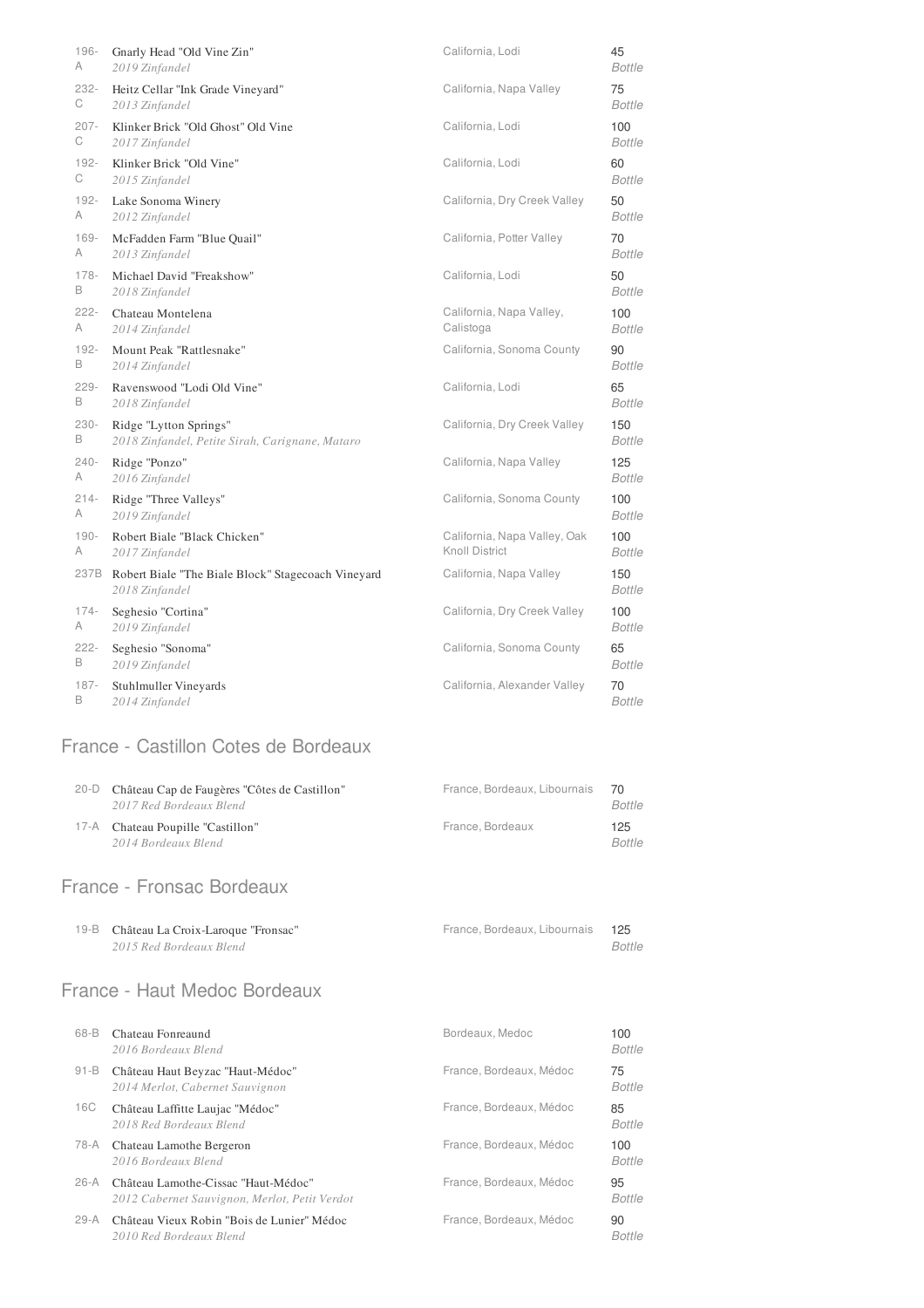# France - Margaux Bordeaux

| 5-B          | Chateau Bellevue de Tayac<br>2012 Bordeaux Blend                                        | France, Bordeaux          | 150<br><b>Bottle</b>            |
|--------------|-----------------------------------------------------------------------------------------|---------------------------|---------------------------------|
| 40-<br>AA    | Château Brane-Cantenac "Margaux"<br>2005 Red Bordeaux Blend                             | France, Bordeaux, Margaux | 250<br><b>Bottle</b>            |
| 40-<br>BB    | Château Brane-Cantenac "Margaux"<br>2005 Red Bordeaux Blend                             | France, Bordeaux, Margaux | 400<br>Magnum<br>(1.5L)         |
| 68-<br>AA    | Chateau Cantenac Brown "Margaux"<br>2015 Red Bordeaux Blend                             | France, Bordeaux, Médoc   | 400<br><b>Bottle</b>            |
| 24-A         | Château Castelbruck "Margaux"<br>2015 Cabernet Sauvignon, Merlot, Cabernet Franc, Petit | France, Bordeaux, Médoc   | 110<br><b>Bottle</b>            |
| 74-B         | Verdot<br>Chateau Desmirail<br>2015 Bordeaux Blend                                      | France, Bordeaux          | 165<br><b>Bottle</b>            |
| 58-<br>BB    | Château d'Issan "Margaux"<br>2005 Red Bordeaux Blend                                    | France, Bordeaux, Médoc   | 325<br>Magnum                   |
| 7-DD         | Château Margaux "Grand Vin" 1er Grand Cru Classe<br>2004 Red Bordeaux Blend             | France, Bordeaux, Médoc   | (1.5L)<br>1600<br><b>Bottle</b> |
| 8-AA         | Château Margaux "Grand Vin" 1er Grand Cru Classe<br>2006 Red Bordeaux Blend             | France, Bordeaux, Médoc   | 1900<br><b>Bottle</b>           |
| 8-BB         | Château Margaux "Grand Vin" 1er Grand Cru Classe<br>2007 Red Bordeaux Blend             | France, Bordeaux, Médoc   | 1650<br><b>Bottle</b>           |
|              | 8-CC Château Margaux "Grand Vin" 1er Grand Cru Classe<br>2009 Red Bordeaux Blend        | France, Bordeaux, Médoc   | 3750<br><b>Bottle</b>           |
| 8-DD         | Château Margaux "Grand Vin" 1er Grand Cru Classe<br>2010 Red Bordeaux Blend             | France, Bordeaux, Médoc   | 3750<br><b>Bottle</b>           |
| 9-AA         | Château Margaux "Grand Vin" 1er Grand Cru Classe<br>2011 Red Bordeaux Blend             | France, Bordeaux, Médoc   | 1850<br><b>Bottle</b>           |
| 9-BB         | Château Margaux "Grand Vin" 1 er Grand Cru Classe<br>2012 Red Bordeaux Blend            | France, Bordeaux, Médoc   | 1750<br><b>Bottle</b>           |
|              | 9-CC Château Margaux "Grand Vin" 1 er Grand Cru Classe<br>2013 Red Bordeaux Blend       | France, Bordeaux, Médoc   | 1600<br><b>Bottle</b>           |
| 9-DD         | Château Margaux "Grand Vin" 1 er Grand Cru Classe<br>2014 Red Bordeaux Blend            | France, Bordeaux, Médoc   | 1550<br><b>Bottle</b>           |
| $10 -$<br>AΑ | Château Margaux "Grand Vin" 1 er Grand Cru Classe<br>2016 Red Bordeaux Blend            | France, Bordeaux, Médoc   | 2200<br><b>Bottle</b>           |
| $10 -$<br>BB | Château Margaux "Grand Vin" 1er Grand Cru Classe<br>2018 Red Bordeaux Blend             | France, Bordeaux, Médoc   | 2000<br>Bottle                  |
| 7-BB         | Château Margaux "Grand Vin" 1er Grand Cru Classe<br>2001 Red Bordeaux Blend             | France, Bordeaux, Médoc   | 2000<br>Magnum<br>(1.5L)        |
| 7-EE         | Château Margaux "Grand Vin" 1er Grand Cru Classe<br>2005 Red Bordeaux Blend             | France, Bordeaux, Médoc   | 3400<br>Magnum                  |
| 7-AA         | Château Margaux "Grand Vin" 1 er Grand Cru Classe<br>1999 Red Bordeaux Blend            | France, Bordeaux, Médoc   | (1.5L)<br>5500<br>Jeroboam      |
| 7-FF         | Château Margaux "Grand Vin" 1er Grand Cru Classe<br>2005 Red Bordeaux Blend             | France, Bordeaux, Médoc   | (3L)<br>6200<br>Jeroboam        |
| 57-B         | Château Marquis de Terme "Margaux"<br>2014 Red Bordeaux Blend                           | France, Bordeaux, Médoc   | (3L)<br>125<br>Bottle           |
| 55-<br>CС    | Chateau Palmer "Alter Ego" Margaux<br>2013 Merlot, Cabernet Sauvignon, Petit Verdot     | France, Bordeaux, Médoc   | 250<br>Bottle                   |
| 56-<br>AA    | Chateau Palmer "Alter Ego" Margaux<br>2014 Merlot, Cabernet Sauvignon, Petit Verdot     | France, Bordeaux, Médoc   | 250<br>Bottle                   |
| 56-<br>BB    | Chateau Palmer "Alter Ego" Margaux<br>2015 Merlot, Cabernet Sauvignon, Petit Verdot     | France, Bordeaux, Médoc   | 300<br>Bottle                   |
| 56-<br>CС    | Chateau Palmer "Alter Ego" Margaux<br>2016 Merlot, Cabernet Sauvignon, Petit Verdot     | France, Bordeaux, Médoc   | 300<br>Bottle                   |
| 57-<br>AA    | Chateau Palmer "Alter Ego" Margaux<br>2017 Merlot, Cabernet Sauvignon, Petit Verdot     | France, Bordeaux, Médoc   | 250<br>Bottle                   |
| 64-<br>AA    | Château Palmer "Margaux"<br>1988 Merlot, Cabernet Sauvignon, Petit Verdot               | France, Bordeaux, Médoc   | 650<br>Bottle                   |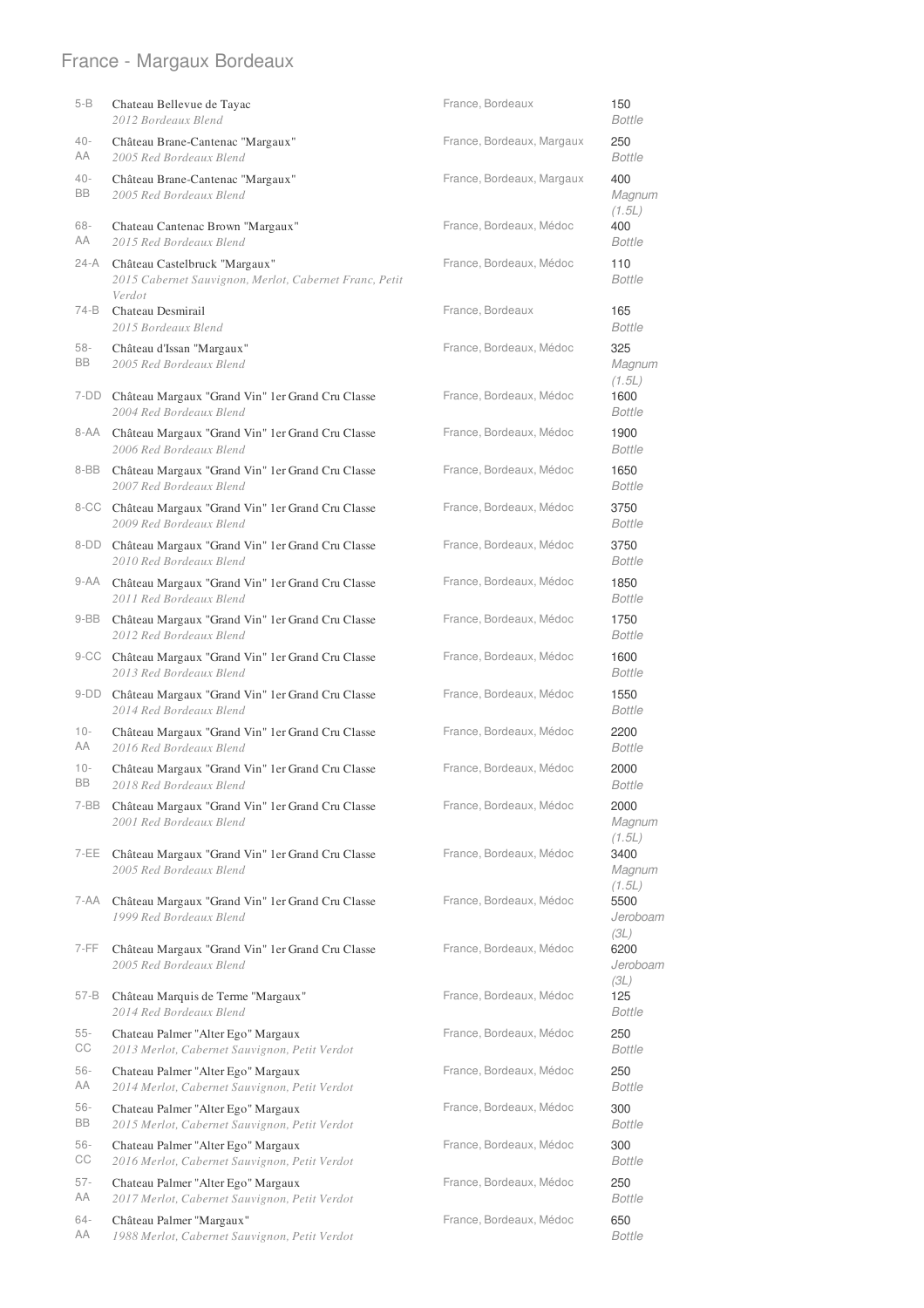| $64 -$           | Château Palmer "Margaux"                                                  | France, Bordeaux, Médoc   | 850                      |
|------------------|---------------------------------------------------------------------------|---------------------------|--------------------------|
| BB               | 1994 Merlot, Cabernet Sauvignon, Petit Verdot                             |                           | <b>Bottle</b>            |
| 64-              | Château Palmer "Margaux"                                                  | France, Bordeaux, Médoc   | 750                      |
| CC               | 2012 Merlot, Cabernet Sauvignon, Petit Verdot                             |                           | <b>Bottle</b>            |
| 65-              | Château Palmer "Margaux"                                                  | France, Bordeaux, Médoc   | 1100                     |
| AA               | 2013 Merlot, Cabernet Sauvignon, Petit Verdot                             |                           | <b>Bottle</b>            |
| 65B              | Château Palmer "Margaux"<br>2014 Merlot, Cabernet Sauvignon, Petit Verdot | France, Bordeaux, Médoc   | 1100<br><b>Bottle</b>    |
| $65 -$           | Château Palmer "Margaux"                                                  | France, Bordeaux, Médoc   | 1000                     |
| BB               | 2015 Merlot, Cabernet Sauvignon, Petit Verdot                             |                           | <b>Bottle</b>            |
| 62A              | Château Palmer "Margaux"<br>2016 Merlot, Cabernet Sauvignon, Petit Verdot | France, Bordeaux, Médoc   | 850<br><b>Bottle</b>     |
| 63-<br><b>BB</b> | Château Palmer "Margaux"<br>2000 Merlot, Cabernet Sauvignon, Petit Verdot | France, Bordeaux, Médoc   | 1500<br>Magnum<br>(1.5L) |
| $64-$<br>DD      | Château Palmer "Margaux"<br>1995 Merlot, Cabernet Sauvignon, Petit Verdot | France, Bordeaux, Médoc   | 2500<br>Jeroboam<br>(3L) |
| $37-A$           | Château Prieuré-Lichine "Margaux" Grand Cru<br>2005 Red Bordeaux Blend    | France, Bordeaux, Médoc   | 125<br><b>Bottle</b>     |
| $12 -$           | Château Rauzan-Ségla "Margaux" Grand Cru                                  | France, Bordeaux, Margaux | 250                      |
| <b>BB</b>        | 2014 Red Bordeaux Blend                                                   |                           | <b>Bottle</b>            |

#### France - Pauillac Bordeaux

| 59-          | Château Duhart-Milon                                                                                                | France, Bordeaux, Médoc    | 325                                         |
|--------------|---------------------------------------------------------------------------------------------------------------------|----------------------------|---------------------------------------------|
| AA           | 2015 Red Bordeaux Blend                                                                                             |                            | <b>Bottle</b>                               |
| 58-          | Château Duhart-Milon                                                                                                | France, Bordeaux, Médoc    | 375                                         |
| CС           | 2018 Red Bordeaux Blend                                                                                             |                            | <b>Bottle</b>                               |
| $21 -$       | Château Grand-Puy-Lacoste "Pauillac"                                                                                | France, Bordeaux, Médoc    | 300                                         |
| BB           | 2015 Red Bordeaux Blend                                                                                             |                            | <b>Bottle</b>                               |
| 26-B         | Château Haut-Batailley "Pauillac"<br>2015 Red Bordeaux Blend                                                        | France, Bordeaux, Médoc    | 200<br><b>Bottle</b>                        |
| 66-          | Château Lafite Rothschild "Pauillac"                                                                                | France, Bordeaux, Médoc    | 2400                                        |
| BB           | 2001 Red Bordeaux Blend                                                                                             |                            | <b>Bottle</b>                               |
| 66-          | Château Lafite Rothschild "Pauillac"                                                                                | France, Bordeaux, Médoc    | 2350                                        |
| СC           | 2002 Red Bordeaux Blend                                                                                             |                            | Bottle                                      |
| 66-          | Château Lafite Rothschild "Pauillac"                                                                                | France, Bordeaux, Pauillac | 3000                                        |
| DD           | 2005 Red Bordeaux Blend                                                                                             |                            | <b>Bottle</b>                               |
| 66-          | Château Lafite Rothschild "Pauillac"                                                                                | France, Bordeaux, Médoc    | 2500                                        |
| EE.          | 2012 Red Bordeaux Blend                                                                                             |                            | <b>Bottle</b>                               |
| 66-          | Château Lafite Rothschild "Pauillac"                                                                                | France, Bordeaux, Médoc    | 2000                                        |
| FF.          | 2013 Red Bordeaux Blend                                                                                             |                            | <b>Bottle</b>                               |
| 66-          | Château Lafite Rothschild "Pauillac"                                                                                | France, Bordeaux, Médoc    | 2500                                        |
| GG           | 2017 Red Bordeaux Blend                                                                                             |                            | <b>Bottle</b>                               |
| 66-<br>AA    | Château Lafite Rothschild "Pauillac"<br>2003 Red Bordeaux Blend                                                     | France, Bordeaux, Médoc    | 4500<br>Magnum<br>(1.5L)                    |
| 33-<br>BB    | Château Lafite Rothschild "Pauillac"<br>1983 Red Bordeaux Blend                                                     | France, Bordeaux, Médoc    | 9500<br><b>Bordeaux</b><br>Jeroboam<br>(5L) |
| 50-          | Grand Vin de Château Latour                                                                                         | France, Bordeaux, Pauillac | 1500                                        |
| AA           | 1989 Red Bordeaux Blend                                                                                             |                            | <b>Bottle</b>                               |
| $50 -$       | Grand Vin de Château Latour                                                                                         | France, Bordeaux, Pauillac | 2000                                        |
| BB           | 1996 Red Bordeaux Blend                                                                                             |                            | <b>Bottle</b>                               |
| 50-          | Grand Vin de Château Latour                                                                                         | France, Bordeaux, Pauillac | 2500                                        |
| СC           | 2005 Red Bordeaux Blend                                                                                             |                            | <b>Bottle</b>                               |
| $51 -$       | Grand Vin de Château Latour                                                                                         | France, Bordeaux, Médoc    | 1350                                        |
| AA           | 2007 Merlot, Cabernet Sauvignon, Petit Verdot                                                                       |                            | <b>Bottle</b>                               |
| $51 -$       | Grand Vin de Château Latour                                                                                         | France, Bordeaux, Médoc    | 4100                                        |
| BB           | 2010 Merlot, Cabernet Sauvignon, Petit Verdot                                                                       |                            | <b>Bottle</b>                               |
| $47 -$<br>СC | Château Lynch-Bages "Pauillac" Grand Cru Classé<br>2017 Cabernet Sauvignon, Merlot, Cabernet Franc, Petit<br>Verdot | France, Bordeaux, Médoc    | 350<br><b>Bottle</b>                        |
| $54-$        | Château Mouton-Rothschild "Pauillac"                                                                                | France, Bordeaux, Pauillac | 1500                                        |
| AA           | 1996 Red Bordeaux Blend                                                                                             |                            | <b>Bottle</b>                               |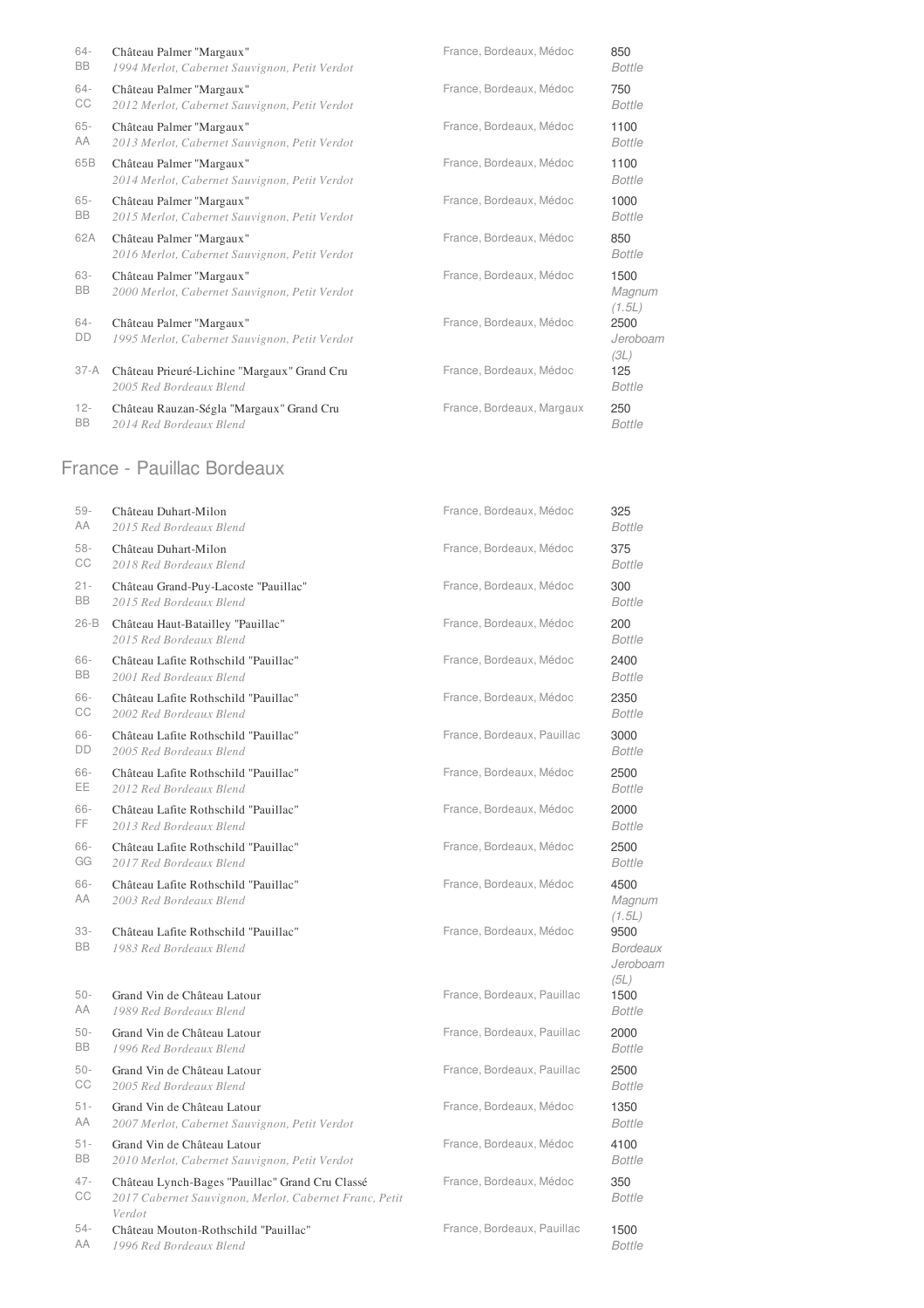| $54 -$<br>BB  | Château Mouton-Rothschild "Pauillac"<br>2003 Red Bordeaux Blend                                                                                      | France, Bordeaux, Pauillac | 1800<br><b>Bottle</b>    |
|---------------|------------------------------------------------------------------------------------------------------------------------------------------------------|----------------------------|--------------------------|
| $54-$<br>CC   | Château Mouton-Rothschild "Pauillac"<br>2005 Red Bordeaux Blend                                                                                      | France, Bordeaux, Pauillac | 2350<br><b>Bottle</b>    |
| $54-$<br>DD   | Château Mouton-Rothschild "Pauillac"<br>2010 Red Bordeaux Blend                                                                                      | France, Bordeaux, Médoc    | 3500<br>Bottle           |
| $55 -$<br>AA  | Château Mouton-Rothschild "Pauillac"<br>2015 Red Bordeaux Blend                                                                                      | France, Bordeaux, Médoc    | 2000<br><b>Bottle</b>    |
| $55 -$<br>BB  | Château Mouton-Rothschild "Pauillac"<br>2017 Red Bordeaux Blend                                                                                      | France, Bordeaux, Médoc    | 2100<br><b>Bottle</b>    |
| $27 -$<br>BB  | Château Pichon-Longueville "Baron Pichon-Longueville"<br>2017 Cabernet Sauvignon, Merlot                                                             | France, Bordeaux, Médoc    | 550<br><b>Bottle</b>     |
| $31 -$<br>BB  | Château Pichon-Longueville "Baron Pichon-Longueville"<br>1995 Cabernet Sauvignon, Merlot                                                             | France, Bordeaux, Médoc    | 950<br>Magnum<br>(1.5L)  |
| $27 -$<br>AA  | Château Pichon-Longueville "Baron Pichon-Longueville"<br>2001 Cabernet Sauvignon, Merlot                                                             | France, Bordeaux, Médoc    | 1200<br>Magnum<br>(1.5L) |
| $35 -$<br>BB  | Château Pichon Longueville Comtesse de Lalande "Pauillac"<br>Grand Cru<br>2017 Cabernet Sauvignon, Merlot, Cabernet Franc, Petit                     | France, Bordeaux, Médoc    | 550<br><b>Bottle</b>     |
| $24 -$<br>BB. | Verdot<br>Château Pichon Longueville Comtesse de Lalande "Pauillac"<br>Grand Cru<br>1995 Cabernet Sauvignon, Merlot, Cabernet Franc, Petit<br>Verdot | France, Bordeaux, Médoc    | 1100<br>Magnum<br>(1.5L) |
| $33 -$<br>CC  | Château Pichon Longueville Comtesse de Lalande "Pauillac"<br>Grand Cru<br>1995 Cabernet Sauvignon, Merlot, Cabernet Franc, Petit<br>Verdot           | France, Bordeaux, Médoc    | 2200<br>Jeroboam<br>(3L) |
| 34B           | Château Pontet-Canet "Pauillac"<br>2003 Cabernet Sauvignon, Merlot, Cabernet Franc, Petit<br>Verdot                                                  | France, Bordeaux, Médoc    | 425<br><b>Bottle</b>     |
| 34-C          | Château Pontet-Canet "Pauillac"<br>2004 Red Bordeaux Blend                                                                                           | France, Bordeaux, Pauillac | 1250<br>Magnum<br>(1.5L) |

# France - Pessac-Leognan Bordeaux

| 75-A                | Chateau Clos Marsalette<br>2017 Cabernet, Merlot                                                          | France, Bordeaux                     | 135<br><b>Bottle</b>  |
|---------------------|-----------------------------------------------------------------------------------------------------------|--------------------------------------|-----------------------|
| $12-C$              | Château de Fieuzal "Pessac-Léognan" Grand Cru                                                             | France, Bordeaux, Graves,            | 100                   |
|                     | 2005 Red Bordeaux Blend                                                                                   | Pessac-Léognan                       | <b>Bottle</b>         |
| $43 -$<br><b>BB</b> | Château Haut-Bailly "Pessac-Léognan"<br>2010 Cabernet Sauvignon, Merlot, Petit Verdot, Cabernet<br>Franc  | France, Bordeaux, Graves             | 500<br><b>Bottle</b>  |
| $49 -$              | Château Haut-Brion                                                                                        | France, Bordeaux, Graves             | 950                   |
| AA                  | 1983 Red Bordeaux Blend                                                                                   |                                      | <b>Bottle</b>         |
| $49 -$              | Château Haut-Brion                                                                                        | France, Bordeaux, Graves             | 3000                  |
| <b>BB</b>           | 2010 Red Bordeaux Blend                                                                                   |                                      | <b>Bottle</b>         |
| $49 -$              | Château Haut-Brion                                                                                        | France, Bordeaux, Graves             | 2500                  |
| CC                  | 2015 Red Bordeaux Blend                                                                                   |                                      | <b>Bottle</b>         |
| $49 -$              | Château Haut-Brion                                                                                        | France, Bordeaux, Graves             | 2500                  |
| DD                  | 2018 Red Bordeaux Blend                                                                                   |                                      | <b>Bottle</b>         |
| $70-$               | Chateau La Mission Haut-Brion "Pessac-Leognan"                                                            | France, Bordeaux, Graves             | 850                   |
| <b>BB</b>           | 2008 Red Bordeaux Blend                                                                                   |                                      | <b>Bottle</b>         |
| $2-BB$              | Chateau La Mission Haut-Brion "Pessac-Leognan"<br>2015 Merlot, Cabernet Sauvignon, Cabernet Franc         | France, Bordeaux, Graves             | 1350<br><b>Bottle</b> |
| $67 -$              | Château Les Carmes Haut-Brion "Pessac-Leognan"                                                            | France, Bordeaux, Graves             | 300                   |
| <b>BB</b>           | 2015 Red Bordeaux Blend                                                                                   |                                      | <b>Bottle</b>         |
| $14 -$<br><b>BB</b> | Château Pape Clément<br>2005 Cabernet Sauvignon, Merlot, Petit Verdot, Cabernet<br>Franc                  | France, Bordeaux, Pessac-<br>Léognan | 650<br><b>Bottle</b>  |
| $80 -$<br><b>BB</b> | Château Pape Clément "Pessac-Léognan"<br>2015 Cabernet Sauvignon, Merlot, Petit Verdot, Cabernet<br>Franc | France, Bordeaux, Graves             | 400<br><b>Bottle</b>  |
| $4 - BB$            | Château Smith Haut Lafitte "Pessac-Leognon"<br>2014 Red Bordeaux Blend                                    | France, Bordeaux, Graves             | 250<br><b>Bottle</b>  |
| $13 -$              | Château Smith Haut Lafitte "Pessac-Leognon"                                                               | France, Bordeaux, Graves             | 300                   |
| AA                  | 2017 Red Bordeaux Blend                                                                                   |                                      | <b>Bottle</b>         |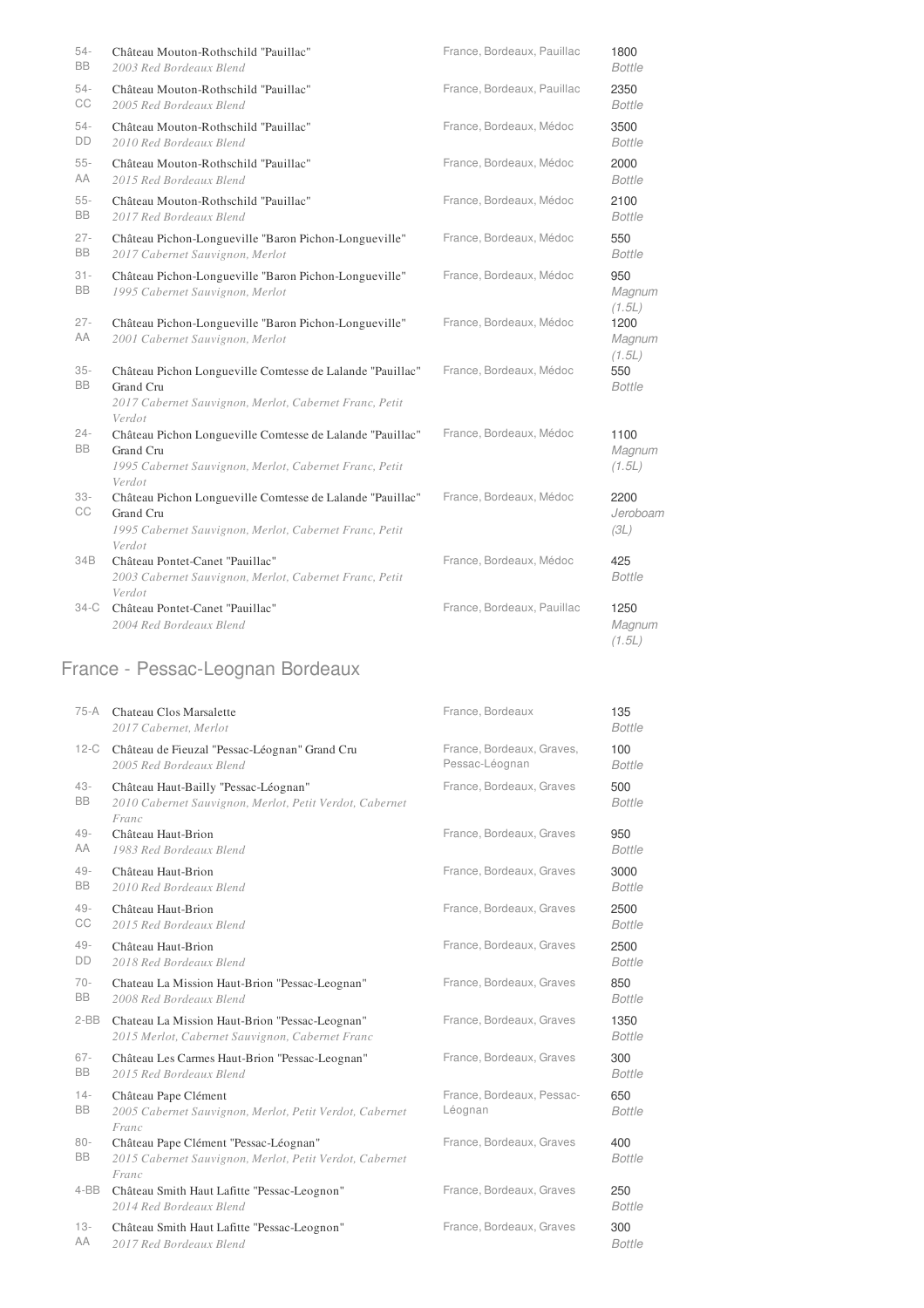#### France - Pomerol Bordeaux

| $59 -$       | Château La Conseillante "Pomerol"                                               | France, Bordeaux, Libournais | 550                       |
|--------------|---------------------------------------------------------------------------------|------------------------------|---------------------------|
| СC           | 2015 Merlot, Cabernet Franc                                                     |                              | <b>Bottle</b>             |
| $12 -$       | Château Lafleur "Pomerol"                                                       | France, Bordeaux, Libournais | 1350                      |
| AA           | 2014 Red Bordeaux Blend                                                         |                              | <b>Bottle</b>             |
| $29 -$       | Château La Fleur-Pétrus "Pomerol"                                               | France, Bordeaux, Libournais | 700                       |
| <b>BB</b>    | 2017 Merlot, Cabernet Franc, Petit Verdot                                       |                              | <b>Bottle</b>             |
| $35-A$       | Château Lagrange "Pomerol"<br>2017 Red Bordeaux Blend                           | France, Bordeaux, Libournais | 165<br><b>Bottle</b>      |
| $26-C$       | Château La Grave a Pomerol "Trignant de Boisset"<br>2017 Merlot, Cabernet Franc | France, Bordeaux, Libournais | 185<br><b>Bottle</b>      |
| $75 -$       | Chateau Latour a Pomerol "Grand Vin"                                            | France, Bordeaux, Libournais | 450                       |
| <b>BB</b>    | 2015 Red Bordeaux Blend                                                         |                              | <b>Bottle</b>             |
| $77-$        | Château La Violette "Pomerol"                                                   | France, Bordeaux, Libournais | 850                       |
| <b>BB</b>    | 2015 Merlot                                                                     |                              | <b>Bottle</b>             |
| 82-E         | Château Marzy "Pomerol"<br>2016 Merlot, Cabernet Franc                          | France, Bordeaux, Libournais | 150<br><b>Bottle</b>      |
| $32 -$       | Château Pétrus "Pomerol" Grand Vin                                              | France, Bordeaux, Libournais | 9500                      |
| BB           | 1996 Merlot                                                                     |                              | <b>Bottle</b>             |
| $32 -$<br>AA | Château Pétrus "Pomerol" Grand Vin<br>2002 Merlot                               | France, Bordeaux, Libournais | 10000<br>Magnum<br>(1.5L) |
| $78-$        | Vieux Château Certan "Pomerol" Grand Cru                                        | France, Bordeaux, Libournais | 850                       |
| BB           | 2010 Red Bordeaux Blend                                                         |                              | <b>Bottle</b>             |
| 69-          | Vieux Château Certan "Pomerol" Grand Cru                                        | France, Bordeaux, Libournais | 500                       |
| <b>BB</b>    | 2014 Red Bordeaux Blend                                                         |                              | <b>Bottle</b>             |

#### France - Saint-Emilion Bordeaux

| 62-<br>BB    | Château Angélus "Grand Cru Classé"<br>2014 Red Bordeaux Blend                                        | France, Bordeaux, Libournais  | 675<br><b>Bottle</b>  |
|--------------|------------------------------------------------------------------------------------------------------|-------------------------------|-----------------------|
| $74-$<br>CC  | Château Angélus "Grand Cru Classé"<br>2018 Red Bordeaux Blend                                        | France, Bordeaux, Libournais  | 1250<br><b>Bottle</b> |
| $41 -$<br>AA | Château Canon "Saint-Emilion" 1 er Grand Cru Classé<br>2014 Red Bordeaux Blend                       | France, Bordeaux, Libournais  | 400<br><b>Bottle</b>  |
| $4 - AA$     | Château Canon-la-Gaffelière "Saint-Émilion Grand Cru"<br>2016 Red Bordeaux Blend                     | France, Bordeaux, Libournais  | 275<br><b>Bottle</b>  |
|              | 4-CC Château Canon-la-Gaffelière "Saint-Émilion Grand Cru"<br>2017 Red Bordeaux Blend                | France, Bordeaux, Libournais  | 300<br><b>Bottle</b>  |
| 69-A         | Château Cantenac "Saint-Émilion" Grand Cru<br>2017 Red Bordeaux Blend                                | France, Bordeaux, Libournais  | 75<br><b>Bottle</b>   |
| 71-A         | Château Cap d'Or "Saint-Georges Saint-Émilion"<br>2015 Merlot, Cabernet Franc                        | France, Bordeaux, Libournais  | 75<br><b>Bottle</b>   |
| $38 -$<br>AA | Château Cheval Blanc "St. Emilion" 1 er Grand Cru<br>1986 Red Bordeaux Blend                         | France, Bordeaux, St. Emilion | 1100<br><b>Bottle</b> |
| $38 -$<br>BB | Château Cheval Blanc "St. Emilion" 1 er Grand Cru<br>1998 Red Bordeaux Blend                         | France, Bordeaux, St. Emilion | 1600<br><b>Bottle</b> |
| $38 -$<br>СC | Château Cheval Blanc "St. Emilion" 1 er Grand Cru<br>2005 Red Bordeaux Blend                         | France, Bordeaux, St. Emilion | 2500<br><b>Bottle</b> |
| $53-A$       | Château Cheval Brun "Saint-Émilion Grand Cru"<br>2014 Red Bordeaux Blend                             | France, Bordeaux, Libournais  | 75<br><b>Bottle</b>   |
| 16A          | Clos des Menuts "Saint-Émilion" Grand Cru<br>2014 Merlot, Cabernet Franc, Cabernet Sauvignon         | France, Bordeaux, Libournais  | 75<br><b>Bottle</b>   |
| 70C          | Clos Fourtet "Saint-Émilion" 1er Grand Cru Classé<br>2010 Merlot, Cabernet Sauvignon, Cabernet Franc | France, Bordeaux, Libournais  | 425<br><b>Bottle</b>  |
| 2C           | Clos Fourtet "Saint-Émilion" 1er Grand Cru Classé<br>2015 Merlot, Cabernet Sauvignon, Cabernet Franc | France, Bordeaux, Libournais  | 350<br><b>Bottle</b>  |
| $80 - A$     | Chateau D'Arcie<br>2016 Bordeaux Blend                                                               | France, Bordeaux, St Emilion  | 100<br><b>Bottle</b>  |
| 76-A         | Château Fleur Cardinale "Saint-Emilion Grand Cru"<br>2014 Red Bordeaux Blend                         | France, Bordeaux, Libournais  | 200<br><b>Bottle</b>  |
| $60 - B$     | Galius "Saint-Émilion" Grand Cru<br>2016 Merlot, Cabernet Franc                                      | France, Bordeaux, Libournais  | 115<br><b>Bottle</b>  |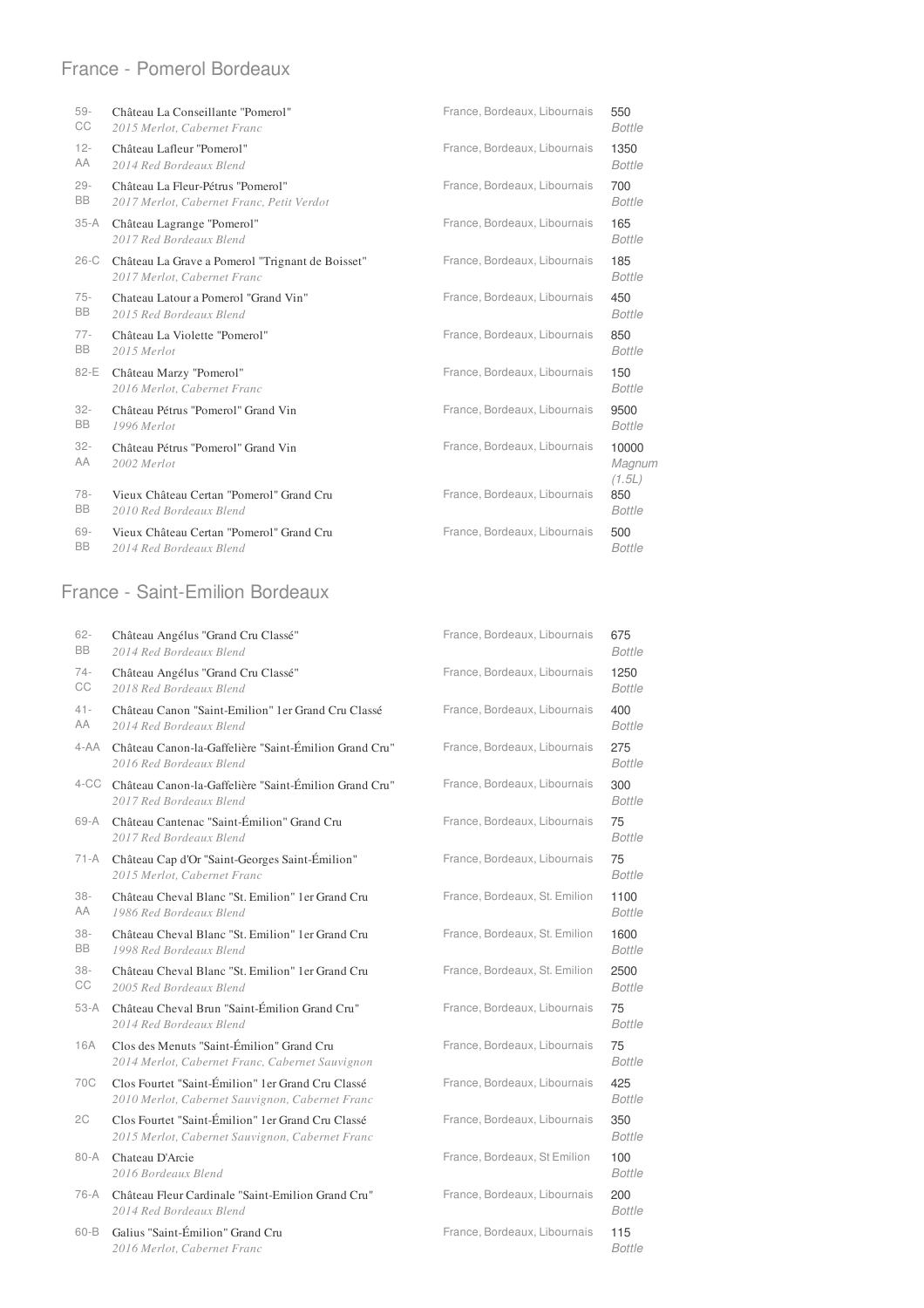|           | 77-A Château Brisson "Castillon Côtes de Bordeaux"<br>2017 Red Bordeaux Blend                     | France, Bordeaux, Libournais  | 115<br><b>Bottle</b> |
|-----------|---------------------------------------------------------------------------------------------------|-------------------------------|----------------------|
| 14-A      | Château Haut Cardinal "Saint-Émilion" Grand Cru<br>2014 Bordeaux Blend                            | France, Bordeaux, Libournais  | 125<br><b>Bottle</b> |
| 84-D      | Les Hauts de Granget "Saint-Émilion" Grand Cru<br>2018 Cabernet Sauvignon, Cabernet Franc, Merlot | France, Bordeaux, Libournais  | 100<br><b>Bottle</b> |
| 36-A      | Château Lassegue "Saint-Émilion" Grand Cru<br>2015 Merlot, Cabernet Franc, Cabernet Sauvignon     | France, Bordeaux, Libournais  | 200<br><b>Bottle</b> |
| $12-D$    | Château Lassegue "Saint-Émilion" Grand Cru<br>2016 Merlot, Cabernet Franc, Cabernet Sauvignon     | France, Bordeaux, Libournais  | 200<br><b>Bottle</b> |
| 53-B      | Château Lassegue "Saint-Émilion" Grand Cru<br>2017 Merlot, Cabernet Franc, Cabernet Sauvignon     | France, Bordeaux, Libournais  | 200<br><b>Bottle</b> |
| $11 -$    | La Mondotte                                                                                       | France, Bordeaux, St. Emilion | 1250                 |
| DD        | 1998 Red Bordeaux Blend                                                                           |                               | <b>Bottle</b>        |
| $11 -$    | La Mondotte                                                                                       | Saint - Emilion Gran Cru      | 900                  |
| СC        | 1999 Merlot, Cabernet Franc                                                                       |                               | <b>Bottle</b>        |
| $11 -$    | La Mondotte                                                                                       | France, Bordeaux, Libournais  | 1250                 |
| <b>BB</b> | 2000 Red Bordeaux Blend                                                                           |                               | <b>Bottle</b>        |
| $11 -$    | La Mondotte                                                                                       | France, Bordeaux, Libournais  | 1050                 |
| AA        | 2001 Red Bordeaux Blend                                                                           |                               | <b>Bottle</b>        |
| 70-A      | Chateau Le Loup<br>2016 Bordeaux Blend                                                            | France, Bordeaux, St Emilion  | 90<br><b>Bottle</b>  |
| $80 -$    | Chateau Pavie "Saint-Emilion" 1er Grand Cru Classe                                                | France, Bordeaux, Libournais  | 750                  |
| СC        | 2014 Merlot, Cabernet Franc, Cabernet Sauvignon                                                   |                               | <b>Bottle</b>        |
| $1-D$     | Château Piney "Saint-Émilion" Grand Cru<br>2016 Merlot, Cabernet Franc                            | France, Bordeaux, Libournais  | 85<br><b>Bottle</b>  |
| $79-$     | Château de Valandraud "Saint-Émilion" Grand Cru                                                   | France, Bordeaux, Libournais  | 600                  |
| AA        | 2004 Merlot, Cabernet Franc, Cabernet Sauvignon                                                   |                               | <b>Bottle</b>        |
| 79-       | Château de Valandraud "Saint-Émilion" Grand Cru                                                   | France, Bordeaux, St. Emilion | 800                  |
| <b>BB</b> | 2005 Merlot, Cabernet Franc, Cabernet Sauvignon                                                   |                               | <b>Bottle</b>        |
| 79-       | Château de Valandraud "Saint-Émilion" Grand Cru                                                   | France, Bordeaux, Libournais  | 550                  |
| СC        | 2006 Merlot, Cabernet Franc, Cabernet Sauvignon                                                   |                               | <b>Bottle</b>        |
| $79-$     | Château de Valandraud "Saint-Émilion" Grand Cru                                                   | France, Bordeaux, Libournais  | 1000                 |
| DD        | 2009 Merlot, Cabernet Franc, Cabernet Sauvignon                                                   |                               | <b>Bottle</b>        |
| $79-$     | Château de Valandraud "Saint-Émilion" Grand Cru                                                   | France, Bordeaux, Libournais  | 800                  |
| EE.       | 2010 Merlot, Cabernet Franc, Cabernet Sauvignon                                                   |                               | <b>Bottle</b>        |
| 79-       | Château de Valandraud "Saint-Émilion" Grand Cru                                                   | France, Bordeaux, Libournais  | 650                  |
| FF.       | 2011 Merlot, Cabernet Franc, Cabernet Sauvignon                                                   |                               | <b>Bottle</b>        |
| 34-A      | Chateau Viramiere<br>2016 Bordeaux Blend                                                          | France, Bordeaux, St Emilion  | 95<br><b>Bottle</b>  |
| 83-A      | Vieux Château Palon "Montagne Saint-Émilion"<br>2015 Merlot, Cabernet Franc                       | France, Bordeaux, Libournais  | 125<br><b>Bottle</b> |

# France - Saint-Estephe Bordeaux

| Château Calon Ségur "Saint-Estephe" Grand Cru Classé<br>1989 Red Bordeaux Blend     | France, Bordeaux, Saint-<br>Estèphe | 1500<br>Jeroboam<br>(3L) |
|-------------------------------------------------------------------------------------|-------------------------------------|--------------------------|
| Chateau Cos d'Estournel "Saint-Estèphe"<br>2001 Red Bordeaux Blend                  | France, Bordeaux, St. Estephe       | 675<br>Bottle            |
| Château Cos Labory "Saint-Estèphe" Grand Cru<br>2015 Red Bordeaux Blend             | France, Bordeaux, Médoc             | 150<br><b>Bottle</b>     |
| Château Lafon-Rochet "Saint-Estèphe"<br>2015 Red Bordeaux Blend                     | France, Bordeaux, Médoc             | 210<br><b>Bottle</b>     |
| Château Montrose "Saint-Estèphe"<br>2014 Merlot, Cabernet Sauvignon, Cabernet Franc | France, Bordeaux, Médoc             | 400<br><b>Bottle</b>     |
| Château Montrose "Saint-Estèphe"<br>2015 Merlot, Cabernet Sauvignon, Cabernet Franc | France, Bordeaux, Médoc             | 400<br><b>Bottle</b>     |
|                                                                                     |                                     |                          |

### France - Saint -Julien Bordeaux

| 69C | Château Beychevelle "Saint Julien"                     | France, Bordeaux, Médoc | 550    |
|-----|--------------------------------------------------------|-------------------------|--------|
|     | 2015 Cabernet Sauvignon, Merlot, Cabernet Franc, Petit |                         | Bottle |
|     | Verdot                                                 |                         |        |
| 33D | Château Beychevelle "Saint Julien"                     | France, Bordeaux, Médoc | 550    |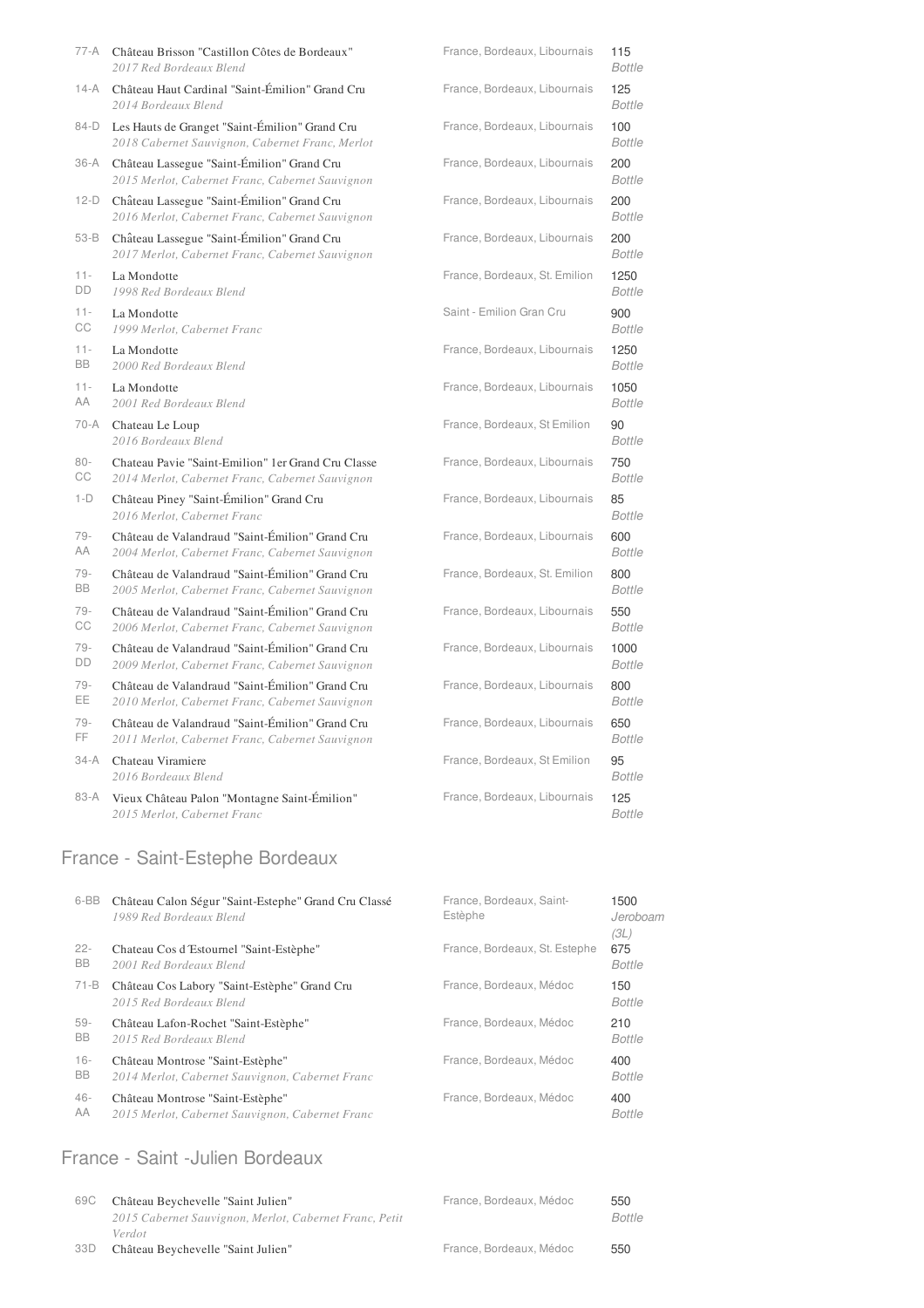|                     | 2016 Cabernet Sauvignon, Merlot, Cabernet Franc, Petit<br>Verdot                                 |                                | <b>Bottle</b>        |
|---------------------|--------------------------------------------------------------------------------------------------|--------------------------------|----------------------|
| $42 - A$            | Château Branaire-Ducru "Saint-Julien"<br>2005 Red Bordeaux Blend                                 | France, Bordeaux, Saint Julien | 150<br><b>Bottle</b> |
|                     | 2-AA Château Ducru-Beaucaillou "Saint-Julien"<br>2015 Red Bordeaux Blend                         | France, Bordeaux, Médoc        | 600<br><b>Bottle</b> |
| $44 - B$            | Cháteau Gruaud Larose "Saint-Julien" Grand Cru Classé<br>1990 Red Bordeaux Blend                 | France, Bordeaux, St. Julien   | 150<br><b>Bottle</b> |
| $1 - BB$            | Cháteau Gruaud Larose "Saint-Julien" Grand Cru Classé<br>2014 Red Bordeaux Blend                 | France, Bordeaux, St. Julien   | 225<br><b>Bottle</b> |
| $23-B$              | Chateau Lagrange "Saint-Julien" Grand Cru<br>2005 Red Bordeaux Blend                             | France, Bordeaux, Médoc        | 200<br><b>Bottle</b> |
| $22-A$              | Chateau Lagrange "Saint-Julien" Grand Cru<br>2017 Red Bordeaux Blend                             | France, Bordeaux, Médoc        | 200<br><b>Bottle</b> |
| $48 -$<br>AA        | Château Léoville Las Cases "Grand Vin de Léoville" Saint-<br>Julien<br>2017 Red Bordeaux Blend   | France, Bordeaux, Médoc        | 250<br><b>Bottle</b> |
| $74-$<br>AA         | Château Léoville Las Cases "Grand Vin de Léoville" Saint-<br>Julien<br>2015 Red Bordeaux Blend   | France, Bordeaux, Médoc        | 600<br><b>Bottle</b> |
| 83E                 | Château Léoville Las Cases "Grand Vin de Léoville" Library<br>Edition<br>2006 Red Bordeaux Blend | France, Bordeaux, Médoc        | 750<br><b>Bottle</b> |
| 18B                 | Château Léoville-Poyferré "Saint-Julien"<br>2014 Red Bordeaux Blend                              | France, Bordeaux, Médoc        | 400<br><b>Bottle</b> |
| 70C                 | Chateau Léoville-Barton "St. Julien"<br>2014 Red Bordeaux Blend                                  | France, Bordeaux, Médoc        | 450<br><b>Bottle</b> |
| $41 -$<br><b>BB</b> | Château Talbot "Saint-Julien"<br>2018 Red Bordeaux Blend                                         | France, Bordeaux, St. Julien   | 250<br><b>Bottle</b> |

### France - Superieur Bordeaux

*2018 Red Bordeaux Blend*

| $6-A$  | Château Brande-Bergere "Bordeaux Supérieur"<br>2015 Merlot, Cabernet Franc, Cabernet Sauvignon | France, Bordeaux | 60<br><b>Bottle</b> |
|--------|------------------------------------------------------------------------------------------------|------------------|---------------------|
| 52-A   | Château Croix-Mouton "Bordeaux Supérieur"<br>2016 Red Bordeaux Blend                           | France, Bordeaux | 70<br><b>Bottle</b> |
| 18-A   | Château Haut Mallet "Bordeaux Supérieur"<br>2015 Red Bordeaux Blend                            | France, Bordeaux | 55<br><b>Bottle</b> |
| $25-A$ | Château Rauzan Despagne "Bordeaux"<br>2016 Red Bordeaux Blend                                  | France, Bordeaux | 80<br><b>Bottle</b> |

# France - Bourgogne Burgundy

| Leroy "Bourgogne" | France, Burgundy, Bourgogne 900 |        |
|-------------------|---------------------------------|--------|
| 2018 Pinot Noir   |                                 | Bottle |

# France - Chalonnaise Burgundy

| $13 - B$ | Joseph Faiveley "Mercurey"                 | France, Burgundy, Côte | 75            |
|----------|--------------------------------------------|------------------------|---------------|
|          | 1999 Pinot Noir                            | Chalonnaise            | Bottle        |
| 43-C     | Joseph Faiveley "Mercurey"                 | France, Burgundy, Côte | 100           |
|          | 2002 Pinot Noir                            | Chalonnaise            | <b>Bottle</b> |
| $3-B$    | Joseph Faiveley "Mercurey"                 | France, Burgundy, Côte | 115           |
|          | 2016 Pinot Noir                            | Chalonnaise            | <b>Bottle</b> |
| $86-$    | Joseph Faiveley "Vieilles Vignes" Mercurey | France, Burgundy, Côte | 100           |
| CC       | 2019 Pinot Noir                            | Chalonnaise            | <b>Bottle</b> |

# France - Cote de Beaune Burgundy

| 44C   | Arthur Barolet "Le Village" Savigny-lès-Beaune                | France, Burgundy, Côte de | 150                  |
|-------|---------------------------------------------------------------|---------------------------|----------------------|
|       | 2018 Pinot Noir                                               | Beaune                    | <b>Bottle</b>        |
| 1 - A | Domaine A.-F. Gros "Les Boucherottes" Beaune 1 er Cru         | France, Burgundy, Côte de | 150                  |
|       | 2005 Pinot Noir                                               | Beaune                    | <b>Bottle</b>        |
| 5-A   | Domaine A.F. Gros "Les Pezerolles" Pommard<br>2003 Pinot Noir | France, Burgundy          | 195<br><b>Bottle</b> |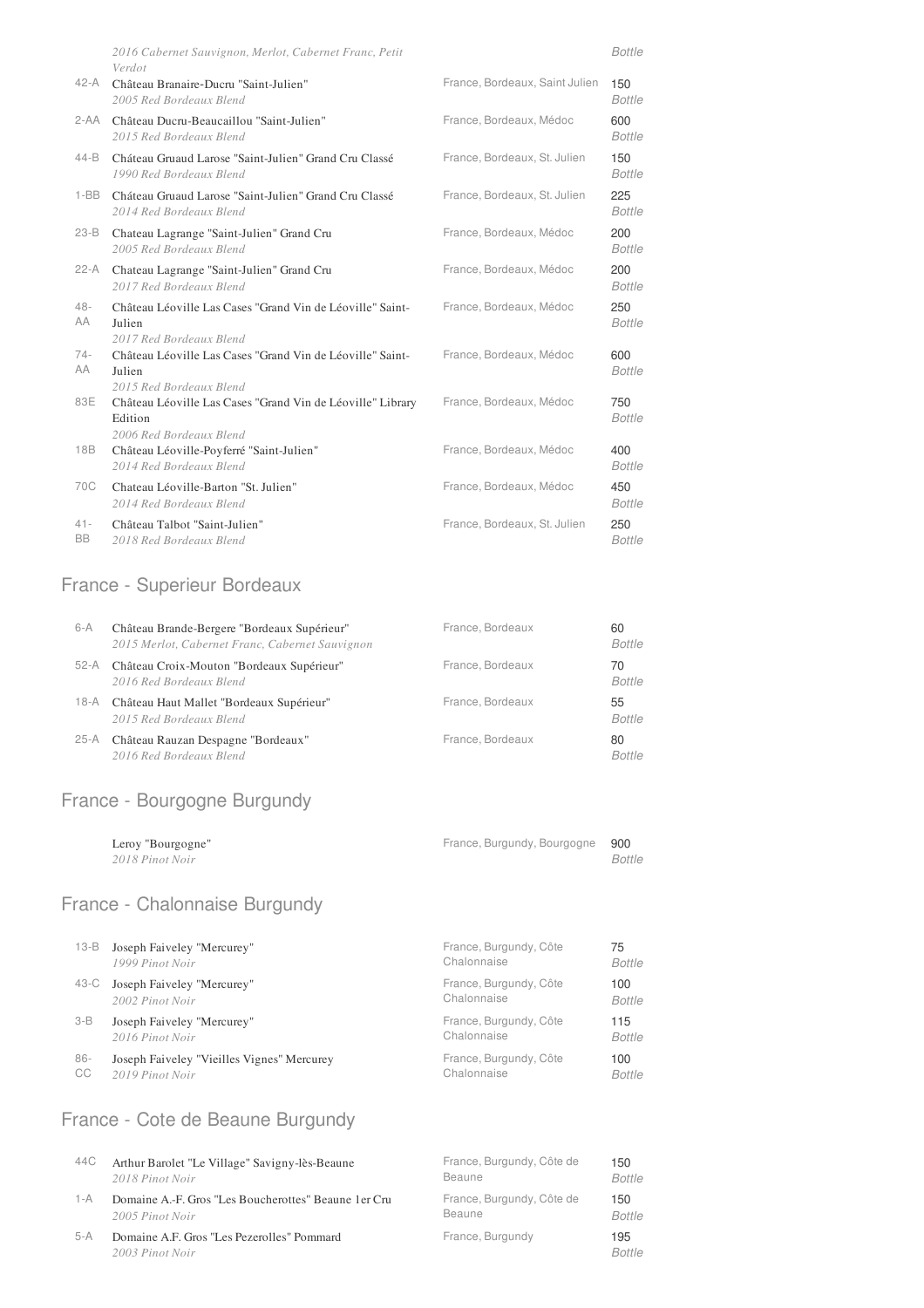31-A Faiveley "Clos des Cortons Faiveley" Corton Grand Cru *1996 Pinot Noir*

|        | France, Burgundy, Côte de | 375    |
|--------|---------------------------|--------|
| Beaune |                           | Bottle |

# France - Cote de Nuits Burgundy

| 23C          | Arthur Barolet "Chambolle-Musigny"                                                     | France, Burgundy, Côte de                 | 300                  |
|--------------|----------------------------------------------------------------------------------------|-------------------------------------------|----------------------|
|              | 2017 Pinot Noir                                                                        | <b>Nuits</b>                              | <b>Bottle</b>        |
| 6C           | Arthur Barolet "Clos de Vougeot" Grand Cru                                             | France, Burgundy, Côte de                 | 500                  |
|              | 2015 Pinot Noir                                                                        | <b>Nuits</b>                              | <b>Bottle</b>        |
| 80D          | Arthur Barolet "Grands-Echezeaux" Grand Cru                                            | France, Burgundy, Côte de                 | 750                  |
|              | 2017 Pinot Noir                                                                        | <b>Nuits</b>                              | <b>Bottle</b>        |
| 76C          | Arthur Barolet "Gevrey-Chambertin"                                                     | France, Burgundy, Côte de                 | 350                  |
|              | 2015 Pinot Noir                                                                        | <b>Nuits</b>                              | <b>Bottle</b>        |
| 12E          | Arthur Barolet "Les Damodes" Nuits-Saint-Georges 1er Cru                               | France, Burgundy, Côte de                 | 275                  |
|              | 2018 Pinot Noir                                                                        | <b>Nuits</b>                              | <b>Bottle</b>        |
| 1-C          | Domaine d'Ardhuy "Clos de Vougeot" Grand Cru<br>2004 Pinot Noir                        | France, Burgundy                          | 250<br><b>Bottle</b> |
| 45-A         | Domaine des Perdrix "Echezeaux" Grand Cru<br>2004 Pinot Noir                           | France, Burgundy                          | 250<br><b>Bottle</b> |
| 19-A         | Domaine des Perdrix "Echezeaux" Grand Cru                                              | France, Burgundy, Côte de                 | 300                  |
|              | 2017 Pinot Noir                                                                        | <b>Nuits</b>                              | Bottle               |
| $30-A$       | Domaine des Perdrix "Nuits-Saint-Georges" 1 er Cru<br>2004 Pinot Noir                  | France, Burgundy                          | 150<br><b>Bottle</b> |
| 62D          | Joseph Faiveley "Clos de Bèze" Chambertin Grand Cru                                    | France, Burgundy, Côte de                 | 275                  |
|              | 1996 Pinot Noir                                                                        | <b>Nuits</b>                              | Bottle               |
| 69-          | Joseph Faiveley "Clos de Bèze" Chambertin Grand Cru                                    | France, Burgundy, Côte de                 | 275                  |
| СC           | 2003 Pinot Noir                                                                        | <b>Nuits</b>                              | <b>Bottle</b>        |
| $21 -$       | Faiveley "Echezeaux" Grand Cru                                                         | France, Burgundy, Côte de                 | 250                  |
| DD           | 1998 Pinot Noir                                                                        | <b>Nuits</b>                              | Bottle               |
| $52 -$       | Faiveley "Latricières-Chambertin" Grand Cru                                            | France, Burgundy, Côte de                 | 300                  |
| <b>BB</b>    | 1993 Pinot Noir                                                                        | <b>Nuits</b>                              | Bottle               |
| $38 -$       | Faiveley "Latricières-Chambertin" Grand Cru                                            | France, Burgundy, Côte de                 | 450                  |
| DD           | 2003 Pinot Noir                                                                        | <b>Nuits</b>                              | <b>Bottle</b>        |
| $33-A$       | Domaine de la Romanee Conti "Richebourg"                                               | France, Burgundy, Côte de                 | 4500                 |
|              | 2001 Pinot Noir                                                                        | <b>Nuits</b>                              | <b>Bottle</b>        |
| $15 -$       | Domaine des Perdrix "Vosne-Romanée"                                                    | Côte de Nuits, Burgundy,                  | 225                  |
| AA           | 2004 Pinot Noir                                                                        | France                                    | Bottle               |
| $61 -$       | Faiveley "Clos de Vougeot" Grand Cru                                                   | France, Burgundy, Côte de                 | 275                  |
| СC           | 1998 Pinot Noir                                                                        | <b>Nuits</b>                              | Bottle               |
| $28 -$       | Domaine Compte Georges de Vogue "Chambolle-Musigny"                                    | France, Burgundy                          | 750                  |
| AA           | 2004 Pinot Noir                                                                        |                                           | Bottle               |
| 46-          | Perrot-Minot "Les Fuées" Chambolle-Musigny 1er Cru                                     | France, Burgundy                          | 600                  |
| BB           | 2001 Pinot Noir                                                                        |                                           | Bottle               |
| $47 -$       | Perrot-Minot "Chapelle-Chambertin Grand Cru" Vieilles Vignes France, Burgundy, Côte de | <b>Nuits</b>                              | 750                  |
| <b>BB</b>    | 2005 Pinot Noir                                                                        |                                           | Bottle               |
| $21 -$       | Perrot-Minot "Les Champs Perdrix" Vosne-Romanée Vieilles                               | France, Burgundy, Côte de                 | 425                  |
| AA           | Vignes                                                                                 | <b>Nuits</b>                              | <b>Bottle</b>        |
| $71 -$<br>СC | 2005 Pinot Noir<br>Perrot-Minot "Chambertin-Clos de Bèze" Grand Cru<br>2005 Pinot Noir | France, Burgundy, Côte de<br><b>Nuits</b> | 1500<br>Bottle       |
| 3-AA         | Perrot-Minot "Clos Vougeot Grand Cru" Vieilles Vignes                                  | France, Burgundy, Côte de                 | 400                  |
|              | 2001 Pinot Noir                                                                        | <b>Nuits</b>                              | Bottle               |
| $28 -$       | Perrot-Minot "Clos Vougeot Grand Cru" Vieilles Vignes                                  | France, Burgundy, Côte de                 | 350                  |
| BB           | 2005 Pinot Noir                                                                        | <b>Nuits</b>                              | Bottle               |
| $23 -$       | Perrot-Minot "Les Cazetiers" Gevrey-Chambertin                                         | France, Burgundy, Côte de                 | 400                  |
| AA           | 2003 Pinot Noir                                                                        | <b>Nuits</b>                              | Bottle               |
| 58-          | Perrot-Minot "La Richemone" Nuits-Saint-Georges 1 er Cru                               | France, Burgundy, Côte de                 | 1750                 |
| AA           | 2004 Pinot Noir                                                                        | <b>Nuits</b>                              | Bottle               |
| 63-          | Perrot-Minot "La Richemone" Nuits-Saint-Georges 1 er Cru                               | France, Burgundy, Côte de                 | 1750                 |
| AA           | 2005 Pinot Noir                                                                        | <b>Nuits</b>                              | Bottle               |
| $36 -$       | Perrot-Minot "Vosne-Romanée"                                                           | France, Burgundy, Côte de                 | 450                  |
| BB           | 2005 Pinot Noir                                                                        | <b>Nuits</b>                              | Bottle               |
| 48-          | Joseph Drouhin "Clos de Vougeot" Grand Cru                                             | France, Burgundy, Côte de                 | 500                  |
| BB           | 2003 Pinot Noir                                                                        | <b>Nuits</b>                              | Bottle               |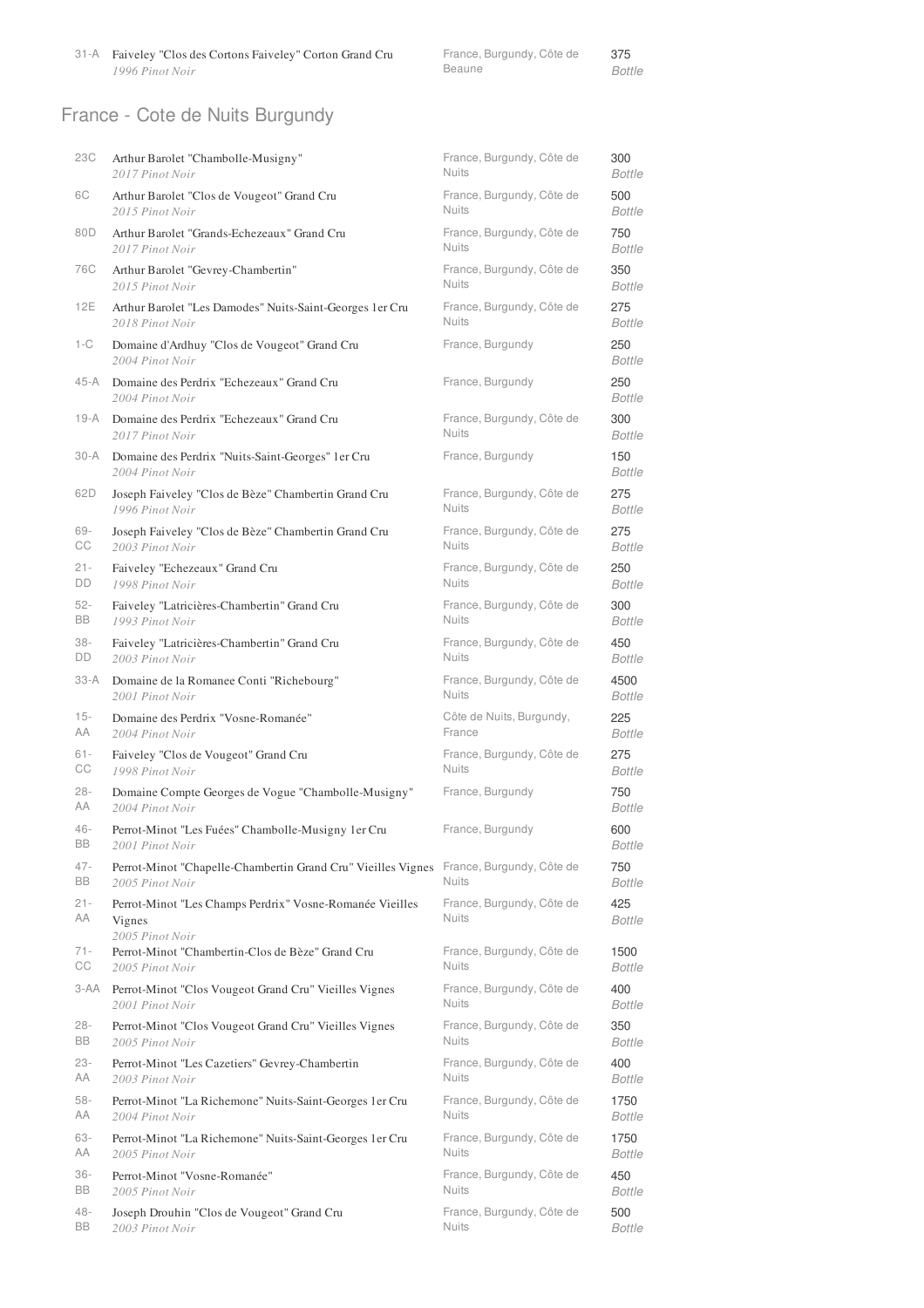### France - Northern Burgundy

| 73-A   | E. Guigal "Hermitage" Rouge<br>2002 Syrah | France, Rhône, Hermitage | 100<br><b>Bottle</b> |
|--------|-------------------------------------------|--------------------------|----------------------|
| $39 -$ | M. Chapoutier "La Mordorée" Côte-Rôtie    | France, Rhône, Northern  | 250                  |
| AA     | 2000 Syrah                                | Rhône                    | Bottle               |
| $75-$  | M. Chapoutier "L'Ermite" Ermitage Rouge   | France, Rhône, Northern  | 500                  |
| СC     | 2000 Syrah                                | Rhône                    | <b>Bottle</b>        |
| $20 -$ | M. Chapoutier "Le Méal Rouge"             | France, Rhône, Hermitage | 400                  |
| AA     | 2000 Syrah                                |                          | Bottle               |
| $51 -$ | M. Chapoutier "Le Pavillon"               | France, Rhône, Hermitage | 550                  |
| СC     | 1998 Syrah                                |                          | Bottle               |
| $51 -$ | M. Chapoutier "Le Pavillon"               | France, Rhône, Hermitage | 550                  |
| DD     | 2000 Syrah                                |                          | Bottle               |

### France - Southern Burgundy

| $32-C$   | Château de Montfaucon "du Baron de Montfaucon"<br>Châteauneuf-du-Pape<br>2016 Grenache, Syrah, Mourvèdre | France, Rhône, Southern<br>Rhône              | 150<br>Bottle        |
|----------|----------------------------------------------------------------------------------------------------------|-----------------------------------------------|----------------------|
| 73-      | Domaine de Beaurenard "Boisrenard" Châteauneuf-du-Pape                                                   | France, Rhône, Southern                       | 225                  |
| BB.      | 2017 Red Rhône Blend                                                                                     | Rhône                                         | <b>Bottle</b>        |
| 61-A     | Château de la Gardine "Châteauneuf-du-Pape"                                                              | France, Rhône, Southern                       | 175                  |
|          | 2017 Red Rhône Blend                                                                                     | Rhône                                         | Bottle               |
| 72-A     | Cristia Collection "Cuvée Tradition" Châteauneuf-du-Pape                                                 | France, Rhône, Southern                       | 100                  |
|          | 2018 Red Rhône Blend                                                                                     | Rhône                                         | Bottle               |
| $67 -$   | Domaine de Cristia "Vieilles Vignes" Châteauneuf-du-Pape                                                 | France, Rhône, Southern                       | 240                  |
| AA       | 2017 Grenache                                                                                            | Rhône                                         | Bottle               |
| 47-A     | Cuvee Papale "Châteauneuf-du-Pape"                                                                       | France, Rhône, Southern                       | 115                  |
|          | 2015 Red Blend                                                                                           | Rhône                                         | Bottle               |
| $61 - B$ | Domaine du Caillou "Châteauneuf-du-Pape"                                                                 | France, Rhône, Southern                       | 150                  |
|          | 2004 Red Rhône Blend                                                                                     | Rhône                                         | Bottle               |
| $81 -$   | Domaine de la Janasse "Châteauneuf-du-Pape"                                                              | France, Rhône, Southern                       | 250                  |
| СC       | 2019 Red Rhone Blend                                                                                     | Rhône                                         | Bottle               |
| $17 - B$ | Romain Duvernay "Saint-Joseph"                                                                           | France, Rhône, Northern                       | 150                  |
|          | 2015 Syrah                                                                                               | Rhône                                         | <b>Bottle</b>        |
| $60-A$   | Roger Perrin "Reserve des Vieilles Vignes" Châteauneuf-du-<br>Pape<br>2015 Grenache, Syrah, Mourvèdre    | France, Rhône, Southern<br>Rhône              | 195<br><b>Bottle</b> |
| 76-B     | Les Terrasses du Larzac<br>2015 Grenache, Syrah                                                          | France, Languedoc Roussillon, 55<br>Languedoc | Bottle               |

# France - Gamay

| 87-B         | Château de Corcelles "Les Copains d'Abord Le Premier Soir"<br>2018 Gamay | France                       | 55<br>Bottle        |
|--------------|--------------------------------------------------------------------------|------------------------------|---------------------|
|              | 85-C Louis Jadot "Beaujolais-Villages"<br>2020 Gamay                     | France, Burgundy, Beaujolais | 50<br><b>Bottle</b> |
| $84-$<br>EE. | Vivanterre "MVB"<br>2020 Gamay                                           | France                       | 100<br>Bottle       |

# Italy - Campania

| 341- | Feudi di San Gregorio "Piano di Montevergine"           | Italy, Campania, Taurasi | 75            |
|------|---------------------------------------------------------|--------------------------|---------------|
| A    | 2000 Aglianico                                          | <b>DOCG</b>              | Bottle        |
| A    | 354 - Feudi di San Gregorio "Serpico"<br>2003 Aglianico | Italy, Campania          | 125<br>Bottle |

#### Italy - Piedmont Barbaresco

|      | 359- Gaja "Costa Russi" | Italy, Piedmont, Langhe | 800           |
|------|-------------------------|-------------------------|---------------|
| - AA | 2004 Nebbiolo           |                         | <b>Bottle</b> |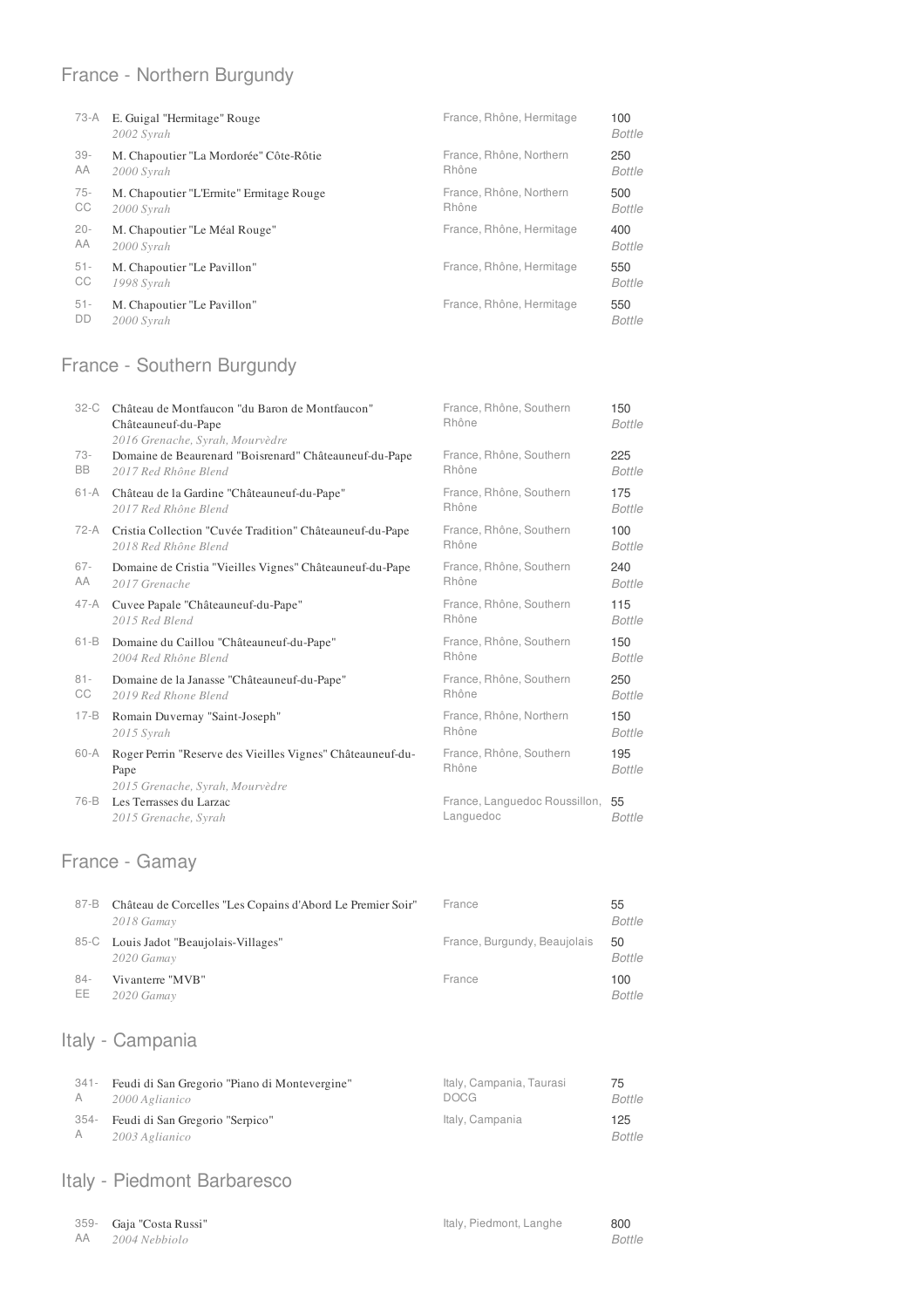| $362 -$      | Gaja "Sorì Tildìn"                   | Italy, Piedmont, Langhe     | 750                      |
|--------------|--------------------------------------|-----------------------------|--------------------------|
| AA           | 2003 Nebbiolo                        |                             | <b>Bottle</b>            |
| $363 -$      | Gaja "Sorì Tildìn"                   | Italy, Piedmont, Langhe     | 750                      |
| AA           | 2004 Nebbiolo                        |                             | Bottle                   |
| $347 -$<br>B | Gaja "Sorì Tildìn"<br>2004 Nebbiolo  | Italy, Piedmont, Langhe     | 1650<br>Jeroboam<br>(3L) |
| $355 -$      | Braida "Il Bacialé" Monferrato Rosso | Italy, Piedmont, Monferrato | 85                       |
| B            | 2014 Red Blend                       |                             | Bottle                   |
| $342 -$      | Roberto Voerzio "Disanfrancesco"     | Italy, Piedmont, Langhe     | 100                      |
| A            | 2013 Nebbiolo                        |                             | <b>Bottle</b>            |

### Italy - Piedmont Barolo

| $360 -$      | Gaja "Sperss"                                        | Italy, Piedmont, Langhe | 400                            |
|--------------|------------------------------------------------------|-------------------------|--------------------------------|
| AA           | 2001 Nebbiolo                                        |                         | <b>Bottle</b>                  |
| $361 -$      | Gaja "Sperss"                                        | Italy, Piedmont, Langhe | 400                            |
| АA           | 2003 Nebbiolo                                        |                         | <b>Bottle</b>                  |
|              | 337D Luca Bosio "Barolo"<br>2017 Nebbiolo            | Italy, Piedmont, Langhe | 100<br><b>Bottle</b>           |
| $372 -$      | Marchesi di Barolo "Cannubi"                         | Italy, Piedmont, Barolo | 125                            |
| A            | 2014 Nebbiolo                                        |                         | <b>Bottle</b>                  |
| 372-<br>B    | Marchesi di Barolo "Cannubi"<br>2000 Nebbiolo        | Italy, Piedmont, Barolo | 225<br>Magnum<br>(1.5L)        |
| 335E         | Marchesi di Barolo "Riserva" Barolo<br>1990 Nebbiolo | Italy, Piedmont, Langhe | 300<br><b>Bottle</b>           |
| 342-         | Marchesi di Barolo "Vigne di Proprieta"              | Italy, Piedmont         | 150                            |
| В            | 1998 Nebbiolo                                        |                         | <b>Bottle</b>                  |
| $340 -$      | Michele Chiarlo "Tortoniano" Barolo                  | Italy, Piedmont, Langhe | 100                            |
| С            | 2014 Nebbiolo                                        |                         | <b>Bottle</b>                  |
| $381 -$      | Paolo Scavino "Langhe"                               | Italy, Piedmont, Langhe | 60                             |
| Α            | 2018 Nebbiolo                                        |                         | <b>Bottle</b>                  |
| $375 -$      | Aldo Conterno "Gran Bussia" Riserva                  | Italy, Piedmont, Barolo | 150                            |
| B            | 2000 Nebbiolo                                        |                         | <b>Bottle</b>                  |
| $365 -$      | Roberto Voerzio "Brunate" Barolo                     | Italy, Piedmont, Barolo | 300                            |
| A            | 2000 Nebbiolo                                        |                         | <b>Bottle</b>                  |
| $365 -$      | Roberto Voerzio "Brunate" Barolo                     | Italy, Piedmont, Barolo | 325                            |
| B            | 2003 Nebbiolo                                        |                         | <b>Bottle</b>                  |
| $365 -$      | Roberto Voerzio "Brunate" Barolo                     | Italy, Piedmont, Barolo | 375                            |
| С            | 2004 Nebbiolo                                        |                         | <b>Bottle</b>                  |
| $354 -$      | Roberto Voerzio "Fossati Case Nere" Riserva 10 anni  | Italy, Piedmont, Langhe | 500                            |
| С            | 2001 Nebbiolo                                        |                         | Magnum                         |
| $350 -$<br>Α | Roberto Voerzio "Cerequio" Barolo<br>2000 Nebbiolo   | Italy, Piedmont, Barolo | (1.5L)<br>300<br><b>Bottle</b> |
| $350 -$      | Roberto Voerzio "Cerequio" Barolo                    | Italy, Piedmont, Langhe | 350                            |
| B            | 2003 Nebbiolo                                        |                         | <b>Bottle</b>                  |
| $350 -$      | Roberto Voerzio "Cerequio" Barolo                    | Italy, Piedmont, Barolo | 375                            |
| С            | 2004 Nebbiolo                                        |                         | <b>Bottle</b>                  |
| $341 -$<br>B | Roberto Voerzio "Sarmassa" Barolo<br>2004 Nebbiolo   | Italy, Piedmont, Langhe | 800<br>Magnum<br>(1.5L)        |

### Italy - Piedmont d'Alba

| $371 -$ | Ceretto "Bernardina" Nebbiolo d'Alba        | Italy, Piedmont, Alba   | 75            |
|---------|---------------------------------------------|-------------------------|---------------|
| B       | 2015 Nebbiolo                               |                         | <b>Bottle</b> |
| 368-    | Elio Sandri di Cravero Daniela              | Italy, Piedmont, Langhe | 75            |
| A       | 2016 Nebbiolo                               |                         | <b>Bottle</b> |
| 378-    | Aldo Conterno "Conca Tre Pile"              | Italy, Piedmont, Alba   | 125           |
| A       | 2005 Barbera                                |                         | <b>Bottle</b> |
| 349-    | Roberto Voerzio "Il Cerreto" Barbera d'Alba | Italy, Piedmont, Alba   | 300           |
| B       | 2003 Barbera                                |                         | Magnum        |

*(1.5L)*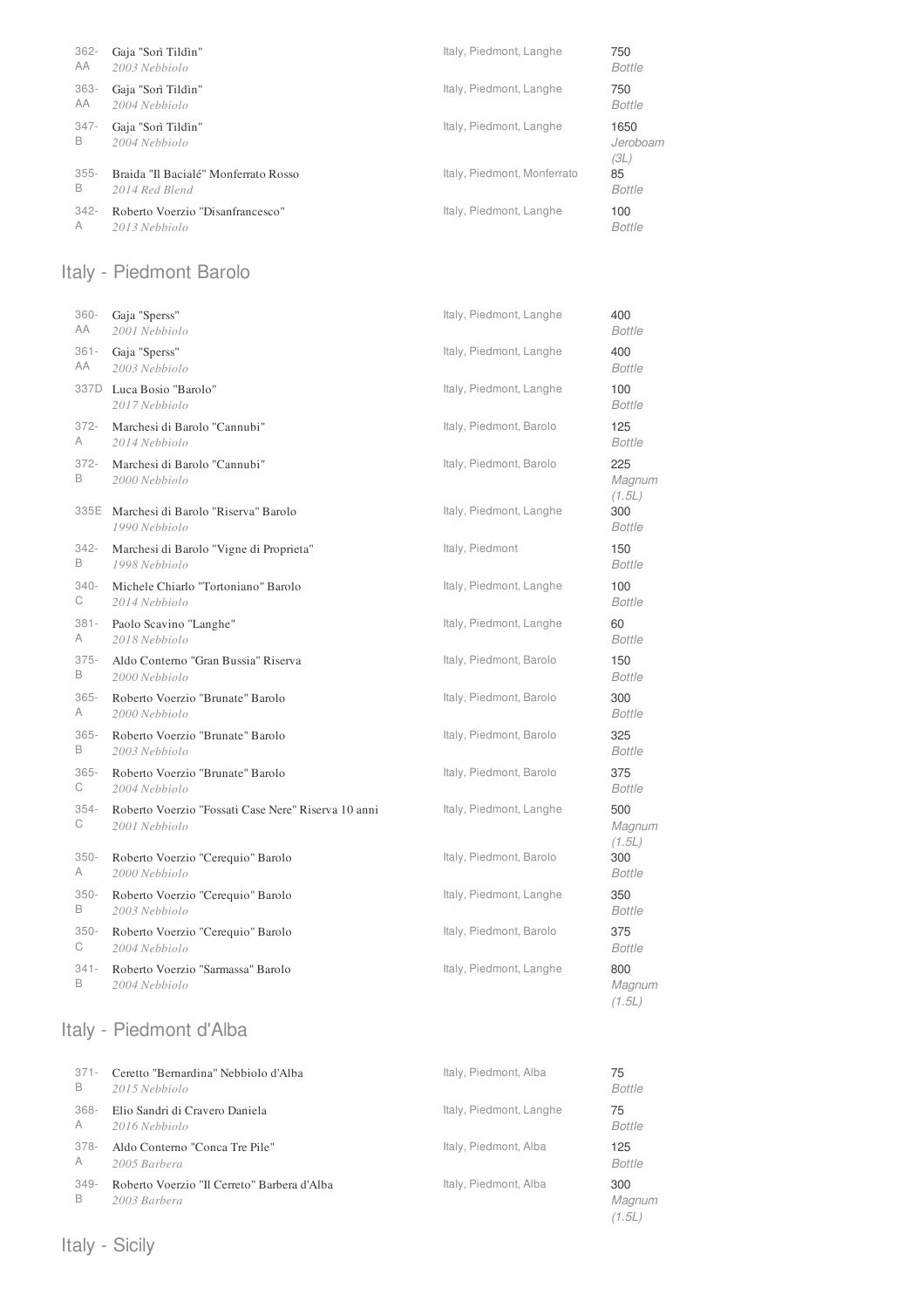| $354-$ | Planeta "Maroccoli"      | Italy, Sicily, Sicilia           | 80            |
|--------|--------------------------|----------------------------------|---------------|
| B      | 2011 Syrah               |                                  | <b>Bottle</b> |
| 377-   | Planeta "Santa Cecilia"  | Italy, Sicily                    | 65            |
| C      | 2014 Nero d'Avola        |                                  | <b>Bottle</b> |
| 344-   | Planeta "Sito dell'Ulmo" | Italy, Sicily, Sicilia           | 75            |
| A      | 2013 Merlot              |                                  | <b>Bottle</b> |
| 335-   | Tiefenbrunner "Turmhof"  | Italy, Trentino-Alto Adige, Alto | 60            |
| D      | 2018 Pinot Noir          | Adige                            | <b>Bottle</b> |

# Italy - Tuscany Chianti

| $370 -$   | Fattoria dei Barbi "Chianti"                                                                           | Italy, Tuscany, Chianti          | 45                   |
|-----------|--------------------------------------------------------------------------------------------------------|----------------------------------|----------------------|
| B         | 2017 Sangiovese, Canaiolo                                                                              |                                  | <b>Bottle</b>        |
| $373-$    | Barone Ricasoli "Brolio-Bettino" Chianti Classico                                                      | Italy, Tuscany, Chianti          | 75                   |
| A         | 2018 Sangiovese, Abrusco                                                                               |                                  | <b>Bottle</b>        |
|           | 385A Barone Ricasoli "Colledila"<br>2018 Sangiovese                                                    | Italy, Tuscany, Chianti          | 135<br><b>Bottle</b> |
| 386-      | Barone Ricasoli "Brolio"                                                                               | Italy, Tuscany, Chianti          | 150                  |
| B         | 2016 Sangiovese                                                                                        |                                  | <b>Bottle</b>        |
| $351 -$   | Brancaia "Chianti Classico Riserva"                                                                    | Italy, Tuscany, Chianti          | 90                   |
| A         | 2013 Sangiovese, Merlot                                                                                |                                  | <b>Bottle</b>        |
| $337 -$   | Volpaia "Chianti Classico Riserva"                                                                     | Italy, Tuscany, Chianti          | 100                  |
| A         | 2018 Sangiovese, Mammolo                                                                               |                                  | <b>Bottle</b>        |
| $370 -$   | Fontodi "Chianti Classico"                                                                             | Italy, Tuscany, Chianti Classico | 75                   |
| A         | 2018 Sangiovese                                                                                        |                                  | <b>Bottle</b>        |
| $348 -$   | Fontodi "Vigna del Sorbo" Reserva                                                                      | Italy, Tuscany, Chianti          | 125                  |
| A         | 2004 Sangiovese Blend                                                                                  |                                  | <b>Bottle</b>        |
| 392A      | Rocca di Castagnoli "Poggio a'Frati" Chianti Classico Riserva<br>2016 Sangiovese, Canaiolo             | Italy, Tuscany, Chianti          | 70<br><b>Bottle</b>  |
| $371 -$   | Montevertine "Pian del Ciampolo" Chianti Classico                                                      | Italy, Tuscany, Chianti          | 150                  |
| A         | 2006 Red Blend                                                                                         |                                  | <b>Bottle</b>        |
| $340 -$   | San Felice "Chianti Classico"                                                                          | Italy, Tuscany, Chianti          | 45                   |
| A         | 2017 Sangiovese Blend                                                                                  |                                  | <b>Bottle</b>        |
| $367 -$   | Tenuta di Arceno "Chianti Classico"                                                                    | Italy, Tuscany, Chianti          | 50                   |
| A         | 2016 Red Blend                                                                                         |                                  | <b>Bottle</b>        |
| 384-<br>A | Tenuta Perano "Chianti Classico"<br>2018 Sangiovese, Merlot, Colorino, Canaiolo, Cabernet<br>Sauvignon | Italy, Tuscany, Chianti          | 45<br><b>Bottle</b>  |
| $348 -$   | San Jacopo "Poggio Ai Grilli" Chianti                                                                  | Italy, Tuscany, Chianti          | 45                   |
| B         | 2017 Sangiovese                                                                                        |                                  | <b>Bottle</b>        |
| 386-      | Vignamaggio "Castello di Monna Lisa" Riserva                                                           | Italy, Tuscany, Chianti          | 110                  |
| B         | 2016 Sangiovese                                                                                        |                                  | <b>Bottle</b>        |

# Italy - Tuscany Brunello di Montalcino

| 366-         | Argiano "Brunello di Montalcino"                               | Italy, Tuscany, Montalcino  | 165                     |
|--------------|----------------------------------------------------------------|-----------------------------|-------------------------|
| В            | 2016 Sangiovese                                                |                             | Bottle                  |
| $353-$       | Fattoria dei Barbi "Brunello di Montalcino"                    | Italy, Tuscany, Montalcino  | 250                     |
| AA           | 2012 Sangiovese                                                |                             | Bottle                  |
| $343-$<br>BB | Fattoria dei Barbi "Brunello di Montalcino"<br>2001 Sangiovese | Italy, Tuscany, Montalcino  | 200<br>Magnum<br>(1.5L) |
| $349 -$      | Gaja Pieve Santa Restituta "Rennina"                           | Italy, Tuscany, Brunello di | 350                     |
| AA           | 1997 Sangiovese                                                | Montalcino                  | Bottle                  |
| $375 -$      | Gaja Pieve Santa Restituta "Sugarille"                         | Italy, Tuscany, Brunello di | 235                     |
| AA           | 2001 Sangiovese                                                | Montalcino                  | Bottle                  |
| $353-$       | Padelletti "Brunello di Montalcino" DOCG                       | Italy, Tuscany, Montalcino  | 150                     |
| B            | 2015 Sangiovese                                                |                             | Bottle                  |
| $339 -$      | Padelletti "Brunello di Montalcino" Reserva                    | Italy, Tuscany, Montalcino  | 225                     |
| СC           | 2012 Sangiovese                                                |                             | <b>Bottle</b>           |
| $356 -$      | Poggio di Sotto "Rosso di Montalcino"                          | Italy, Tuscany, Montalcino  | 165                     |
| A            | 2003 Sangiovese                                                |                             | <b>Bottle</b>           |
| $355 -$      | Poggio di Sotto "Brunello di Montalcino"                       | Italy, Tuscany, Montalcino  | 200                     |
| A            | 2003 Sangiovese                                                |                             | <b>Bottle</b>           |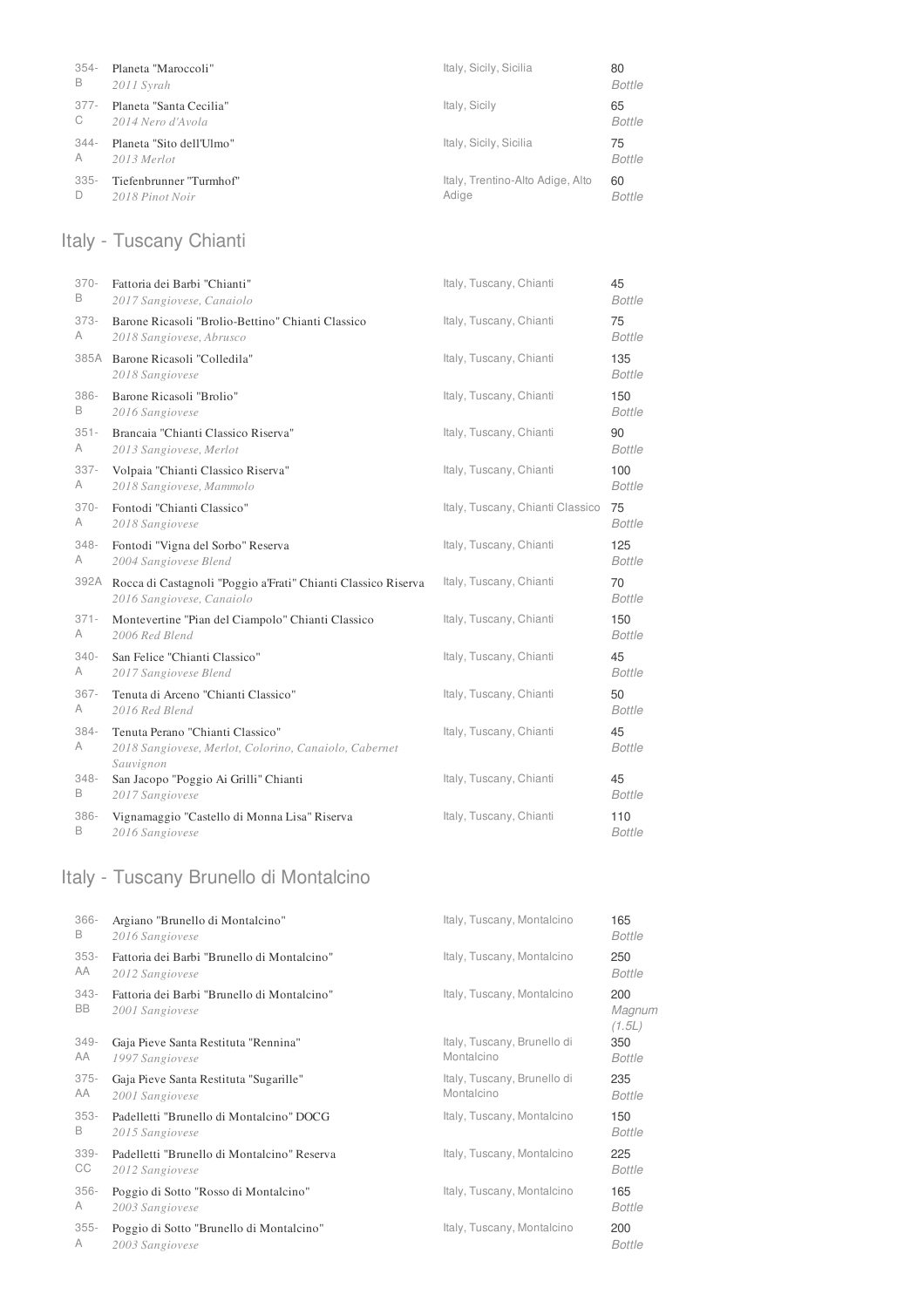| $337 -$<br>СC | Poggio Antico "Brunello di Montalcino"<br>2003 Sangiovese | Italy, Tuscany, Montalcino  | 425<br>Magnum<br>(1.5L) |
|---------------|-----------------------------------------------------------|-----------------------------|-------------------------|
| $358 -$       | Val di Suga "Brunello di Montalcino"                      | Italy, Tuscany, Brunello di | 100                     |
| С             | 2001 Sangiovese                                           | Montalcino                  | <b>Bottle</b>           |
| $390 -$       | Terralsole "Brunello di Montalcino"                       | Italy, Tuscany, Montalcino  | 175                     |
| EE.           | 2015 Sangiovese                                           |                             | <b>Bottle</b>           |
| $390 -$       | Terralsole "Brunello di Montalcino"                       | Italy, Tuscany, Montalcino  | 175                     |
| FF.           | 2016 Sangiovese                                           |                             | <b>Bottle</b>           |
| $390 -$       | Terralsole "Riserva" Brunello di Montalcino               | Italy, Tuscany, Montalcino  | 250                     |
| AA            | 2005 Sangiovese                                           |                             | <b>Bottle</b>           |
| 336-          | Terralsole "Riserva" Brunello di Montalcino               | Italy, Tuscany, Montalcino  | 250                     |
| AA            | 2006 Sangiovese                                           |                             | <b>Bottle</b>           |
| $390 -$       | Terralsole "Riserva" Brunello di Montalcino               | Italy, Tuscany, Montalcino  | 250                     |
| <b>BB</b>     | 2007 Sangiovese                                           |                             | <b>Bottle</b>           |
| $390 -$       | Terralsole "Riserva" Brunello di Montalcino               | Italy, Tuscany, Montalcino  | 250                     |
| СC            | 2010 Sangiovese                                           |                             | <b>Bottle</b>           |
| $390 -$       | Terralsole "Riserva" Brunello di Montalcino               | Italy, Tuscany, Montalcino  | 250                     |
| DD            | 2012 Sangiovese                                           |                             | <b>Bottle</b>           |
| $377 -$       | Terralsole "Riserva" Brunello di Montalcino               | Italy, Tuscany, Montalcino  | 250                     |
| AA            | 2013 Sangiovese                                           |                             | <b>Bottle</b>           |
| $378 -$       | Terralsole "Vigna Fonte Lattaia" Brunello di Montalcino   | Italy, Tuscany, Montalcino  | 175                     |
| СC            | 2010 Sangiovese                                           |                             | <b>Bottle</b>           |
| $378 -$       | Terralsole "Virtuoso" Brunello di Montalcino              | Italy, Tuscany, Montalcino  | 200                     |
| DD            | 2011 Sangiovese                                           |                             | <b>Bottle</b>           |
| $378 -$       | Terralsole "Virtuoso" Brunello di Montalcino              | Italy, Tuscany, Montalcino  | 200                     |
| EE.           | 2012 Sangiovese                                           |                             | <b>Bottle</b>           |
| $378 -$       | Terralsole "Virtuoso" Brunello di Montalcino              | Italy, Tuscany, Montalcino  | 200                     |
| EE.           | 2013 Sangiovese                                           |                             | <b>Bottle</b>           |

# Italy - Tuscany Super Tuscan

| 376-       | Castello di Fonterutoli "Siepi"                            | Italy, Tuscany, Toscana IGT | 175                     |
|------------|------------------------------------------------------------|-----------------------------|-------------------------|
| $\wedge$   | 2003 Super Tuscan Blend                                    |                             | <b>Bottle</b>           |
| 376-<br>BB | Castello di Fonterutoli "Siepi"<br>2003 Super Tuscan Blend | Italy, Tuscany, Toscana IGT | 300<br>Magnum<br>(1.5L) |
| 374-       | Tenuta San Guido "Sassicaia"                               | Italy, Tuscany, Bolgheri    | 600                     |
| <b>BB</b>  | 2003 Red Bordeaux Blend                                    |                             | <b>Bottle</b>           |
| 374-       | Tenuta San Guido "Sassicaia"                               | Italy, Tuscany, Bolgheri    | 600                     |
| CC         | 2004 Red Bordeaux Blend                                    |                             | <b>Bottle</b>           |

# Italy - Tuscany Toscana

| $338 -$              | Argiano "Solengo"                               | Italy, Tuscany, Toscana IGT | 125                     |
|----------------------|-------------------------------------------------|-----------------------------|-------------------------|
| A                    | 2003 Red Blend                                  |                             | <b>Bottle</b>           |
| 388B                 | Bibi Graetz "Testamatta"<br>2018 Sangiovese     | Italy, Tuscany, Toscana IGT | 300<br><b>Bottle</b>    |
| $373-$               | Brancaia "Il Blu"                               | Italy, Tuscany, Toscana IGT | 150                     |
| B                    | 2003 Sangiovese, Merlot, Cabernet Sauvignon     |                             | Bottle                  |
| $247 -$              | Brancaia "Ilatraia"                             | Italy, Tuscany, Toscana IGT | 150                     |
| A                    | 2004 Red Blend                                  |                             | <b>Bottle</b>           |
| $358 -$              | Castello dei Rampolla "Sammarco"                | Italy, Tuscany, Toscana IGT | 150                     |
| A                    | 2013 Cabernet Sauvignon, Sangiovese, Merlot     |                             | <b>Bottle</b>           |
| $378-$               | Fontodi "Case Via"                              | Italy, Tuscany, Colli della | 125                     |
| B                    | $2003$ Syrah                                    | Toscana Centrale IGT        | <b>Bottle</b>           |
| 377D                 | Il Borro "Alessandro Dal Borro"<br>$2015$ Syrah | Italy, Tuscany, Toscana IGT | 600<br>Magnum<br>(1.5L) |
| $389-$               | Il Borro                                        | Italy, Tuscany, Toscana IGT | 200                     |
| A                    | 2017 Red Blend                                  |                             | <b>Bottle</b>           |
| $383 -$              | Il Borro "Polissena"                            | Italy, Tuscany, Toscana IGT | 135                     |
| <b>BB</b>            | 2017 Sangiovese                                 |                             | <b>Bottle</b>           |
| $360 -$<br><b>BB</b> | Tenuta dell'Ornellaia "Masseto"                 | Italy, Tuscany, Toscana IGT | 1250                    |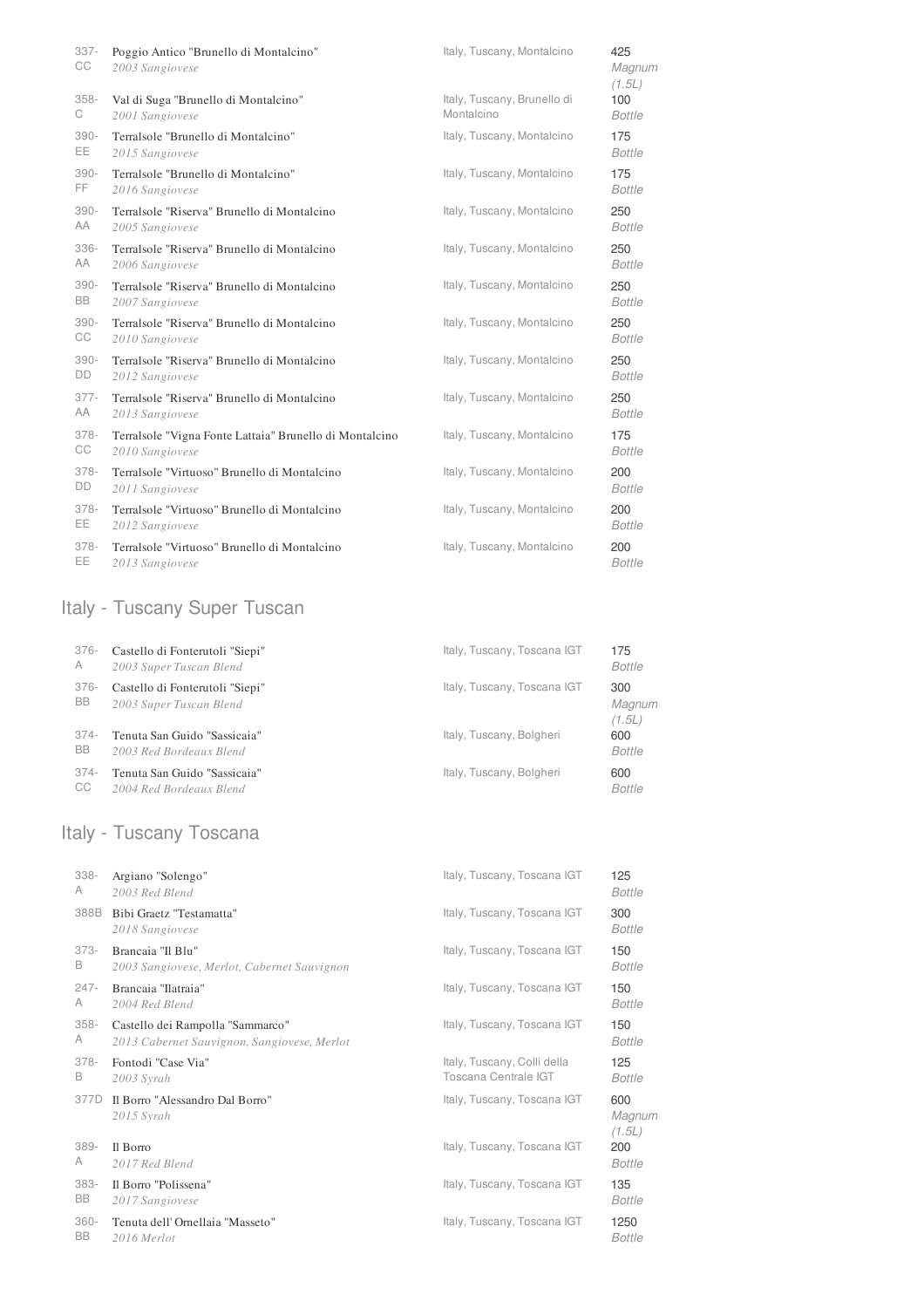| $360 -$ | Tenuta dell'Ornellaia "Masseto"      | Italy, Tuscany, Toscana IGT | 1600          |
|---------|--------------------------------------|-----------------------------|---------------|
| CC      | 2017 Merlot                          |                             | <b>Bottle</b> |
| $380 -$ | Montevertine "Le Pergole Torte" V.T. | Italy, Tuscany              | 400           |
| AA      | 2001 Sangiovese                      |                             | <b>Bottle</b> |
| 382-    | Tenuta di Trinoro "Le Cupole"        | Italy, Tuscany, Toscana IGT | 100           |
| A       | 2018 Red Blend                       |                             | <b>Bottle</b> |
| $339 -$ | Tenuta San Guido "Guidalberto"       | Italy, Tuscany, Bolgheri    | 175           |
| A       | 2004 Red Blend                       |                             | <b>Bottle</b> |
| $389 -$ | Terralsole "Solista"                 | Italy, Tuscany, Toscana IGT | 150           |
| B       | 2007 Syrah                           |                             | <b>Bottle</b> |
| $357 -$ | Tolaini "Al Passo"                   | Italy, Tuscany, Chianti     | 50            |
| A       | 2016 Sangiovese Blend                |                             | <b>Bottle</b> |
| $340 -$ | Vignamaggio                          | Italy, Tuscany, Toscana IGT | 110           |
| B       | 2013 Cabernet Franc                  |                             | <b>Bottle</b> |

# Italy - Veneto Amarone del Valpolicella

| 388-          | Aldegheri "Amarone Della Valpolicella Classico"                                                                 | Italy, Veneto, Valpolicella | 135                     |
|---------------|-----------------------------------------------------------------------------------------------------------------|-----------------------------|-------------------------|
| Α             | 2016 Corvina, Rondinella, Molinara                                                                              |                             | <b>Bottle</b>           |
| 368-          | Almadi                                                                                                          | Italy                       | 75                      |
| B             | 2013 Amarone                                                                                                    |                             | <b>Bottle</b>           |
|               | 391A Bolla "Amarone della Valpolicella Classico"<br>2016 Corvina, Corvinone, Rondinella                         | Italy, Veneto, Valpolicella | 110<br><b>Bottle</b>    |
| 383-          | Ca' de' Rocchi "La Bastia" Amarone della Valpolicella                                                           | Italy, Veneto, Valpolicella | 150                     |
| A             | 2011 Corvina Blend                                                                                              |                             | <b>Bottle</b>           |
| $375 -$<br>CС | Dal Forno Romano "Monte Lodoletta" Amarone della<br>Valpolicella<br>2008 Corvina, Rondinella, Croatina, Oseleta | Italy, Veneto, Valpolicella | 750<br><b>Bottle</b>    |
| $376 -$<br>СC | Dal Forno Romano "Monte Lodoletta" Amarone della<br>Valpolicella<br>2009 Corvina, Rondinella, Croatina, Oseleta | Italy, Veneto, Valpolicella | 750<br><b>Bottle</b>    |
| $374 -$<br>AA | Dal Forno Romano "Monte Lodoletta" Amarone della<br>Valpolicella<br>2013 Corvina, Rondinella, Croatina, Oseleta | Italy, Veneto, Valpolicella | 750<br><b>Bottle</b>    |
| 379-          | Giuseppe Campagnola "Vigneti Vallata di Marano"                                                                 | Italy, Veneto, Valpolicella | 100                     |
| A             | 2015 Corvina Blend                                                                                              |                             | <b>Bottle</b>           |
| $369 -$       | Giusti Classico                                                                                                 | Italy                       | 175                     |
| A             | 2016 Amarone                                                                                                    |                             | <b>Bottle</b>           |
| 344-          | Lamberti "Amarone della Valpolicella"                                                                           | Italy, Veneto               | 75                      |
| В             | 2013 Red Blend                                                                                                  |                             | <b>Bottle</b>           |
| $380 -$       | Masi "Campofiorin"                                                                                              | Italy, Veneto, Veronese IGT | 100                     |
| B             | 2017 Corvina, Rondinella, Molinara                                                                              |                             | <b>Bottle</b>           |
| 340-<br>DD    | Masi "Campolongo di Torbe Classico" Amarone della<br>Valpolicella<br>2007 Corvina, Rondinella, Molinara         | Italy, Veneto, Valpolicella | 500<br>Magnum<br>(1.5L) |
| $352 -$       | Masi "Costasera" Amarone Classico                                                                               | Italy, Veneto, Valpolicella | 90                      |
| А             | 2015 Corvina, Rondinella, Molinara                                                                              |                             | <b>Bottle</b>           |
| $385 -$       | Masi "Riserva Costasera" Amarone Classico                                                                       | Italy, Veneto, Valpolicella | 135                     |
| B             | 2013 Corvina, Rondinella, Oseleta, Molinara                                                                     |                             | <b>Bottle</b>           |
| 387-          | Masi "Serègo Alighieri Vaio Armaron"                                                                            | Italy, Veneto, Valpolicella | 165                     |
| A             | 2012 Corvina, Rondinella, Molinara                                                                              |                             | <b>Bottle</b>           |
| 344C          | Speri "Pigaro" Amarone della Valpolicella Classico<br>2017 Red Blend                                            | Italy, Veneto, Valpolicella | 110<br>Bottle           |
| $366 -$       | Speri "Vigneto Monte Sant'Urbano" Amarone                                                                       | Italy, Veneto, Valpolicella | 125                     |
| A             | 2018 Corvina Blend                                                                                              |                             | <b>Bottle</b>           |
| 387-          | Tommasi "Ca' Florian Classico" Amarone                                                                          | Italy, Veneto               | 250                     |
| BB            | 2012 Corvina, Corvinone, Rondinella                                                                             |                             | <b>Bottle</b>           |
| 364-          | Tommasi "Amarone della Valpolicella Classico"                                                                   | Italy, Veneto, Valpolicella | 100                     |
| А             | 2017 Corvina, Corvinone, Rondinella, Oseleta                                                                    |                             | Bottle                  |
| 381B          | Tommasi "De Buris" Riserva Amarone della Valpolicella<br>Classico<br>2009 Red Blend                             | Italy, Veneto, Valpolicella | 650<br>Bottle           |
| $336 -$<br>В  | Tommasi "Il Sestante" Monte Masua Amarone della<br>Valpolicella Classico<br>2015 Merlot, Corvina, Rondinella    | Italy, Veneto, Valpolicella | 125<br>Bottle           |
| 343-          | Zenato "Amarone della Valpolicella Classico"                                                                    | Italy, Veneto, Valpolicella | 100                     |
| A             | 2015 Corvina, Rondinella, Croatina, Oseleta                                                                     |                             | Bottle                  |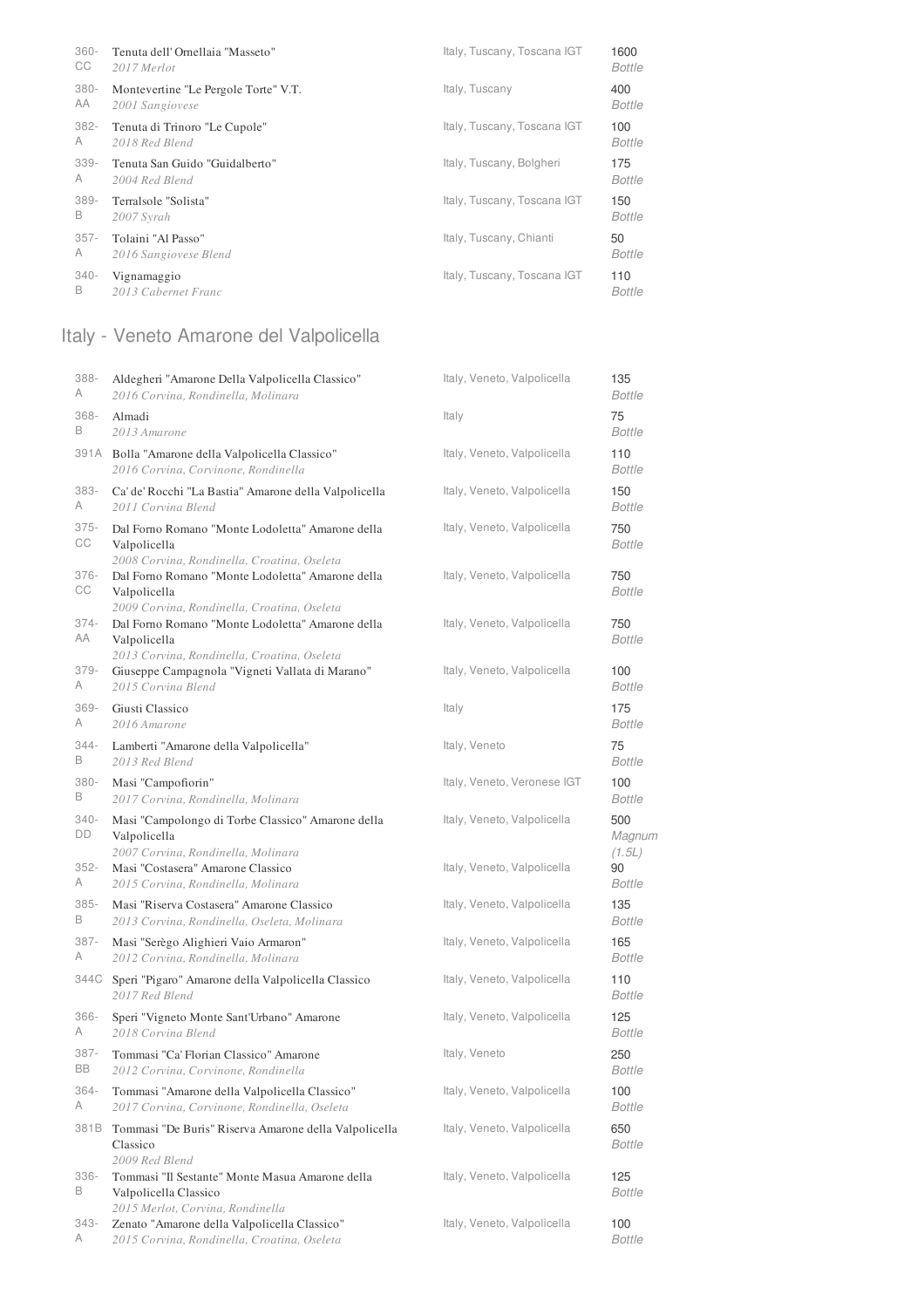| 361- | Zenato "Amarone Classico della Valpolicella" Sergio Zenato | Italy, Veneto, Valpolicella | 175    |
|------|------------------------------------------------------------|-----------------------------|--------|
| B    | Riserva                                                    |                             | Bottle |
|      | 2012 Corvina, Rondinella, Croatina, Oseleta                |                             |        |

# Spain - Castilla y Leon

| 396- | Cuatro Rayas "Cuarenta Vendimias" | Spain, Castilla y Leon, Ribera | 60            |
|------|-----------------------------------|--------------------------------|---------------|
| A    | 2016 Tempranillo                  | del Duero                      | <b>Bottle</b> |
| 409- | Vega Sicilia "Pintia"             | Spain, Toro                    | 165           |
| A    | 2002 Tempranillo                  |                                | Bottle        |
| 413- | Vega Sicilia "Pintia"             | Spain, Castilla y León, Toro   | 150           |
| A    | 2014 Tempranillo                  |                                | <b>Bottle</b> |

# Spain - Mentrida

|   | 404- Canopy "Ganadero Tinto"                                | Spain, Castilla-La Mancha,  | 45            |
|---|-------------------------------------------------------------|-----------------------------|---------------|
|   | A 2017 Grenache                                             | Méntrida                    | Bottle        |
| A | 405- L'Efecte Volador "Montsant"<br>2016 Grenache, Carignan | Spain, Catalunya, Tarragona | -45<br>Bottle |

# Spain - Ribera del Duero

| $402 -$ | Finca La Mata                         | Spain, Castilla y Leon, Ribera | 50            |
|---------|---------------------------------------|--------------------------------|---------------|
| A       | 2017 Tinta del Pais                   | del Duero                      | <b>Bottle</b> |
| $406 -$ | Dominio Pingus                        | Spain, Castilla y Leon, Ribera | 1500          |
| B       | 2015 Tempranillo                      | del Duero                      | <b>Bottle</b> |
| $409 -$ | Dominio Pingus "Flor de Pingus"       | Spain, Castilla y Leon, Ribera | 185           |
| B       | 2015 Tempranillo                      | del Duero                      | Bottle        |
| $413 -$ | Pingus "Psi"                          | Spain, Castilla y Leon, Ribera | 100           |
| В       | 2017 Tempranillo                      | del Duero                      | Bottle        |
| 399-    | Alion                                 | Spain, Ribera del Duero        | 150           |
| A       | 2002 Tempranillo                      |                                | <b>Bottle</b> |
| $395 -$ | Vega-Sicilia "Valbuena 5"             | Spain, Castilla y Leon, Ribera | 300           |
| A       | 2000 Tempranillo, Merlot              | del Duero                      | <b>Bottle</b> |
| $407 -$ | Vega-Sicilia "Único"                  | Spain, Castilla y Leon, Ribera | 500           |
| A       | 1991 Tempranillo, Cabernet Sauvignon  | del Duero                      | <b>Bottle</b> |
| $408 -$ | Vega-Sicilia "Único"                  | Spain, Castilla y Leon, Ribera | 500           |
| A       | 1995 Tempranillo, Cabernet Sauvignon  | del Duero                      | Bottle        |
| $414 -$ | Vega-Sicilia "Único"                  | Spain, Castilla y Leon, Ribera | 750           |
| A       | 2009 Tempranillo, Cabernet Sauvignon  | del Duero                      | Bottle        |
| $406 -$ | Vega-Sicilia "Único Reserva Especial" | Spain, Castilla y Leon, Ribera | 600           |
| A       | NV Tempranillo Blend                  | del Duero                      | <b>Bottle</b> |

# Spain - Rioja

| La Rioja Alta "Viña Ardanza Reserva"<br>2008 Tempranillo, Grenache    | Spain, La Rioja                      | 100<br><b>Bottle</b> |
|-----------------------------------------------------------------------|--------------------------------------|----------------------|
| Beronia "Gran Reserva"<br>2012 Tempranillo Blend                      | Spain, La Rioja                      | 60<br><b>Bottle</b>  |
| Peña El Gato<br>2018 Garnacha                                         | Spain, La Rioja                      | 50<br><b>Bottle</b>  |
| Faustino "Faustino V" Riserva<br>2015 Tempranillo                     | Spain, La Rioja                      | 50<br><b>Bottle</b>  |
| LAN "Reserva"<br>2011 Tempranillo, Mazuelo                            | Spain, La Rioja                      | 50<br><b>Bottle</b>  |
| LAN "Reserva"<br>2015 Tempranillo                                     | Spain, La Rioja                      | 50<br><b>Bottle</b>  |
| Sierra Cantabria "Colección Privada"<br>2012 Tempranillo              | Spain, La Rioja                      | 90<br><b>Bottle</b>  |
| Faustino "Gran Reserva I"<br>1964 Red Blend                           | Spain, La Rioja                      | 350<br><b>Bottle</b> |
| Bodegas de la Marquesa "Valserrano Crianza"<br>2016 Tempranillo Blend | Spain, La Rioja, La Rioja<br>Alavesa | 45<br><b>Bottle</b>  |
| Bodegas de la Marquesa "Valserrano Crianza" Reserva                   | Spain, La Rioja, La Rioja            | 70                   |
|                                                                       |                                      |                      |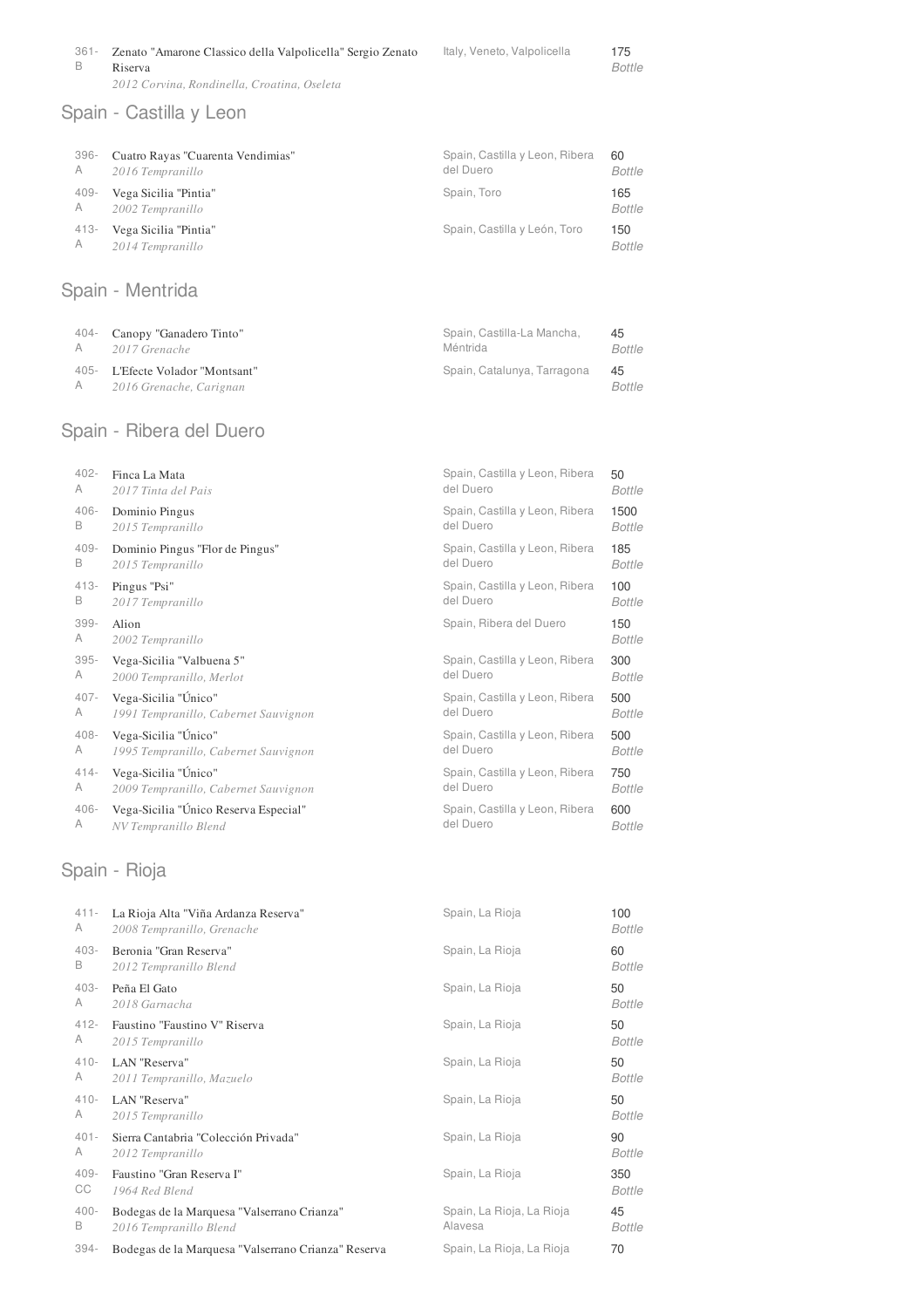| A              | 2013 Tempranillo Blend                         | Alavesa         | Bottle |
|----------------|------------------------------------------------|-----------------|--------|
|                | 417 - Colección Vivanco "Parcelas de Garnacha" | Spain. La Rioja | 100    |
| $\overline{A}$ | 2016 Grenache                                  |                 | Bottle |

#### Spain - Terra Alta

| 416B | Edetària "Via Edetana"<br>2018 Grenache          | Spain, Catalunya, Tarragona | 60<br><b>Bottle</b> |
|------|--------------------------------------------------|-----------------------------|---------------------|
| 393B | Edetària "Guardacaccia Cellars"<br>2018 Grenache | Spain                       | 75<br><b>Bottle</b> |
| 415B | Edetària "Via Terra"<br>2019 Grenache            | Spain, Catalunya, Tarragona | 45<br><b>Bottle</b> |

# Spain - Vinos de Pago

| 398- | Pago Aylés "E de Aylés"                    | Spain, Aragón        | 50     |
|------|--------------------------------------------|----------------------|--------|
| A    | 2014 Tempranillo                           |                      | Bottle |
| 397- | Bodegas Vegalfaro "Pago de Los Balagueses" | Spain, Vinos de Pago | 65     |
| A    | 2014 Syrah                                 |                      | Bottle |

# Argentina - Bordeaux Style

| $104 -$      | Luigi Bosca "Gala 2"                                                                                        | Argentina, Mendoza                  | 95            |
|--------------|-------------------------------------------------------------------------------------------------------------|-------------------------------------|---------------|
| A            | 2017 Red Blend                                                                                              |                                     | Bottle        |
| $109 -$      | Luigi Bosca "Los Nobles" Las Compuertas                                                                     | Argentina, Mendoza, Lujan de        | 135           |
| B            | 2016 Malbec, Petite Verdot                                                                                  | Cuyo                                | <b>Bottle</b> |
| $116 -$<br>A | Vistaflores Estate "Tres Fincas"<br>2015 Cabernet Sauvignon, Malbec, Syrah, Petit Verdot,<br>Cabernet Franc | Argentina, Mendoza, Valle de<br>Uco | 50<br>Bottle  |
| 103-         | Zorzal "Piantao"                                                                                            | Argentina, Mendoza, Valle de        | 200           |
| A            | 2011 Cabernet Franc                                                                                         | Uco                                 | Bottle        |

# Argentina - Cabernet Franc

| $120 -$ | Benegas Estate                             | Argentina, Mendoza           | 50     |
|---------|--------------------------------------------|------------------------------|--------|
| A       | 2018 Cabernet Franc                        |                              | Bottle |
| $102 -$ | Catena "San Carlos"                        | Argentina, Mendoza           | 55     |
| A       | 2018 Cabernet Franc                        |                              | Bottle |
| $106 -$ | Decero "Mini Ediciónes" Remolinos Vineyard | Argentina, Mendoza, Lujan de | 75     |
| B       | 2018 Cab Franc                             | Cuyo                         | Bottle |
| $109 -$ | LaGarde "Guarda"                           | Argentina, Mendoza, Lujan de | 50     |
| A       | 2016 Cabernet Franc                        | Cuyo                         | Bottle |
| 113-    | Zorzal "Eggo" Franco                       | Argentina, Mendoza, Valle de | 60     |
| A       | 2015 Cabernet Franc                        | Uco                          | Bottle |

### Argentina - Cabernet Sauvignon

| $107 -$ | <b>Achaval Ferrer</b>                  | Argentina, Mendoza           | 75            |
|---------|----------------------------------------|------------------------------|---------------|
| A       | 2018 Cabernet Sauvignon                |                              | Bottle        |
| $112 -$ | Benegas Estate                         | Argentina                    | 50            |
| B       | 2018 Cabernet Sauvignon                |                              | Bottle        |
| $119 -$ | Catena Alta "Historic Rows"            | Argentina, Mendoza           | 125           |
| B       | 2016 Cabernet Sauvignon                |                              | <b>Bottle</b> |
| $114 -$ | Decero "Remolinos Vineyard"            | Argentina, Mendoza, Lujan de | 55            |
| A       | 2014 Cabernet Sauvignon                | Cuyo                         | <b>Bottle</b> |
| $120 -$ | Gouguenheim "Valle Escondido"          | Argentina, Mendoza           | 55            |
| B       | 2016 Cabernet Sauvignon                |                              | Bottle        |
| 103B    | Luigi Bosca<br>2019 Cabernet Sauvignon | Argentina, Mendoza           | 50<br>Bottle  |
| $114 -$ | Luigi Bosca "Finca La Linda"           | Argentina, Mendoza, Lujan de | 45            |
| B       | 2018 Cabernet Sauvignon                | Cuyo                         | Bottle        |
| $117 -$ | Bramare "Luján de Cuyo"                | Argentina, Mendoza, Lujan de | 100           |
| A       | 2017 Cabernet Sauvignon                | Cuyo                         | <b>Bottle</b> |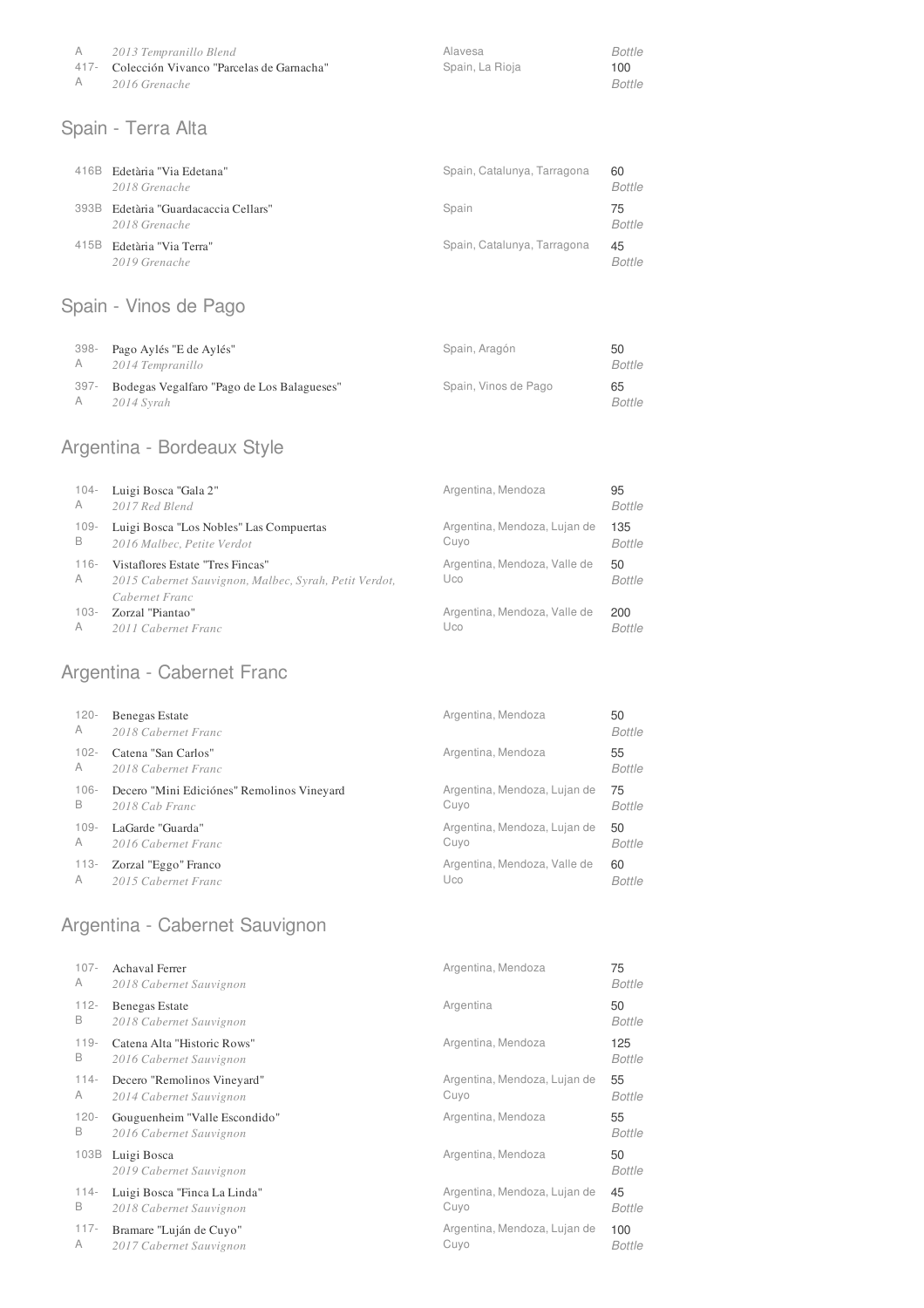| 124- Zuccardi "O"                                | Argentina, Mendoza, Valle de | 50            |
|--------------------------------------------------|------------------------------|---------------|
| A 2015 Cabernet Sauvignon                        | Uco                          | <b>Bottle</b> |
| 122- Zolo "Reserve"<br>A 2017 Cabernet Sauvignon | Argentina, Mendoza           |               |

# Argentina - Malbec

| $111 -$ | Achaval Ferrer "Finca Bella Vista"     | Argentina, Mendoza            | 250                 |
|---------|----------------------------------------|-------------------------------|---------------------|
| Α       | 2013 Malbec                            |                               | <b>Bottle</b>       |
| $115 -$ | Alamos                                 | Argentina, Mendoza            | 40                  |
| B       | 2018 Malbec                            |                               | <b>Bottle</b>       |
|         | Cellar Argento<br>2019 Malbec          | Argentina, Mendoza            | 55<br><b>Bottle</b> |
| $117 -$ | Bodega Colomé "Auténtico"              | Argentina, Salta, Calchaquies | 120                 |
| В       | 2019 Malbec                            |                               | Bottle              |
| $106 -$ | Catena Zapata "Argentino"              | Argentina, Mendoza            | 200                 |
| A       | 2015 Malbec                            |                               | <b>Bottle</b>       |
| $124 -$ | Catena "High Mountain Vines"           | Argentina, Mendoza            | 50                  |
| B       | 2018 Malbec                            |                               | <b>Bottle</b>       |
| $121 -$ | Catena "Vista Flores"                  | Argentina, Mendoza, Valle de  | 55                  |
| A       | 2017 Malbec                            | Uco                           | <b>Bottle</b>       |
| $121 -$ | Decero "Remolinos Vineyard"            | Argentina, Mendoza            | 45                  |
| С       | 2018 Malbec                            |                               | <b>Bottle</b>       |
| $104 -$ | Escorihuela Gascón "DON"               | Argentina, Mendoza            | 135                 |
| B       | 2014 Malbec                            |                               | <b>Bottle</b>       |
| $105 -$ | Escorihuela Gascón "Organic Vineyard"  | Argentina, Mendoza            | 60                  |
| A       | 2016 Malbec                            |                               | <b>Bottle</b>       |
| $123 -$ | Familia Cassone "Obra Prima" Reserva   | Argentina, Mendoza            | 60                  |
| A       | 2015 Malbec                            |                               | <b>Bottle</b>       |
| $119 -$ | Gouguenheim "Reserva"                  | Argentina, Mendoza            | 55                  |
| A       | 2017 Malbec                            |                               | <b>Bottle</b>       |
| $105 -$ | José Zuccardi                          | Argentina, Mendoza            | 125                 |
| B       | 2016 Malbec, Cabernet Sauvignon        |                               | <b>Bottle</b>       |
| $113 -$ | Klassen Astrum                         | Argentina                     | 175                 |
| B       | 2016 Malbec                            |                               | <b>Bottle</b>       |
| $112 -$ | LaGarde "Guarda" Colección de Viñedos  | Argentina, Mendoza            | 50                  |
| A       | 2013 Malbec                            |                               | <b>Bottle</b>       |
| $116 -$ | Luigi Bosca "D.O.C. Single Vineyard"   | Argentina, Mendoza            | 50                  |
| B       | 2017 Malbec                            |                               | <b>Bottle</b>       |
| $244 -$ | Red Schooner "Voyage 8"                | Argentina, Mendoza            | 110                 |
| A       | Voyage 8 Malbec                        |                               | <b>Bottle</b>       |
|         | 113C Trapiche "Medalla"<br>2018 Malbec | Argentina, Mendoza            | 55<br><b>Bottle</b> |
| $122 -$ | Trapiche "Reserve"                     | Argentina, Mendoza            | 45                  |
| В       | 2019 Malbec                            |                               | Bottle              |
| $110 -$ | Bramare "Luján de Cuyo"                | Argentina, Mendoza, Lujan de  | 100                 |
| A       | 2017 Malbec                            | Cuyo                          | <b>Bottle</b>       |
|         | 109C Zuccardi "Q"<br>2019 Malbec       | Argentina, Mendoza            | 50<br><b>Bottle</b> |
| $115 -$ | Zolo "Reserve"                         | Argentina, Mendoza            | 55                  |
| A       | 2017 Malbec                            |                               | <b>Bottle</b>       |
| $118 -$ | Zorzal "Climax"                        | Argentina, Mendoza, Valle de  | 125                 |
| A       | 2012 Malbec                            | Uco                           | <b>Bottle</b>       |

# Argentina - Pinot Noir

| 108- Zorzal "Porfiado" | Argentina, Mendoza, Valle de 225 |        |
|------------------------|----------------------------------|--------|
| 2011 Pinot Noir        | Uco                              | Bottle |

# Chile - Bordeaux Style

131- Errazuriz "Don Maximiano Founder's Reserve"

B *2004 Red Bordeaux Blend* *Bottle* 125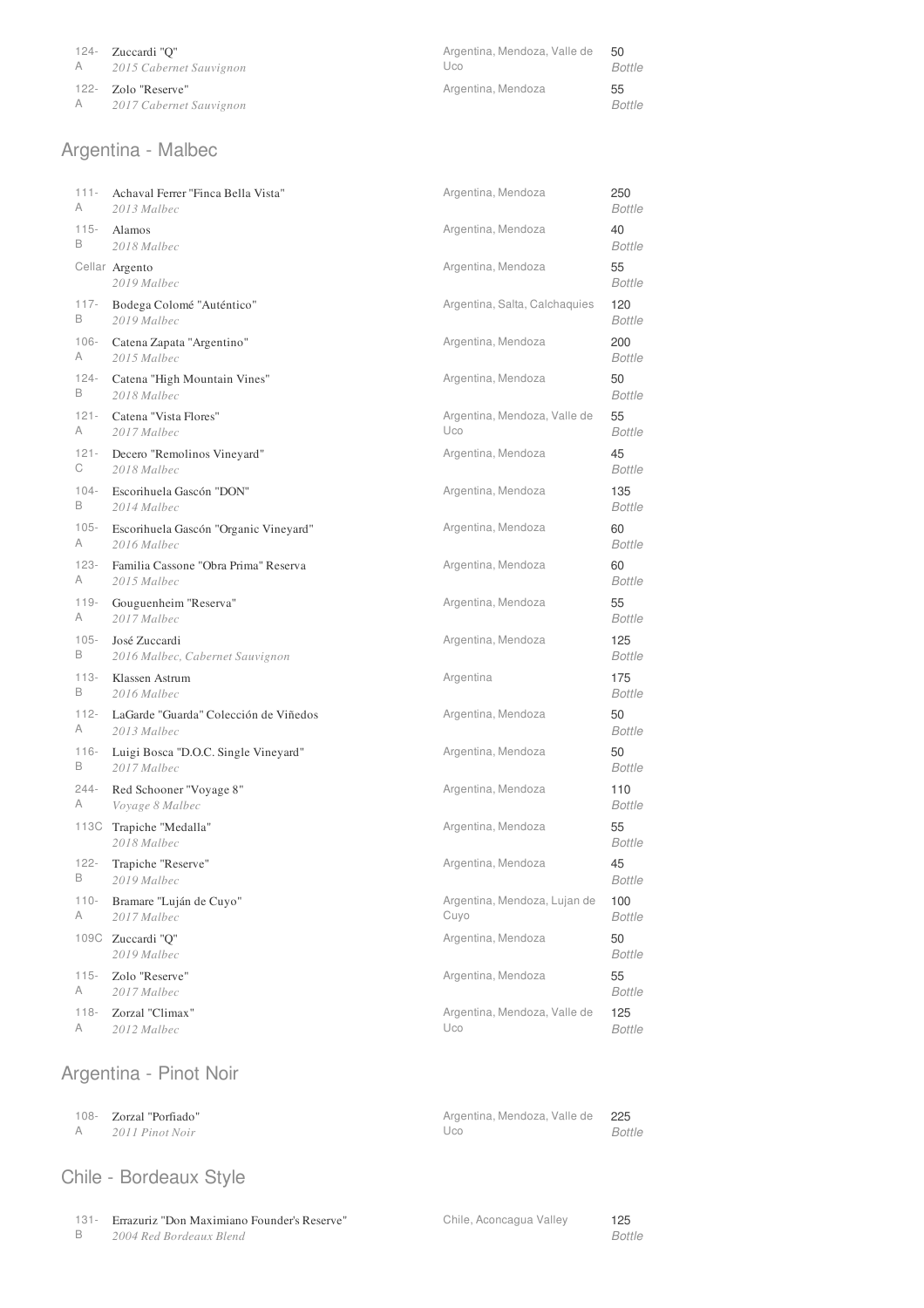#### Chile - Cabernet Franc

| 127- | Valdivieso "Single Vineyard" |  |  |
|------|------------------------------|--|--|
|------|------------------------------|--|--|

A *2017 Cabernet Franc* Chile, Maipo Valley

Colchagua Valley *Bottle*

Chile, Rapel Valley,

*Bottle* 55

175

### Chile - Cabernet Sauvignon

| $135 -$   | Anakena                                          | Chile, Rapel Valley          | 45            |
|-----------|--------------------------------------------------|------------------------------|---------------|
| B         | 2019 Cabernet Sauvignon                          |                              | <b>Bottle</b> |
| $126 -$   | <b>Eccheverra Founders</b>                       | Chile                        | 115           |
| C         | 2012 Cabernet Sauvignon                          |                              | <b>Bottle</b> |
| $129 -$   | Echeverría "Limited Edition"                     | Chile, Central Valley        | 85            |
| A         | 2012 Cabernet Sauvignon                          |                              | <b>Bottle</b> |
| $132 -$   | Errazuriz "Aconcagua Alto"                       | Chile, Aconcagua Valley      | 55            |
| A         | 2018 Cabernet Sauvignon                          |                              | <b>Bottle</b> |
| $125 -$   | Errazuriz "Aconcagua Alto"                       | Chile, Aconcagua Valley      | 55            |
| B         | 2019 Cabernet Sauvignon                          |                              | Bottle        |
| $126 -$   | Barons de Rothschild "Los Vascos Grande Reserve" | Chile, Rapel Valley,         | 55            |
| B         | 2017 Cabernet Sauvignon                          | Colchagua Valley             | <b>Bottle</b> |
| $128 -$   | Montes Alpha                                     | Chile, Rapel Valley,         | 55            |
| B         | 2018 Cabernet Sauvignon                          | Colchagua Valley             | <b>Bottle</b> |
| $125 -$   | Montes 30th Anniversary                          | Chile                        | 100           |
| A         | 2018 Cabernet Sauvignon                          |                              | <b>Bottle</b> |
| $129 -$   | Montes "Taita" Marchique Vineyard                | Chile, Rapel Valley,         | 350           |
| <b>BB</b> | 2015 Cabernet Sauvignon                          | Colchagua Valley             | <b>Bottle</b> |
| $130 -$   | Santa Ema "Gran Reserva"                         | Chile, Maipo Valley          | 45            |
| A         | 2018 Cabernet Sauvignon                          |                              | <b>Bottle</b> |
| $133 -$   | Viña San Pedro "Cabo de Hornos"                  | Chile, Curico Valley, Lontué | 150           |
| A         | 2015 Cabernet Sauvignon                          | Valley                       | <b>Bottle</b> |
| $127 -$   | Santa Rita "Medalla Real Gran Reserva"           | Chile, Maipo Valley          | 50            |
| С         | 2015 Cabernet Sauvignon                          |                              | <b>Bottle</b> |
| $132 -$   | Undurraga "Terroir Hunter"                       | Chile, Maipo Valley          | 65            |
| B         | 2018 Cabernet Sauvignon                          |                              | <b>Bottle</b> |

#### Chile - Merlot

| 134-<br>A | Errazuriz "Max Reserva"<br>2016 Merlot  | Chile, Aconcagua Valley | 50<br><b>Bottle</b> |
|-----------|-----------------------------------------|-------------------------|---------------------|
| 126D      | Santa Rita "Reserva"<br>2018 Merlot     | Chile, Maipo Valley     | 40<br><b>Bottle</b> |
| $127 -$   | Santa Ema "Gran Reserva"<br>2018 Merlot | Chile, Maipo Valley     | 45<br><b>Bottle</b> |

#### Chile - Rare Reds

| 130- | Emiliana "Coyam"                             | Chile, Rapel Valley, | 65     |
|------|----------------------------------------------|----------------------|--------|
| B    | 2018 Red Blend                               | Colchagua Valley     | Bottle |
| 128- | Montes "Purple Angel"                        | Chile, Rapel Valley, | 175    |
| A    | 2017 Carménère                               | Colchagua Valley     | Bottle |
| 135- | Undurraga "Altazor"                          | Chile, Maipo Valley  | 125    |
| A    | 2015 Cabernet Sauvignon, Carmenère, Carignan |                      | Bottle |

### Chile - Syrah

| 134-    | Errazuriz "Aconcagua Costa" | Chile, Aconcagua Valley | 60     |
|---------|-----------------------------|-------------------------|--------|
| в       | 2011 Syrah                  |                         | Bottle |
| 126-    | Montes Alpha                | Chile, Rapel Valley,    | 55     |
| A       | $2017$ Syrah                | Colchagua Valley        | Bottle |
| $133 -$ | Montes Folly                | Chile, Rapel Valley     | 185    |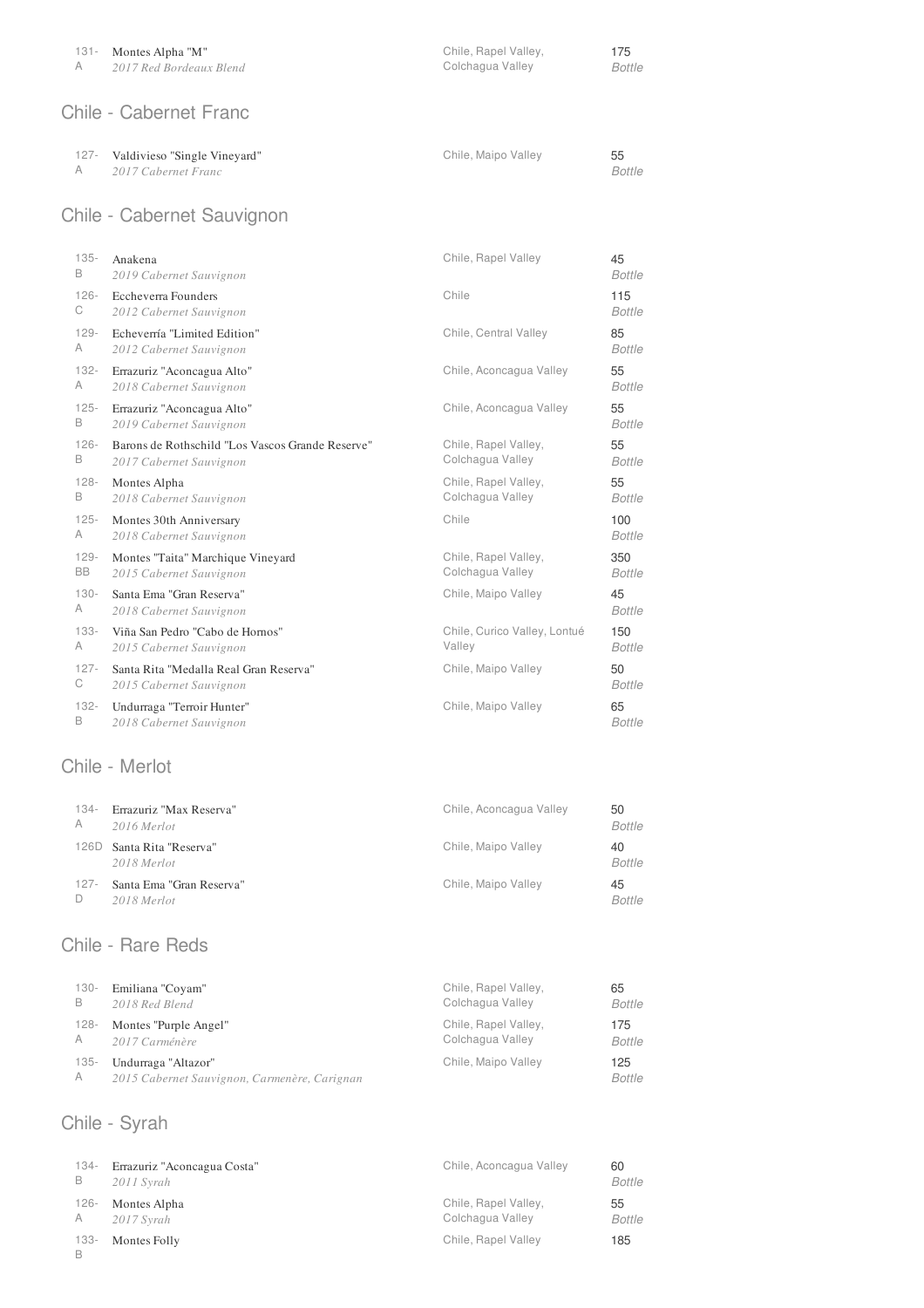#### *2016 Syrah Bottle*

# Australia - Bordeaux Style

| $138 -$ | Bleasdale "Frank Potts"                                 | Australia, Fleurieu, Langhorne | 75            |
|---------|---------------------------------------------------------|--------------------------------|---------------|
| A       | 2018 Malbec, Petit Verdot                               | Creek                          | <b>Bottle</b> |
| -140    | Henschke "Keyneton Euphonium"                           | Australia, Barossa Valley      | 150           |
| A       | 2014 Shiraz, Cabernet Sauvignon, Merlot, Cabernet Franc |                                | Bottle        |
| $153-$  | Mollydooker "Two Left Feet"                             | Australia, Fleurieu, McLaren   | 70            |
| A       | 2018 Shiraz, Merlot, Cabernet Sauvignon                 | Vale                           | Bottle        |

# Australia - Cabernet Sauvignon

| $138 -$ | Barossa Valley Estate                | Australia, Barossa Valley    | 40                   |
|---------|--------------------------------------|------------------------------|----------------------|
| B       | 2018 Cabernet Sauvignon              |                              | <b>Bottle</b>        |
| $137 -$ | Jim Barry "The Cover Drive"          | Australia, Coonawarra        | 50                   |
| B       | 2018 Cabernet Sauvignon              |                              | <b>Bottle</b>        |
| $142 -$ | Karrawatta Cristios                  | Australia                    | 100                  |
| В       | 2016 Cabernet Sauvignon              |                              | Bottle               |
| $155 -$ | Langmeil "Blacksmith"                | Australia, Barossa Valley    | 65                   |
| A       | 2014 Cabernet Sauvignon              |                              | <b>Bottle</b>        |
| $152 -$ | Langmeil Jackamans                   | Australia                    | 125                  |
| A       | 2018 Cabernet Sauvignon              |                              | <b>Bottle</b>        |
| 139-    | Mollydooker "Gigglepot"              | Australia                    | 125                  |
| A       | 2018 Cabernet Sauvignon              |                              | <b>Bottle</b>        |
| $160 -$ | Mollydooker "The Maitre D"           | Australia, Fleurieu, McLaren | 70                   |
| D       | 2019 Cabernet Sauvignon              | Vale                         | <b>Bottle</b>        |
| $150 -$ | Penfolds "Bin 407"                   | Australia                    | 160                  |
| С       | 2018 Cabernet Sauvignon              |                              | Bottle               |
| 143-    | Aphrodite<br>2016 Cabernet Sauvignon | Australia, Barossa Valley    | 275<br><b>Bottle</b> |

### Australia - Cabernet Shiraz

| 156- | Mollydooker "Enchanted Path"    | Australia, Fleurieu, McLaren | 200    |
|------|---------------------------------|------------------------------|--------|
| B    | 2018 Shiraz, Cabernet Sauvignon | Vale                         | Bottle |
| 154- | Penfolds "Bin 389"              | Australia                    | 165    |
| B.   | 2018 Cabernet Sauvignon, Shiraz |                              | Bottle |

### Australia - Grenache

| $136 -$ | Adelina                          | Australia                    | 90            |
|---------|----------------------------------|------------------------------|---------------|
| A       | 2018 Grenache                    |                              | <b>Bottle</b> |
| $157 -$ | Angove "Warboys Vineyard"        | Australia, Fleurieu, McLaren | 55            |
| B       | 2014 Shiraz, Grenache            | Vale                         | <b>Bottle</b> |
| $148 -$ | Chapel Hill "Bush Vine"          | Australia, Fleurieu, McLaren | 50            |
| В       | 2017 Grenache                    | Vale                         | <b>Bottle</b> |
| $162 -$ | Dodgy Brothers Archtype          | Australia                    | 65            |
| B       | 2014 Grenache                    |                              | Bottle        |
| $161 -$ | Henschke "Johann's Garden"       | Australia, Barossa Valley    | 125           |
| A       | 2015 Grenache, Syrah, Mourvèdre  |                              | <b>Bottle</b> |
| $142 -$ | Langmeil "The Fifth Wave"        | Australia, Barossa Valley    | 100           |
| С       | 2018 Grenache                    |                              | <b>Bottle</b> |
| $152 -$ | Penfolds "Bin 138"               | Australia, Barossa Valley    | 90            |
| В       | 2015 Shiraz, Grenache, Mourvèdre |                              | <b>Bottle</b> |
| $162 -$ | Shottesbrooke "Bush Vine"        | Australia, Fleurieu, McLaren | 40            |
| С       | 2016 Grenache                    | Vale                         | <b>Bottle</b> |
| $151 -$ | Yangarra "High Sands"            | Australia, Fleurieu, McLaren | 150           |
| A       | 2014 Grenache                    | Vale                         | <b>Bottle</b> |
| $161 -$ | Yangarra "Old Vine"              | Australia, Fleurieu, McLaren | 60            |
| B       | 2015 Grenache                    | Vale                         | <b>Bottle</b> |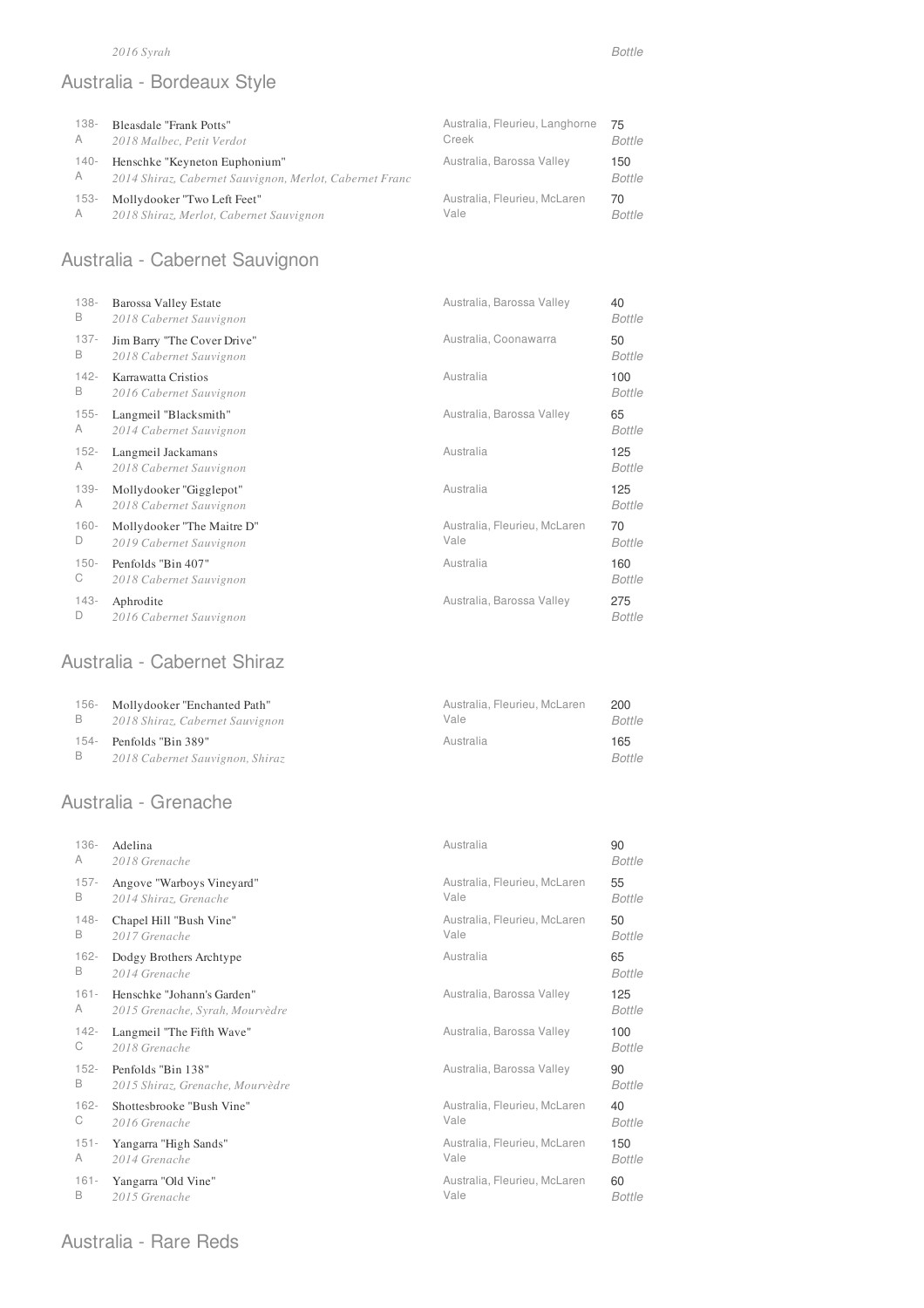| 136- | d'Arenberg "The Conscious Biosphere"    | Australia, Fleurieu, McLaren | 70     |
|------|-----------------------------------------|------------------------------|--------|
|      | 2018 Petit Sirah, Aglianico             | Vale                         | Bottle |
| 137- | Henschke "Henry's Seven"                | Australia, Barossa Valley    | 125    |
| A    | 2017 Shiraz, Grenache, Mataro, Viognier |                              | Bottle |

#### Australia - Shiraz

|               | 150B Hare's Chase "Lepus"<br>2018 Shiraz                              | Australia, Barossa Valley                      | 300<br><b>Bottle</b>  |
|---------------|-----------------------------------------------------------------------|------------------------------------------------|-----------------------|
| 158B          | Hare's Chase "Ironscraper"<br>2013 Shiraz                             | Australia, Barossa Valley                      | 60<br><b>Bottle</b>   |
| $149 -$<br>BB | Henschke "Hill of Grace"<br>2008 Shiraz                               | Australia, Barossa, Eden<br>Valley             | 1250<br><b>Bottle</b> |
|               | 143B Henschke "Mount Edelstone"<br>2013 Shiraz                        | Australia, Barossa, Eden<br>Valley             | 425<br><b>Bottle</b>  |
|               | 160B Hentley Farm "The Beast"<br>2017 Shiraz                          | Australia, Barossa Valley                      | 150<br><b>Bottle</b>  |
|               | 158A Hentley Farm "The Beauty"<br>2017 Shiraz                         | Australia, Barossa Valley                      | 100<br><b>Bottle</b>  |
|               | 157A Langmeil "Valley Floor"<br>2014 Shiraz                           | Australia, Barossa Valley                      | 60<br><b>Bottle</b>   |
|               | 159D Lou Miranda "Master Piero"<br>2015 Shiraz                        | Australia, Barossa Valley                      | 350<br><b>Bottle</b>  |
|               | 150A Powell & Son<br>2016 Shiraz                                      | Australia, Barossa Valley                      | 60<br><b>Bottle</b>   |
|               | 143E St. Hallett "Blackwell"<br>2012 Shiraz                           | Australia, Barossa Valley                      | 125<br><b>Bottle</b>  |
|               | 154A Torbreck "Woodcutter's"<br>2019 Shiraz                           | Australia, Barossa Valley                      | 60<br><b>Bottle</b>   |
|               | 147C Two Hands "Ares"<br>2016 Shiraz                                  | Australia, Barossa Valley                      | 300<br><b>Bottle</b>  |
|               | 152C Two Hands "Bella's Garden"<br>2017 Shiraz                        | Australia, Barossa Valley                      | 150<br><b>Bottle</b>  |
| 158C          | Two Hands "Heartbreak Hill" Single Vineyard Roach Road<br>2016 Shiraz | Australia, Mount Lofty Ranges,<br>Clare Valley | 200<br><b>Bottle</b>  |
| 146B          | Two Hands "Holy Grail" Seppeltsfield Road<br>2016 Shiraz              | Australia, Barossa Valley                      | 200<br><b>Bottle</b>  |

# Australia - Bendigo Shiraz

| 136B Harcourt Valley "Barbara's" | Australia, Victoria, Bendigo | - 55   |
|----------------------------------|------------------------------|--------|
| 2013 Shiraz                      |                              | Bottle |

### Australia - Southern Australia Shiraz

| $136 -$ | Adelina                                   | Australia                    | 125                  |
|---------|-------------------------------------------|------------------------------|----------------------|
| С       | 2018 Syrah                                |                              | <b>Bottle</b>        |
| 159B    | Chalk Hill "Luna"                         | Australia, Fleurieu, McLaren | 40                   |
|         | 2014 Shiraz                               | Vale                         | <b>Bottle</b>        |
| 160A    | Chapel Hill "The Vicar"                   | Australia, Fleurieu, McLaren | 85                   |
|         | 2018 Shiraz                               | Vale                         | <b>Bottle</b>        |
| 148A    | Coriole                                   | Australia, Fleurieu, McLaren | 50                   |
|         | 2013 Shiraz                               | Vale                         | <b>Bottle</b>        |
| 140C    | Coriole "Lloyd Reserve"                   | Australia, Fleurieu, McLaren | 125                  |
|         | 2015 Shiraz                               | Vale                         | <b>Bottle</b>        |
| 141 A   | d'Arenberg "The Dead Arm"                 | Australia, Fleurieu, McLaren | 135                  |
|         | 2016 Shiraz                               | Vale                         | Bottle               |
| 141B    | Jim Barry "The Mcrae Wood"<br>2016 Shiraz | Australia, Clare Valley      | 125<br><b>Bottle</b> |
|         | 146A Mollydooker "The Boxer"              | Australia, Fleurieu, McLaren | 60                   |
|         | 2019 Shiraz                               | Vale                         | <b>Bottle</b>        |
| 141C    | Mollydooker "Carnival of Love"            | Australia, Fleurieu, McLaren | 200                  |
|         | 2017 Shiraz                               | Vale                         | <b>Bottle</b>        |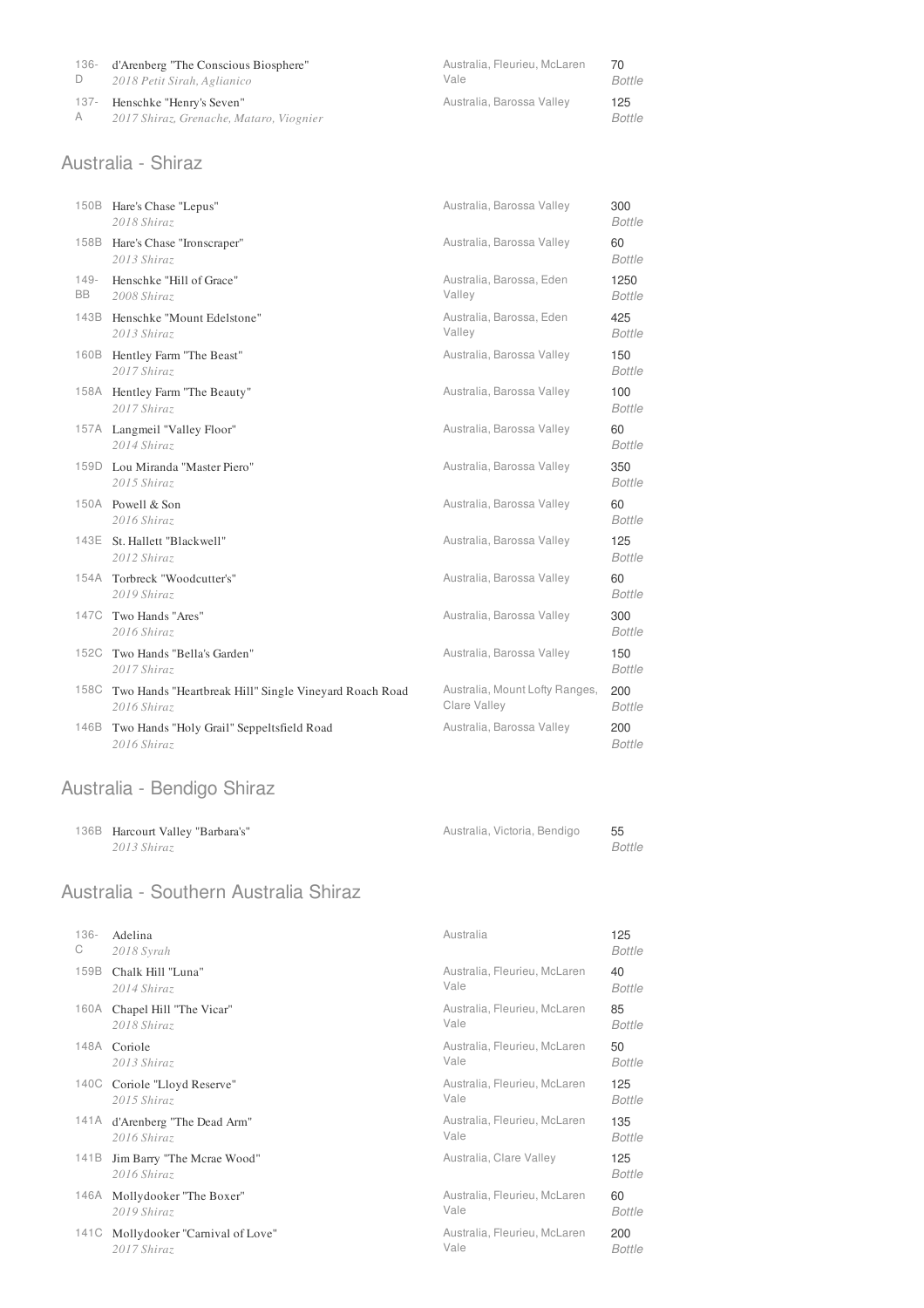|      | 156A Penfolds "Bin 28"<br>2018 Shiraz                                      | Australia, Kalimna                             | 100<br><b>Bottle</b>  |
|------|----------------------------------------------------------------------------|------------------------------------------------|-----------------------|
|      | 144A Penfolds "Grange"<br>1999 Shiraz, Cabernet Sauvignon                  | Australia                                      | 1000<br><b>Bottle</b> |
|      | 144B Penfolds "Grange"<br>2009 Shiraz, Cabernet Sauvignon                  | Australia                                      | 1000<br><b>Bottle</b> |
|      | 144C Penfolds "Grange"<br>2011 Shiraz, Cabernet Sauvignon                  | Australia                                      | 1600<br><b>Bottle</b> |
|      | 144D Penfolds "Grange"<br>2012 Shiraz, Cabernet Sauvignon                  | Australia                                      | 1000<br><b>Bottle</b> |
|      | 144E Penfolds "Grange"<br>2013 Shiraz, Cabernet Sauvignon                  | Australia                                      | 1650<br><b>Bottle</b> |
|      | 145A Penfolds "Grange"<br>2014 Shiraz, Cabernet Sauvignon                  | Australia                                      | 1600<br><b>Bottle</b> |
|      | 145B Penfolds "Grange"<br>2015 Shiraz, Cabernet Sauvignon                  | Australia                                      | 1600<br><b>Bottle</b> |
|      | 145C Penfolds "Grange"<br>2016 Shiraz, Cabernet Sauvignon                  | Australia                                      | 1600<br><b>Bottle</b> |
|      | 145D Penfolds "Grange" 70th Anniversary<br>2017 Shiraz, Cabernet Sauvignon | Australia                                      | 2500<br><b>Bottle</b> |
|      | 143C Penfolds "Magill Estate"<br>2017 Shiraz                               | Australia, Mount Lofty Ranges                  | 200<br><b>Bottle</b>  |
|      | 149A Penny's Hill "Cracking Black"<br>2018 Shiraz                          | Australia, Fleurieu, McLaren<br>Vale           | 75<br><b>Bottle</b>   |
|      | 157C Two Hands "Bella's Garden"<br>2016 Shiraz                             | Australia, Barossa Valley                      | 235<br><b>Bottle</b>  |
|      | 161C Two Hands "Charlie's Garden"<br>2016 Shiraz                           | Australia, Barossa, Eden<br>Valley             | 135<br><b>Bottle</b>  |
|      | 139B Two Hands "Max's Garden"<br>2016 Shiraz                               | Australia, Heathcote                           | 125<br><b>Bottle</b>  |
|      | 153B Two Hands "Samantha's Garden"<br>2016 Shiraz                          | Australia, Mount Lofty Ranges,<br>Clare Valley | 135<br><b>Bottle</b>  |
|      | 162D Voyager Estate<br>2011 Shiraz                                         | Australia, Margaret River                      | 50<br><b>Bottle</b>   |
| 157D | Yangarra "Ironheart"<br>2016 Shiraz                                        | Australia, Fleurieu, McLaren<br>Vale           | 150<br><b>Bottle</b>  |

### New Zealand - Pinot Noir

| $94 - B$     | Astrolabe "Durvillea"<br>2017 Pinot Noir             | New Zealand, Marlborough           | 50<br><b>Bottle</b>  |
|--------------|------------------------------------------------------|------------------------------------|----------------------|
| $98-A$       | Astrolabe "Wairau Valley"<br>2016 Pinot Noir         | New Zealand, Marlborough           | 65<br>Bottle         |
| 96-A         | Burn Cottage "Sauvage Vineyard"<br>2018 Pinot Noir   | New Zealand, Otago                 | 175<br><b>Bottle</b> |
| $94-C$       | Cloudy Bay<br>2016 Pinot Noir                        | New Zealand, Marlborough           | 125<br><b>Bottle</b> |
| 94-A         | Craggy Range "Le Sol" Gimblett Gravels<br>2016 Syrah | New Zealand, Hawkes Bay            | 150<br><b>Bottle</b> |
| 95B          | Duck Hunter<br>2019 Pinot Noir                       | New Zealand, Marlborough           | 55<br><b>Bottle</b>  |
| $100 -$<br>A | Greywacke<br>2018 Pinot Noir                         | New Zealand, Marlborough           | 100<br><b>Bottle</b> |
| 96B          | Kim Crawford<br>2020 Pinot Noir                      | New Zealand, Marlborough           | 55<br><b>Bottle</b>  |
| $101 -$<br>B | Loveblock<br>2019 Pinot Noir                         | New Zealand, Central Otago         | 60<br><b>Bottle</b>  |
| $97-A$       | Misty Cove "Signature"<br>2016 Pinot Noir            | New Zealand                        | 75<br><b>Bottle</b>  |
| 97C          | Mt. Difficulty "Bannockburn"<br>2016 Pinot Noir      | New Zealand, Otago,<br>Bannockburn | 110<br>Bottle        |
| 95-A         | Pegasus Bay<br>2017 Pinot Noir                       | New Zealand, Waipara Valley        | 100<br><b>Bottle</b> |
| $99-A$       | Villa Maria "Private Bin"<br>2013 Pinot Noir         | New Zealand, Marlborough           | 70<br><b>Bottle</b>  |
|              |                                                      |                                    |                      |